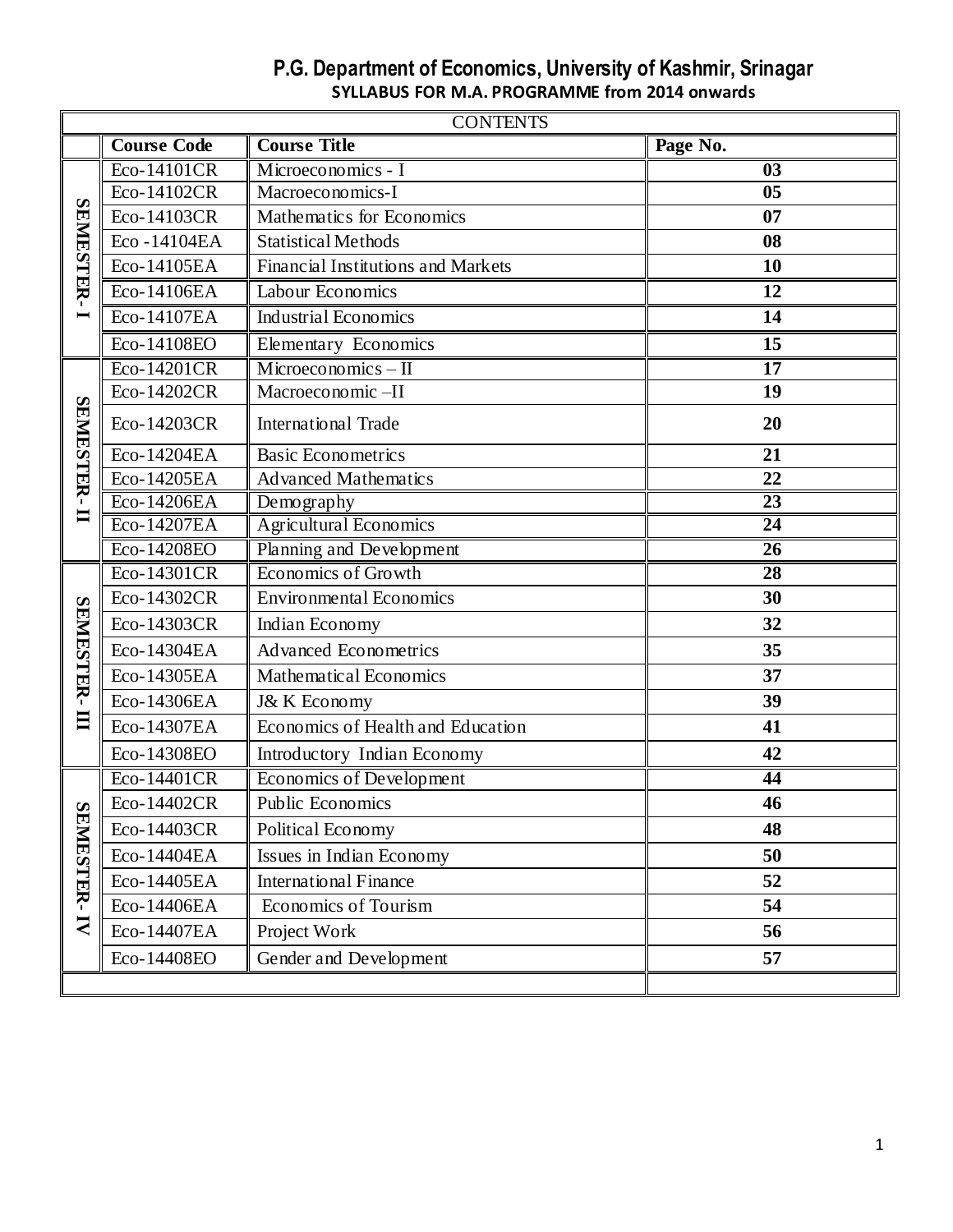#### **Semester -I**

|                               | <b>Course Title</b>     | Paper    | L              | T        | $\mathbf{P}$   | <b>Credits</b> |
|-------------------------------|-------------------------|----------|----------------|----------|----------------|----------------|
| <b>Course Code</b>            |                         | Category |                |          |                |                |
|                               |                         | Core     | $\overline{4}$ | $\theta$ | $\theta$       | $\overline{4}$ |
| <b>Eco-14101CR</b>            | <b>Microeconomics I</b> |          |                |          |                |                |
|                               |                         | Core     | $\overline{4}$ | $\theta$ | $\theta$       | $\overline{4}$ |
| <b>Eco-14102CR</b>            | <b>Macroeconomics I</b> |          |                |          |                |                |
|                               |                         | Core     | $\overline{4}$ | $\theta$ | $\overline{0}$ | $\overline{4}$ |
| <b>Eco-14103CR</b>            | <b>Mathematics for</b>  |          |                |          |                |                |
|                               | <b>Economics</b>        |          |                |          |                |                |
|                               |                         | Elective | $\overline{4}$ | $\theta$ | $\Omega$       | $\overline{4}$ |
| <b>Eco-14104EA</b>            | <b>Statistical</b>      | (Allied) |                |          |                |                |
|                               | <b>Methods</b>          |          |                |          |                |                |
|                               |                         | Elective | $\overline{4}$ | $\theta$ | $\overline{0}$ | $\overline{4}$ |
| <b>Eco-14105EA</b>            | <b>Financial</b>        | (Allied) |                |          |                |                |
|                               | <b>Institutions and</b> |          |                |          |                |                |
|                               | <b>Markets</b>          |          |                |          |                |                |
|                               | Labour                  | Elective | $\overline{4}$ | $\theta$ | $\theta$       | $\overline{4}$ |
| <b>Eco-14106EA</b>            | <b>Economics</b>        | (Allied) |                |          |                |                |
|                               | <b>Industrial</b>       | Elective | $\overline{4}$ | $\theta$ | $\theta$       | $\overline{4}$ |
| <b>Eco-14107EA</b>            | <b>Economics</b>        | (Allied) |                |          |                |                |
|                               | <b>Ele</b> mentary      | Elective | $\overline{4}$ | $\theta$ | $\theta$       | $\overline{4}$ |
| <b>Eco-14108EO</b>            | <b>Economics</b>        | (Open)   |                |          |                |                |
| 24 credits $= 24$ contact hrs |                         |          | 24             | $\theta$ | $\theta$       |                |

# **Note**

- 1. The two year (4 semester) PG Programmes is of 96 credit weightage i.e 24 credits/semesters(24×4=96)
- 2. A candidate has compulsorily to opt for 12 credits from the core component in each semester.
- 3. A candidate has a choice to opt for any 12 credits (3 papers ) out of minimum of 16 credit ( 4 papers ) offered as Elective (Allied), except for a particular semester as mentioned by the Department where a candidate is required to gain a minimum of 4 credits (1 paper) form elective (Open) offered by any other Department
- 4. A candidate has compulsorily to obtain a minimum of 4 credits (1 Paper) from Elective (Open) from outside the parent Department in any of the semesters.
- 5. A candidate can earn more than the minimum required credits (i.e, more than 96 credits for four semester programme) which shall be counted towards the final result of the candidate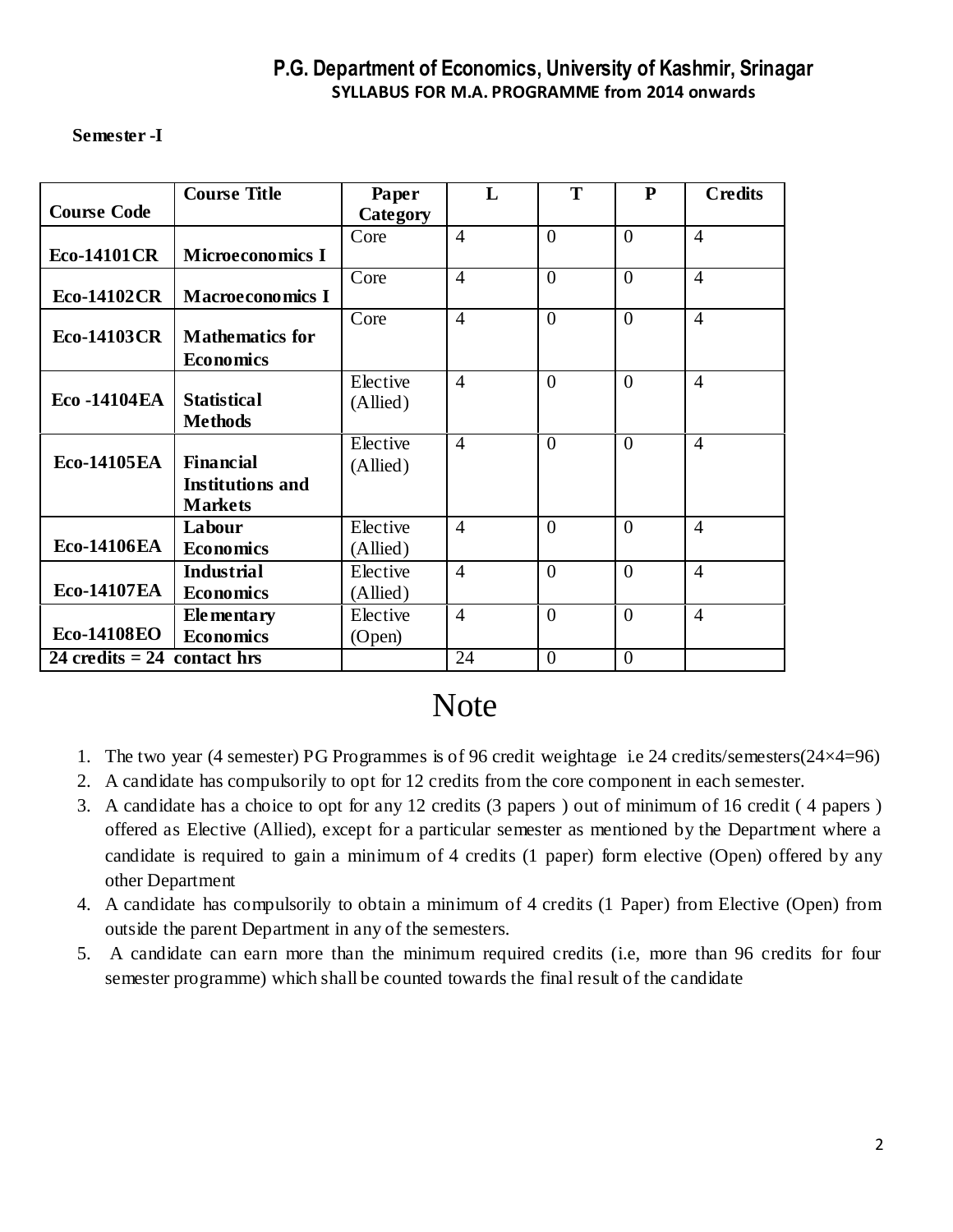#### **SEMESTER- I**

### **Microeconomics I Course code: Eco-14101CR**

#### **Unit 1 Choice and Demand**

Consumer Preferences – assumptions and examples; Marginal rate of substitution – other interpretations; Budget constraint – properties of a budget set, changes in a budget line; Utility – constructing a utility function, Marginal Utility and MRS, Indifference curves; Revealed preference – weak axiom; Demand – normal and inferior goods; the price offer curve and demand curve.

#### **Unit 2 Uncertainty and Information**

Contingent consumption; catastrophe bonds; utility functions and probabilities; Expected utility; Why expected utility is reasonable; Risk aversion; Risk spreading; Asymmetric information-Market for lemons; Market signalling. Principle- agent problems Moral Hazard;

#### **Unit 3 Theory of Production and Costs**

Production function; Cobb-Douglas and CES; Returns to scale; Short run and long run costs and their relationship in traditional cost theory, Modern theory of cost; Expansion path; Economies of scale and scope; Learning curve;

#### **Unit 4 Market Structure**

Price and output under perfect competition- short run and long run equilibrium of a firm and industry; Constant, increasing and decreasing cost industries; Monopoly-short run and long run equilibrium; various forms of price discrimination; Price and output determination under monopolistic competitionshort run and long run analysis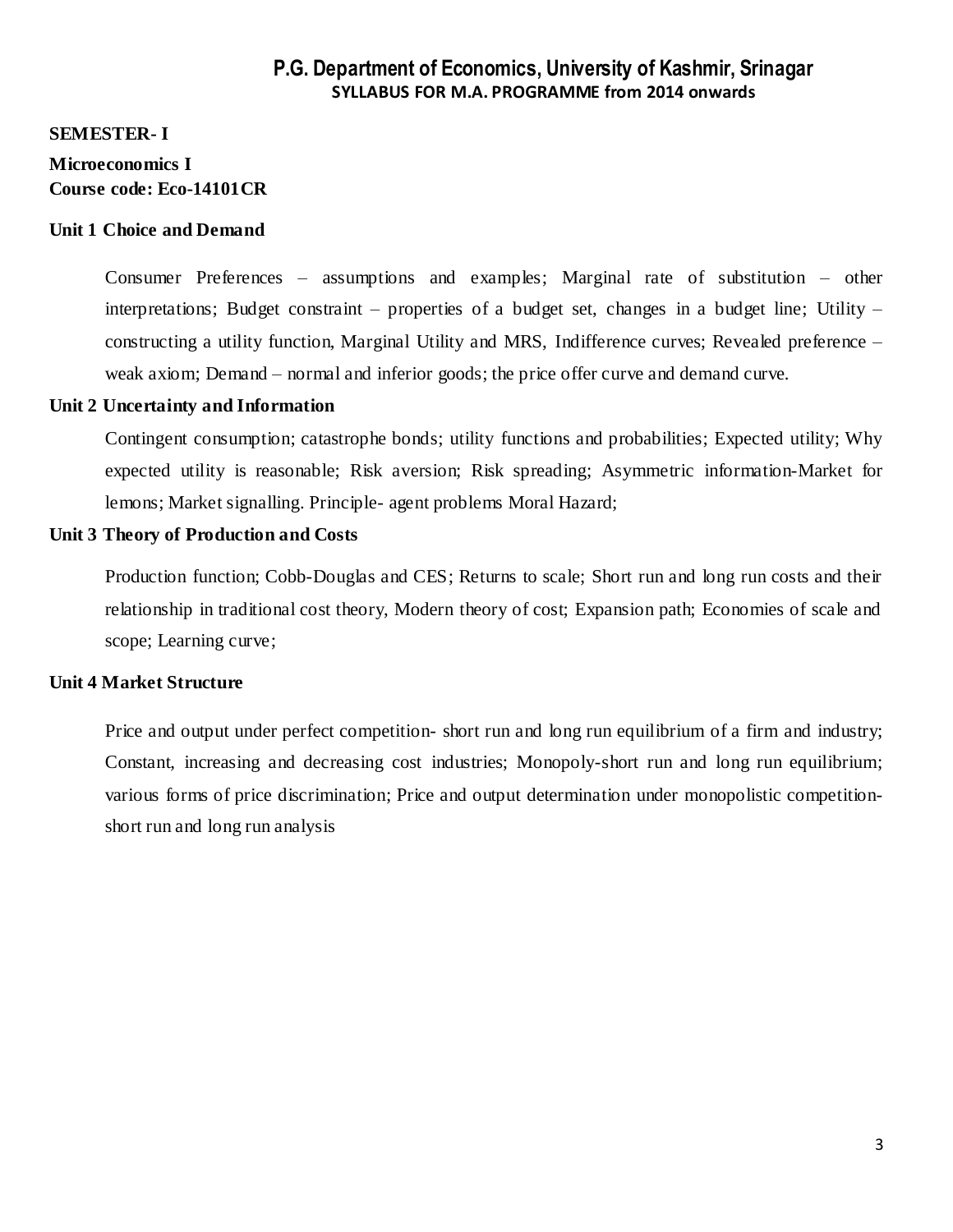- 1. Hal R Varian (2010) 8<sup>th</sup>ed: Intermediate Microeconomics A Modern Approach, EWP and WW Norton and Co, Inc, New York
- 2. R.S. Pindyck, D. Rubinfeld and P.L.Mehta (2012) 7<sup>th</sup> ed; Microeconomics, Pearson Education, South Asia.
- 3. A. Koutsoyiannis (1979) 2nd Ed; Modern Microeconomics, Macmillan Press, London
- 4. Walter Nicholson (1992) 5th ed; Microeconomic Theory: Basic Principals and Extensions, The Driden Press, USA.
- 5. P. Layard and A.W. Walters (1978); Microeconomic Theory, McGraw Hill, New York.
- 6. W.J. Baumol (1982); Economic Theory and Operational Analysis, Prentice Hall of India
- 7. D Salvatore, (2010) 8th ed; Microeconomics; Theory and Applications, Oxford University Press, New Delhi.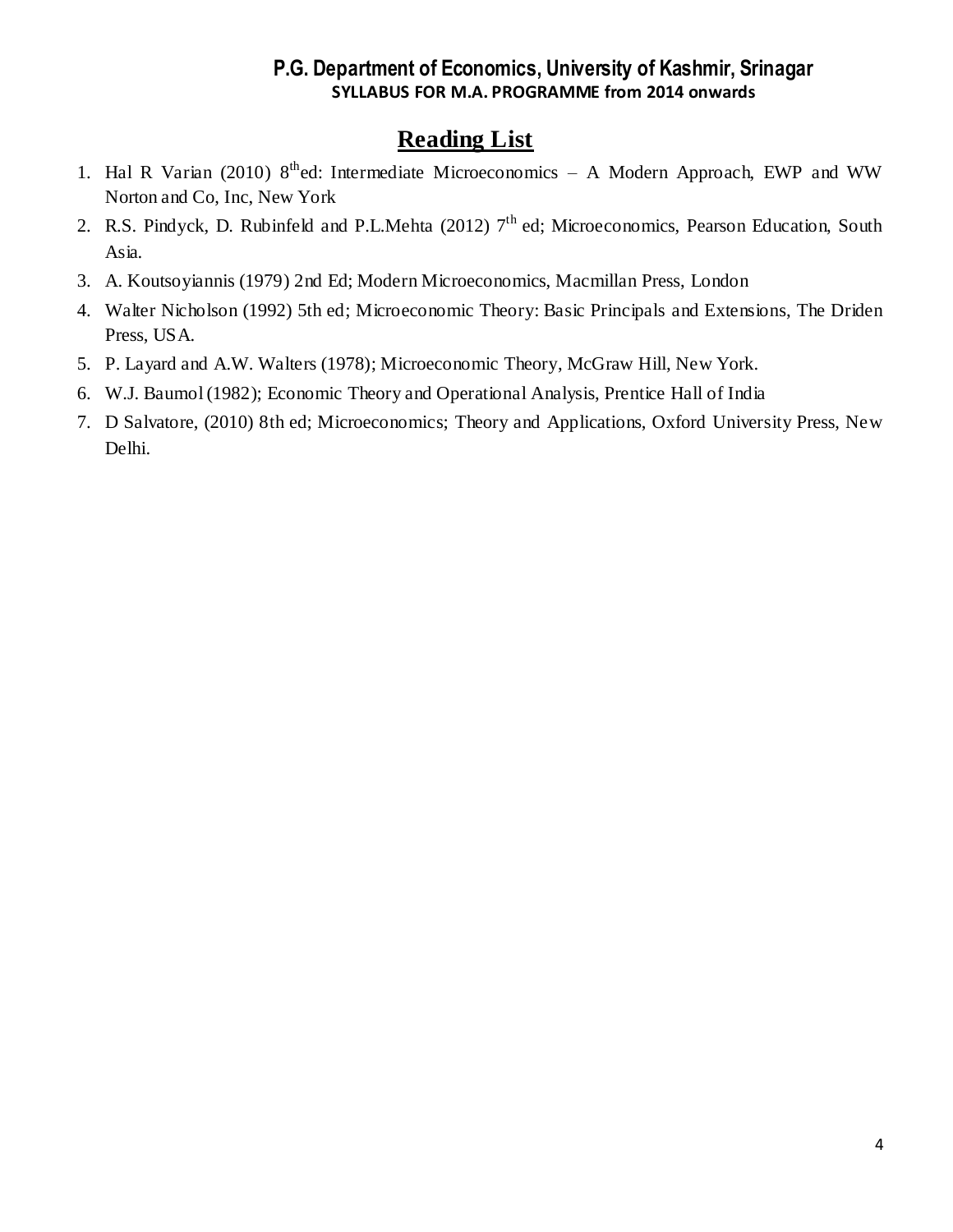#### **SEMESTER- I**

#### **Macroeconomics I Course code: Eco-14102CR**

#### **Unit 1 National Income and Social Accounting**

National Product—Productive and non- productive activities, The components of final product, Equality and distribution of national income, GNP, Social accounting— concept and importance, The System of Accounts and economic theory , matrix presentation of social accounting.

#### **Unit 2 Sectoral Demand Functions**

Consumption function and income determination, Income-consumption relationship; life cyclepermanent income theory of consumption and saving; consumption under uncertainty—the modern approach, Consumption and stock markets—the Barrow-Ricardo problem.

Investment demand—Neoclassical and Keynesian versions (MEC approach); Acceleration principle; Keynesian multiplier—static and dynamic.

#### **Unit 3 Demand and Supply of Money**

Classical approach to demand for money — Quantity theory approach, Fisher's equation, Cambridge quantity theory, Keynes's liquidity preference approach, transaction, precautionary and speculative demand for money , Post-Keynesian approaches to demand for money — Patinkin and the Real Balance Effect, Approaches of Baumol and Tobin.

Supply of Money: Measures of money supply, Money stock determination, Money multiplier, RBI's analysis of money supply, High powered money and money multiplier;

#### **Unit 4 Theory of Trade Cycle and Inflation**

Anatomy of cycle, Indicators of cycle, Theories of trade cycle—Keynes, Hicks, Samuelson's and Kaldor's theory of trade cycle.

Classical, Keynesian and Monetarist approaches to inflation. Effects of inflation on distribution of income & wealth and economic growth. Demand pull and cost push inflation.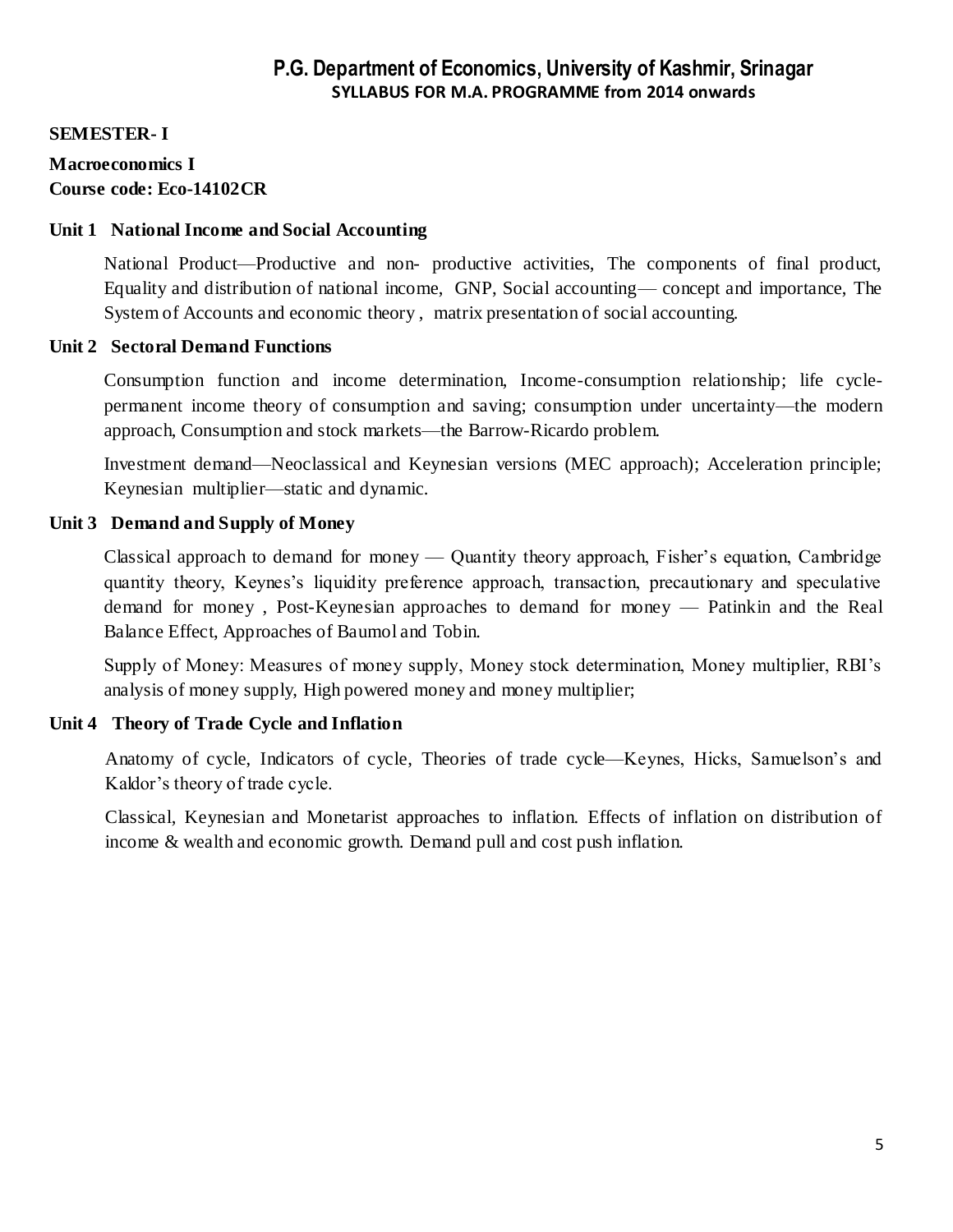- 1. G. Ackley (1969); Macroeconomics Theory, Macmillan, New York.
- 2. W.H. Branson (1972); Macroeconomics Theory and Policy, Harper & Row, New York.
- 3. E. Dornbusch and S. Fischer (1981); Macroeconomics, McGraw Hill International, Auckland.
- 4. S.B Gupta; Monetary Economics.
- 5. N.G. Mankiw and D. Romer (eds.); New Keynesian Economics, (2 Vols.) MIT Press, Cambridge.
- 6. D.L Romer; Advanced Macroeconomics, McGraw Hill Company Ltd. New York.
- 7. Rosalind Levacic and Alexander Rebmann; Macroeconomics An Introduction to Keynesian Neoclassical Controversies.
- 8. M.N Srivastava; Perspective in Monetary Theory.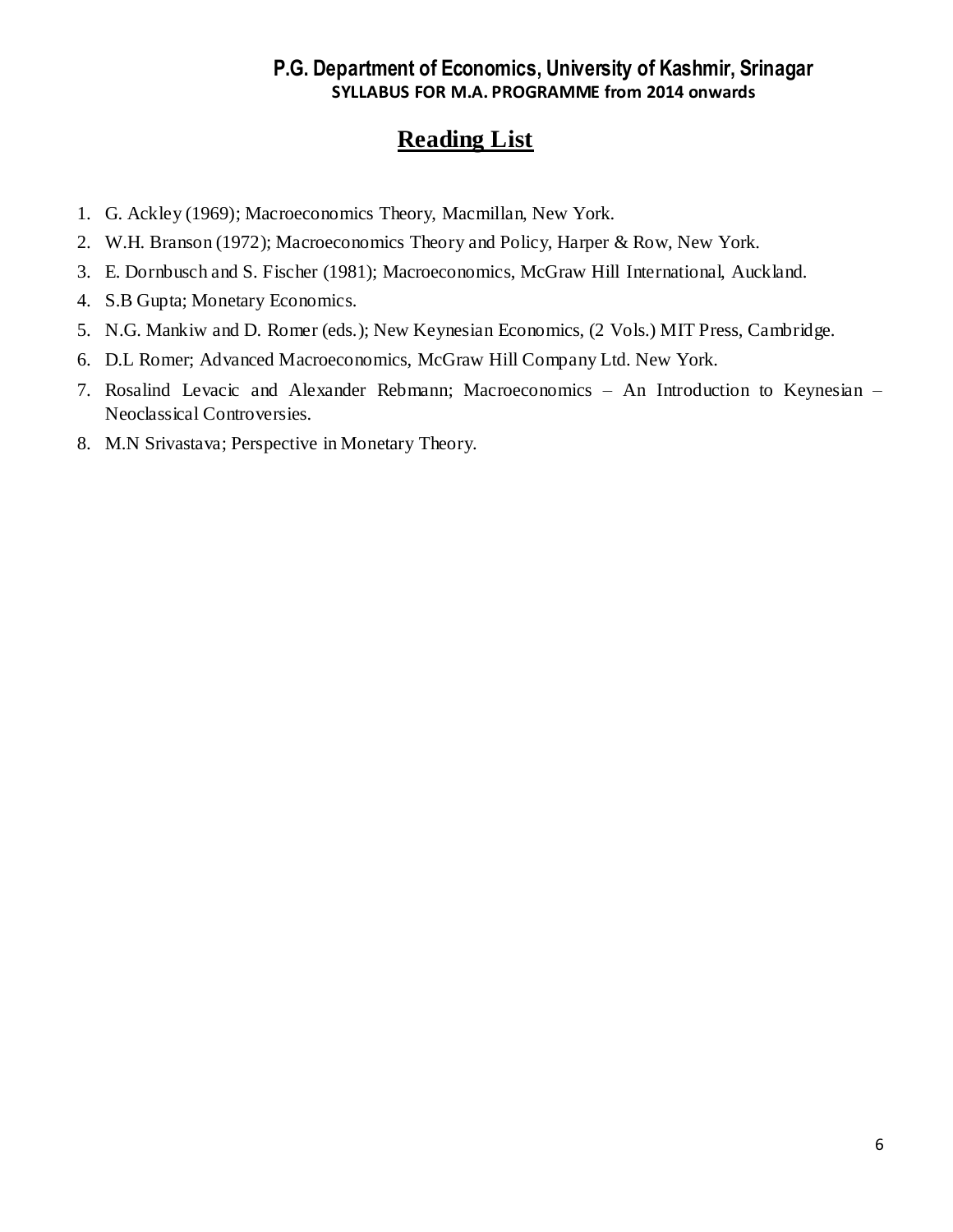#### **SEMESTER- I**

**Mathematics for Economics Course code: Eco-14103CR**

#### **Unit 1 Basic Concepts**

 Set Theory: Sets and set operations, Cartesian product of sets, Relations, Functions, one -toone and onto functions, bijective functions, Composite functions, Inverse functions and Binary operations. Logarithm and Exponents.

#### **Unit 2 Differentiation**

Limit, Continuity and Differentiability of a function, Rolle's Theorem, Mean Value Theorems, Taylor's Theorem. Indeterminate forms and L'Hôpital's Rule; Differentiation—Rules of Differentiation, Partial and Total differentials, Derivatives of Implicit functions, Higher Order Differentiation, Euler's theorem; Uses of Differentiation in Economics' -Constrained Optimization, Langragian Multiplier; Marginal Concepts - Relationship Between Average, Marginal and Total, Elasticities.

#### **Unit 3 Integration**

Integration: Indefinite and Definite Integrals, Definite Integral, Fundamental Theorems of Integral, Economic Application of Integrals: Consumer's Surplus, Producer's Surplus, Investment and Capital formation.

#### **Unit 4 Matrix Algebra**

 Matrices: Types and Operations, Determinants, Transpose, adjoint and inverse of a matrix, Rank of a matrix, Cramer's rule, Matrix inversion method, Jacobian and Hessain Rule. Characteristic equation, Eigen values and Eigen vectors.

- 1. R. G. D Allen, (2003); Mathematical Analysis for Economists, The Macmillan Press, New Delhi.
- 2. A.C Chiang, (1984); Fundamental Methods of Mathematical Economics, Tata McGraw Hill,
- 3. D. T. Edward, (2008); Introduction to Mathematical Economics, Tata McGraw Hill, Delhi.
- 4. M. J. Henderson, (2006); Microeconomics Theory, Tata McGraw- Hill, New Delhi.
- 5. T. Yamane, (1995); Mathematics for Economists, Prentice Hall of India, New Delhi.
- 6. J. W. Boumal, (2000); Economic Theory and Operation Analysis, Prentice Hall of India, Delhi
- **7.** S. C. Gupta and V. K. Kapoor; Fundamentals of Mathematical Statistics, Himalaya publishing House, New Delhi.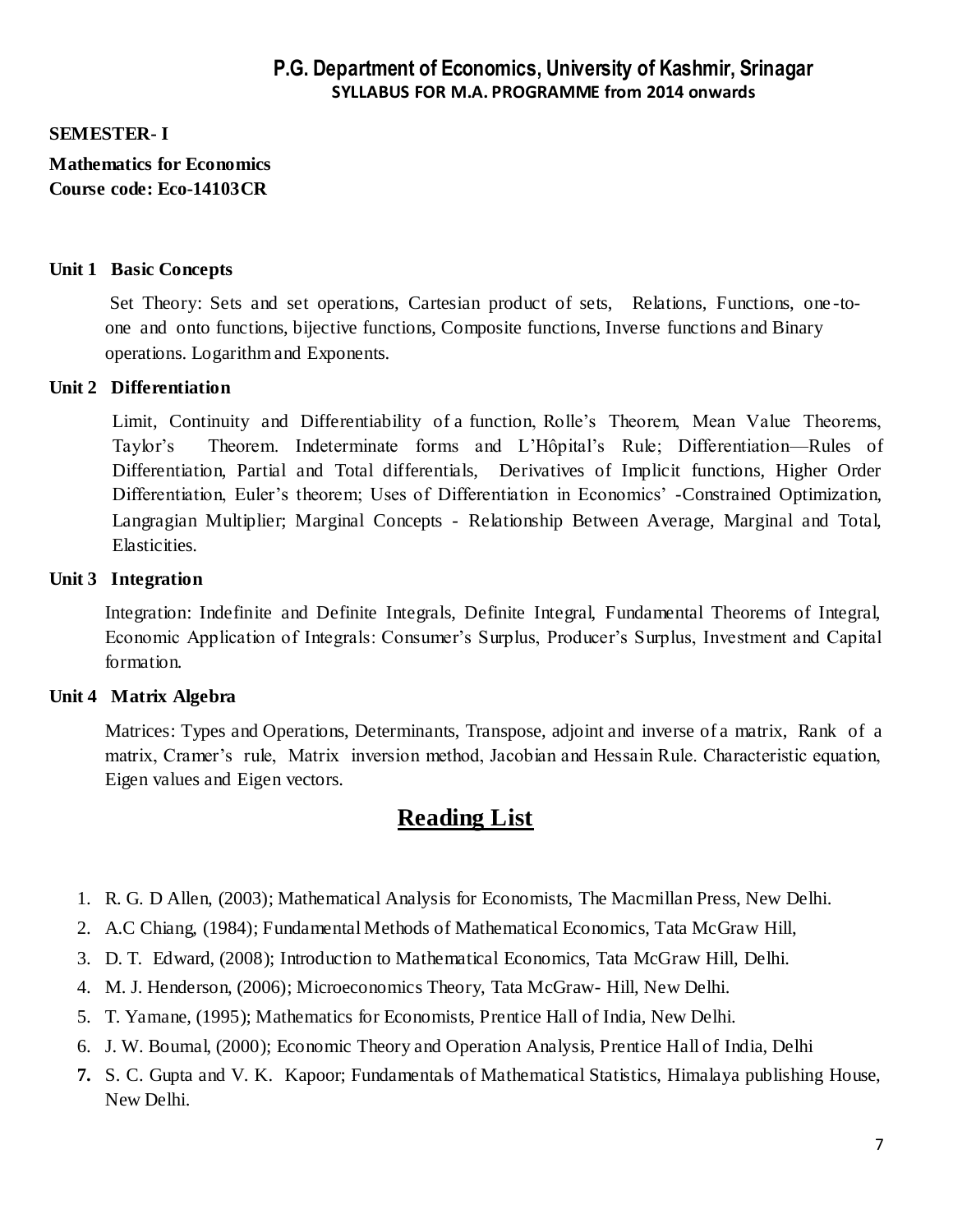**SEMESTER- I Statistical Methods Course code:** Eco -14104EA

#### **Unit 1 Probability and Distribution**

Meaning and definition of Probability, Probability Rules; Addition Rule; Multiplication Rule, Bay's theorem Concept of a random variable: Discrete and continuous; Mathematical Expectation , Expected values of a random variable, Variance of a random variable, Discrete random variables- Bernoulli , Binomial, Poisson, Continuous random variables: The normal distribution, Chi-square distribution. Joint and marginal distributions for bivariate random variables; Conditional probability, Conditional mean and variance.

#### **Unit 2 Theory of Sampling and Estimation**

Theory of sampling; Types of sampling, Small and large samples, Sampling distribution: distribution of sample mean, Central limit theorem. Estimation: Types of estimators and their properties, Point and Interval estimates of mean, Characteristics of good estimator: small and large sample properties.

#### **Unit 3 Hypothesis Testing**

Testing of hypothesis: Level of significance and Level of confidence, Confidence limits and Critical Region; Tests of significance- Type I and II errors, Goodness of fit, One tailed and two tailed tests; Hypothesis testing based on Z test, t tests, Chi-square and F tests; Analysis of variance.

#### **Unit 4 Correlation Regression and Economic Forecasting**

Correlation—meaning and scope: Karl Pearson's Coefficient of Correlation; rank Correlation; Partial and Multiple Correlation, Regression-Meaning and Scope; Simple and Multiple Regression. Forecasting-Definition and Concept of Forecasting, Nature and decomposition of a time series-trend, Cyclical, seasonal and random components.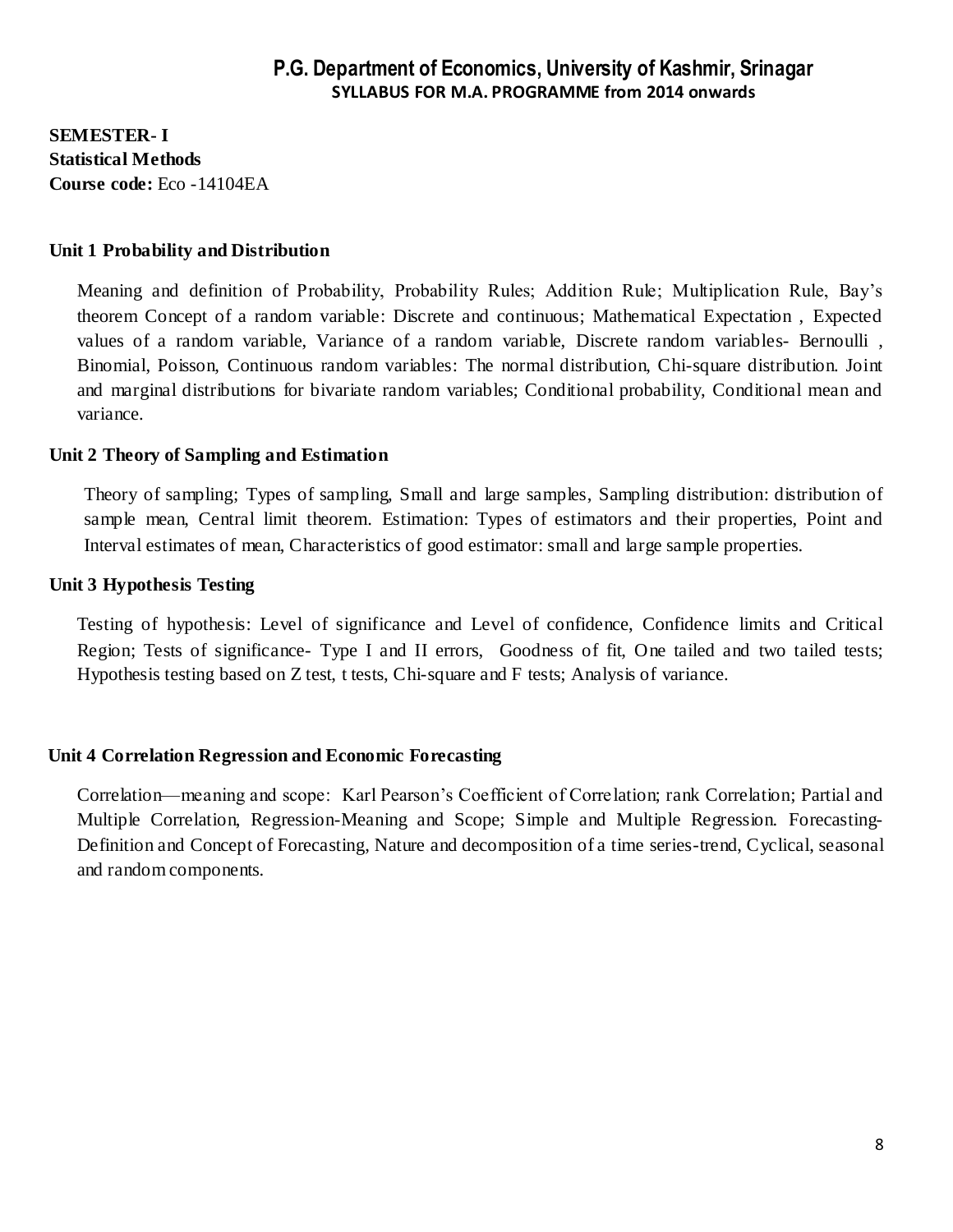- 1. J. E. Freund (1999)  $5<sup>th</sup>$ ed; Mathematical Statistics, Prentice-Hall International.
- 2. R.V. Hogg and A.T. Craig Hogg, (1970), 3<sup>rd</sup>ed; Introduction to Mathematical Statistics, Macmillan Publishing Co., New York.
- 3. J. A. Rice (1995), 2<sup>nd</sup>ed; Mathematical Statistics and Data Analysis, Duxbury Press.
- 4. R.V. Hogg and E.A. Tanis, (1993), 4<sup>th</sup>ed; Probability and Statistical Inference, Macmillan Publishing Company, New York.
- 5. S. C. Gupta (1993), Fundamentals of Applied Statistics, S. Chand & Sons, New Delhi.
- 6. G. M. Clarke and D. Cooke, (1992), 3rded; A Basic Course in Statistics, Arnold Publishing House.
- 7. Y. Chou, (1975); Statistical Analysis, Holt, Reinhart and Winston, New York.
- 8. Croxton, Crowden and Klein, (1971); Applied General Statistics, Prentice Hall of India, New Delhi.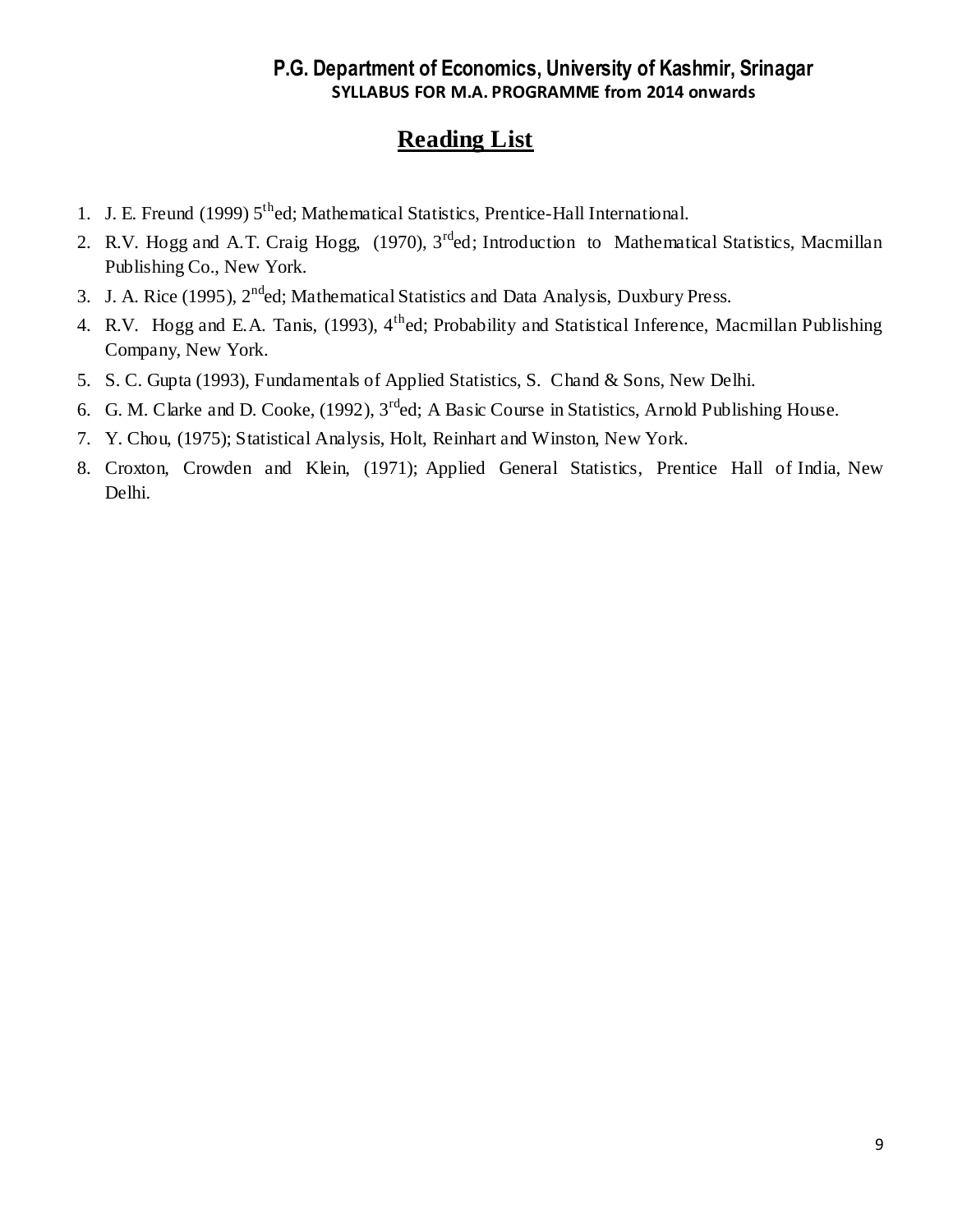**SEMESTER- I** 

**Financial Institutions and Markets Course code:** Eco -14105EA

#### **Unit 1 Nature and Role of Financial System**

Financial System; Structure of Financial System; Financial System and economic development; Theories of the impact of Financial Development on Savings and Investment—Prior Saving Theory; Financial Regulation theory; Financial Liberalization theory; Indicators of Financial Development; Criteria to Evaluate Financial Sector.

#### **Unit 2 Financial Markets and Structure of Interest Rates**

Classification of Financial Markets - Functions of Financial Markets; Instruments of developed money and capital markets; Characteristics of Financial Instruments; Term Structure of Interest Rates; Theories of Term Structure of Interest Rates—The Expectations theory; Market segmentation Theory, Preferred Habitat theory ; Concept of Financial derivatives.

#### **Unit 3 Financial intermediaries**

Financial Intermediation; Classification of Financial Intermediaries; Functions of Financial Institutions; Non –Bank Financial intermediaries**–** LIC, GIC, Mutual funds; Provident and Pension Funds; Regulation of Financial System.

#### **Unit 4 Central Bank and Conduct of Monetary Policy**

Central Banking— Structure and Functions of Federal Reserve System and Reserve Bank of India ; Autonomy of central bank, Monetary policy— Goals, Tools, Targets and Limitations; Monetary policy of RBI—Latest Revision; Financial Sector Reforms in India –A Review; Financial Sector Melt-down of 2008.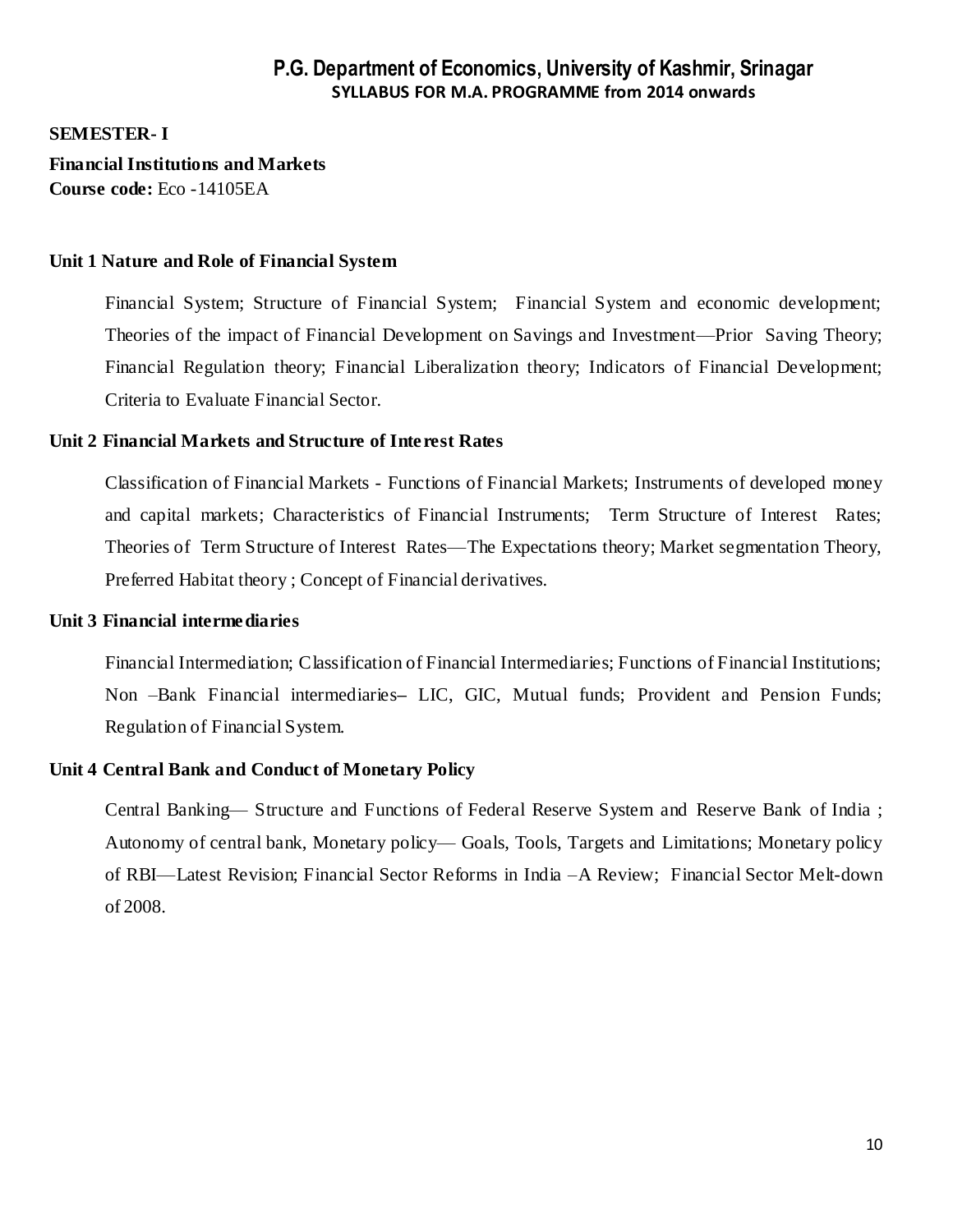- 1. L. M Bhole (2002); Financial Institutions and Markets, Tata McGraw Hill, New Delhi.
- 2. F. Miskin (2003); The Economics of Money: Banking and Financial Markets, Addison Wesley Longmate, New York.
- 3. S. B. Gupta, (2001); Monetary Economics, S. Chand and Co. Ltd, New Delhi.
- 4. G. R. Hubbard, (1997); Money, the Financial System and Economy, Addison Wesley, New York.
- 5. R. I. Robinson, (1981); Financial Markets, McGraw Hill, London.
- 6. P. F. Smith, (1978); Money and Financial Intermediation: the Theory and Structure of Financial System, Prentice Hall, New Jersey.
- 7. L. V. Chandler and S. M. Goldfeld, (1977); The Economics of Money and Banking, Harper & Row, New York.
- 8. F. Mishkin, (2007); Monetary Policy Strategy, Prentice Hall of India, New Delhi.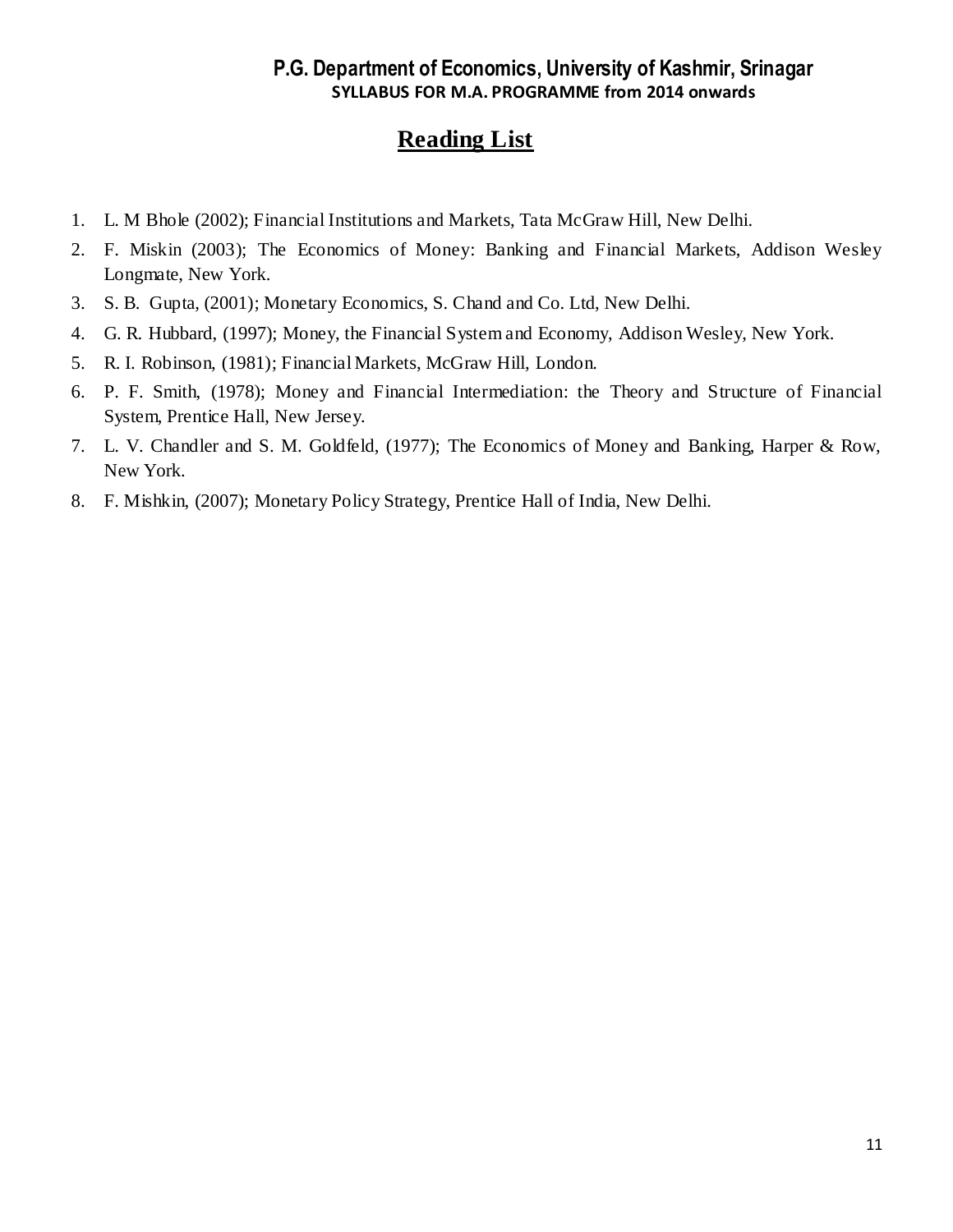#### **SEMESTER - I**

#### **Labour Economics**

#### **Course code: Eco -14106EA**

#### **Unit 1 Labour Market and Employment**

Nature and characteristics of labour market in developing economies; Paradigm of labour market analysis; The classical, New-classical and dual economy labour markets, Demand for labour relating to size and pattern of investment and choice of technology; Supply of labour in relation to growth of labour force; Employment and development relationship; Unemployment - Issues related to employment; rationalization and technological change

#### **Unit 2 Wage Determination – Theory and Practice**

Classical, Neo-classical and Bargaining theory; Various concepts of wages—minimum wages; living wages and fair wages; Problem of implementation of minimum wages; Wage determination in urban and rural sector - organized and unorganized; Wage and non-wage components and labour remuneration; Profit-sharing schemes; Wage differentials and standardization of wages.

#### **Unit 3 Industrial Relations and Trade Unions**

Growth of industrialization and emergence of unionism; Theories of labour movement— The Marxian View, Theory of industrial Democracy by Sidney and Beatrice Webb, Growth, structure and pattern of trade unionism in India; Achievements and failures of trade union movement in India; Determinants of industrial disputes; Methods of settlement of industrial disputes; Labour participation in management

#### **Unit 4 State and Labour**

Increasing role of state in determination of labour matters; social safety nets for labor; Important labour legislation in India— The Industrial Disputes Act, the Trade Unions Act; the Factories Act and the Employees State Insurance Act; NEP and labour legislation; Second National Commission on Labour and its recommendations; ILO and its role in promoting labour welfare; Government policy towards agricultural, Woman and child labour.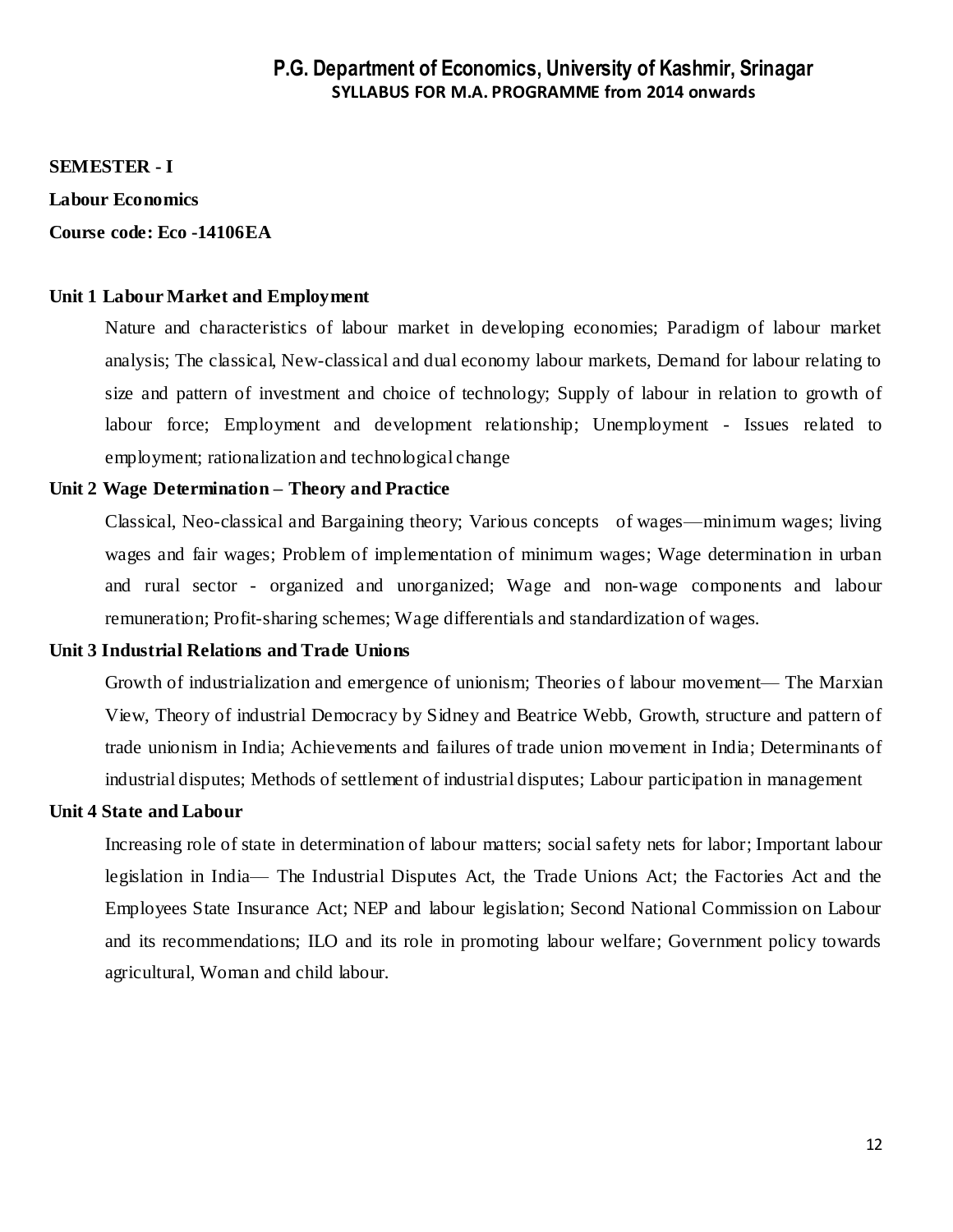- 1. R. A. Lester; Economics of Labor.
- 2. C. R. Mcconnel and S.L. Bruce; Contemporary Labor Economics. .
- 3. N. Das; Unemployment, Full Employment and India.
- 4. V. B. Singh (ed.); Industrial Labor in India.
- 5. V. Rao (ed.); Agricultural Labor in India.
- 6. L.G. Reynolds; Labor Economics and Labor Relations.
- 7. T. N. Bhagoliwwal; Economics of Labor and Industrial Relations.
- 8. Report of the National Commission on Labor, Government of India.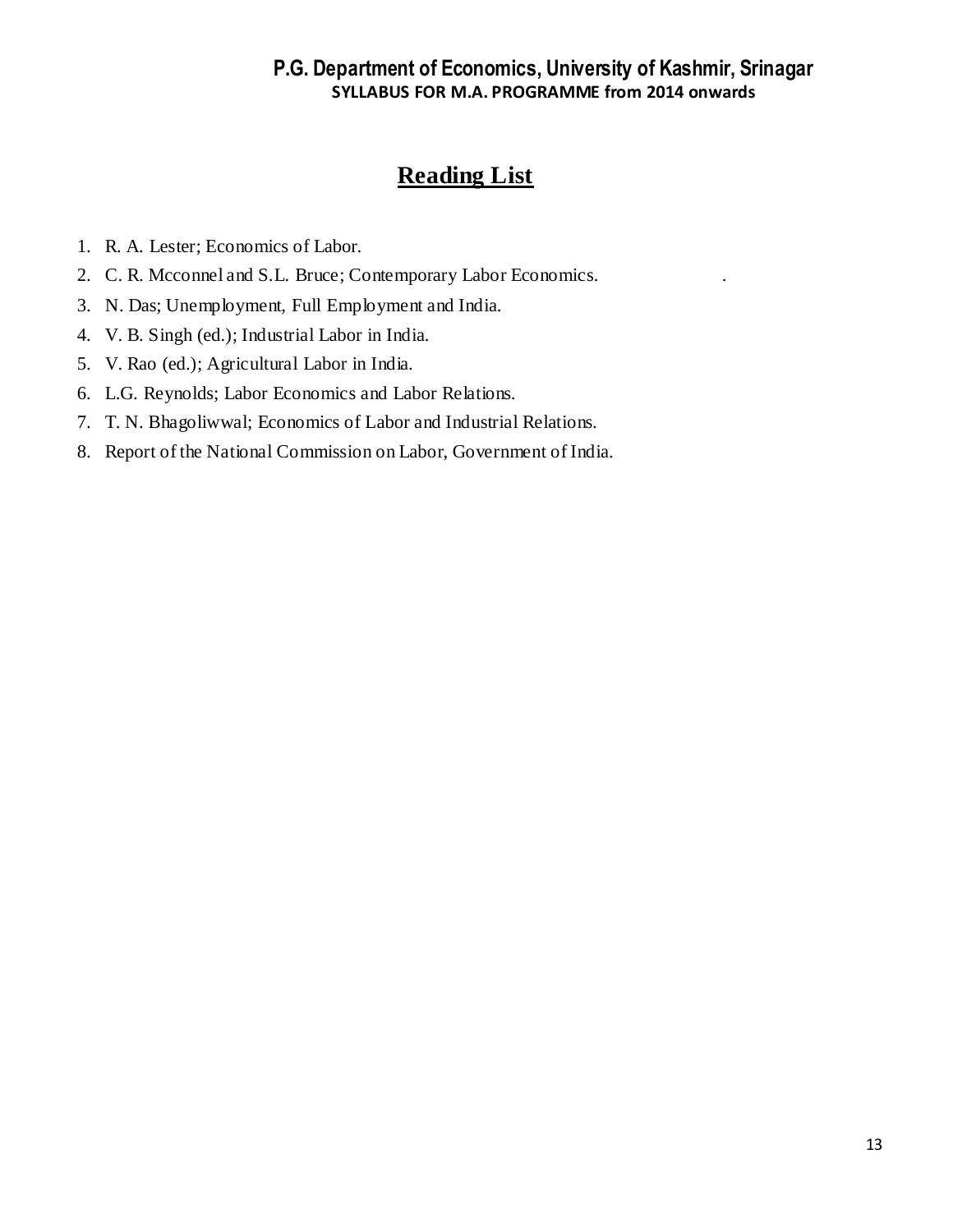#### **SEMESTER - I**

#### **Industrial Economics**

**Course Code: Eco -14107EA**

#### **Unit 1 Firm's Behaviour**

Meaning and scope of Industrial Economics; Organizational pattern of firm— private sector, public sector and joint sector; objectives of a firm; Industrial efficiency—Determinants and its measurement; Efficiency and size of the firm.

#### **Unit 2 Market Structure**

Standard Form of market structure – perfect competition, Monopoly, Monopolist competition; workable competition; Market concentration—concept, its measurement; Meanings and objectives of Diversification, vertical Integration and Merger.

#### **Unit 3 Investment Decisions and Industrial Financing**

Nature and types of investment decisions; Methods of project evaluation— the payback method, the average rate of return, the net present value method, the internal rate of return method, Industrial finance— need, types and sources of finance, choice of funding.

#### **Unit 4 Theories of Firms and Industrial Location**

Profitability—concept and its measurement; Theories of growth of firm—Downie's theory and Penrose theory; Industrial location Analysis— determinants of Industrial location, Theories of Industrial location- Webers and Sergent theories.

- 1. R.R Barthwal, (2000); Industrial Economics, New Age International. New Delhi.
- 2. Hay. D.D and D.I. Morries (1979); Industrial Economics theory and Evidence, Oxford Press.
- 3. K. Lee and E.I Nexon, (1984); Industrial Strrcture and policy in less development country's.
- 4. Joshi M.V (2004), Labour Economics and Labour reforms.
- 5. Report by Tax Foundation of India Industrial Sector reforms (1991-2001).
- 6. [Paul R. Ferguson,](http://www.flipkart.com/author/paul-r-ferguson) [H. Dodge,](http://www.flipkart.com/author/h-dodge) [Anselm Haverkamp](http://www.flipkart.com/author/anselm-haverkamp) (1994) Industrial Economics: Issues and Perspectives 2<sup>nd</sup> Edition, New York University Press
- 7. [Stephen](http://www.flipkart.com/author/stephen-martin) Martin, (2001) Advanced Industrial Economics, 2nd Edition, John Wiley & Sons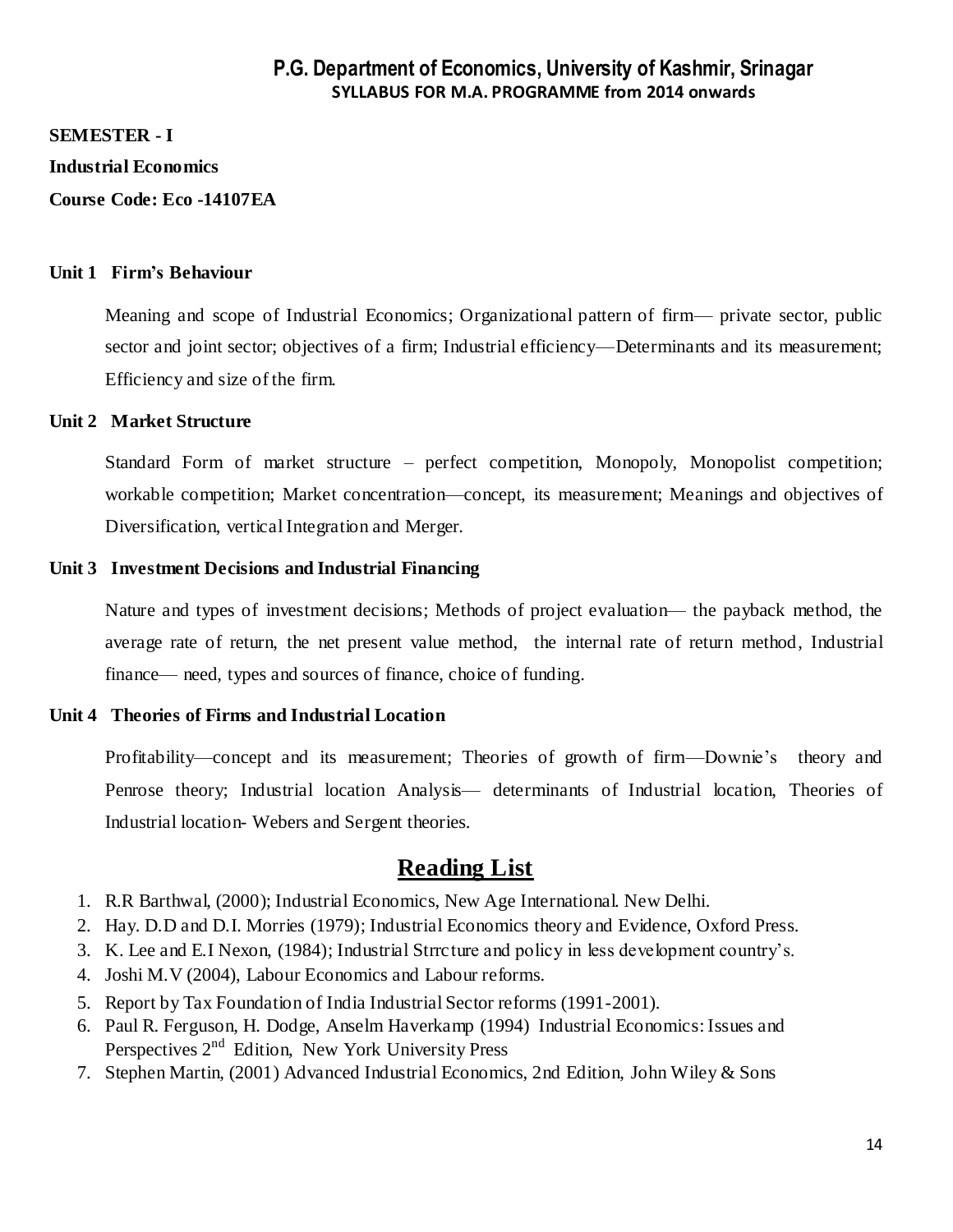## **SEMESTER- I Elementary Economics Course code: Eco -14108EO**

#### **Unit 1 Consumer behaviour**

Definition of Economics; Microeconomics and Macroeconomics; Basic elements of supply and demand- the demand curve, market demand, the supply curve; equilibrium of supply and demand; elasticity of demand; elasticity of supply; Marginal utility and the law of diminishing marginal utility; the indifference curve; Budget line; consumer's equilibrium;

#### **Unit 2 Production theory**

 Theory of production- production function, law of diminishing returns, returns to scale, short run and long run; analysis of costs- various types of costs; Behaviour of a competitive firm; short run and long run equilibrium; Monopoly equilibrium; collusive oligopoly; monopolistic competition

#### **Unit 3 Macroeconomics**

Nature scope and subject matter of Macroeconomics, National Income- concept and measurements, Classical Macroeconomic Theory-Say's Law of Market, Principles of effective Demand, consumption and saving functions, psychological law of consumption, principles of multiplier and accelerator.

#### **Unit 4 Inflation and business cycle**

Business cycle- features, phases, causes and consequences, stabilisation policies, fiscal policy and direct controls, Inflation: Meaning and types, Demand pull and cost push inflation, cause and effects of inflation.

- 1. D.N. Dwivedi (2007), Macroeconomics— Theory and Policy, Tata McGraw Hill, New Delhi.
- 2. H.L. Ahuja (2006), Macroeconomics— Theory and Policy, S. Chand & Company, New Delhi.
- 3. D.N. Dwivedi (2007), Microeconomics, Tata McGraw Hill, New Delhi.
- 4. H.L.Ahuja (2007), Advanced Economic Theory— Microeconomic Analysis, S. Chand & Company, New Delhi.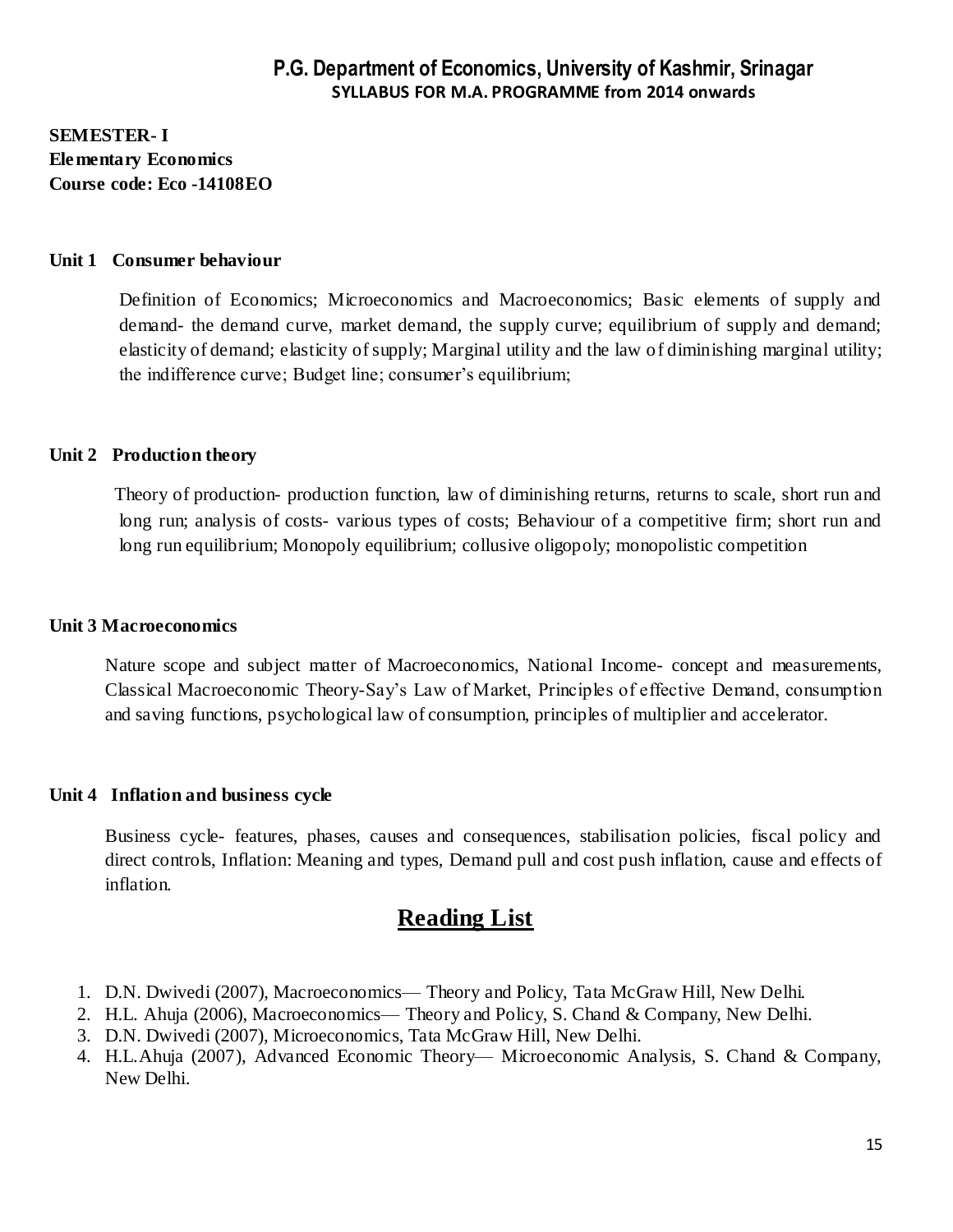#### **Semester II**

| <b>Course Code</b> | <b>Course Title</b>                     | Paper                | L              | T              | $\mathbf{P}$   | <b>Credits</b> |
|--------------------|-----------------------------------------|----------------------|----------------|----------------|----------------|----------------|
|                    |                                         | Category             |                |                |                |                |
| <b>Eco-14201CR</b> | <b>Microeconomics</b><br>$\mathbf{I}$   | Core                 | $\overline{4}$ | $\overline{0}$ | $\theta$       | $\overline{4}$ |
| <b>Eco-14202CR</b> | <b>Macroeconomics</b><br>$\mathbf H$    | Core                 | $\overline{4}$ | $\overline{0}$ | $\theta$       | $\overline{4}$ |
| <b>Eco-14203CR</b> | International<br><b>Trade</b>           | Core                 | $\overline{4}$ | $\overline{0}$ | $\overline{0}$ | $\overline{4}$ |
| <b>Eco-14204EA</b> | <b>Basic</b><br>Econometrics            | Elective<br>(Allied) | $\overline{4}$ | $\theta$       | $\Omega$       | $\overline{4}$ |
| <b>Eco-14205EA</b> | <b>Advanced</b><br><b>Mathematics</b>   | Elective<br>(Allied) | $\overline{4}$ | $\overline{0}$ | $\overline{0}$ | $\overline{4}$ |
| <b>Eco-14206EA</b> | Demography                              | Elective<br>(Allied) | $\overline{4}$ | $\theta$       | $\theta$       | $\overline{4}$ |
| <b>Eco-14207EA</b> | <b>Agricultural</b><br><b>Economics</b> | Elective<br>(Allied) | $\overline{4}$ | $\overline{0}$ | $\theta$       | $\overline{4}$ |
| <b>Eco-14208EO</b> | <b>Planning</b><br>and<br>Development   | Elective<br>(Open)   | $\overline{4}$ | $\overline{0}$ | $\overline{0}$ | $\overline{4}$ |

# **Note**

- 1. The two year (4 semester) PG Programmes is of 96 credit weightage i.e 24 credits/semesters(24×4=96)
- 2. A candidate has compulsorily to opt for 12 credits from the core component in each semester.
- 3. A candidate has a choice to opt for any 12 credits (3 papers ) out of minimum of 16 credit ( 4 papers ) offered as Elective (Allied), except for a particular semester as mentioned by the Department where a candidate is required to gain a minimum of 4 credits (1 paper) form elective (Open) offered by any other Department
- 4. A candidate has compulsorily to obtain a minimum of 4 credits (1 Paper) from Elective (Open) from outside the parent Department in any of the semesters.
- 5. A candidate can earn more than the minimum required credits (i.e, more than 96 credits for four semester programme) which shall be counted towards the final result of the candidate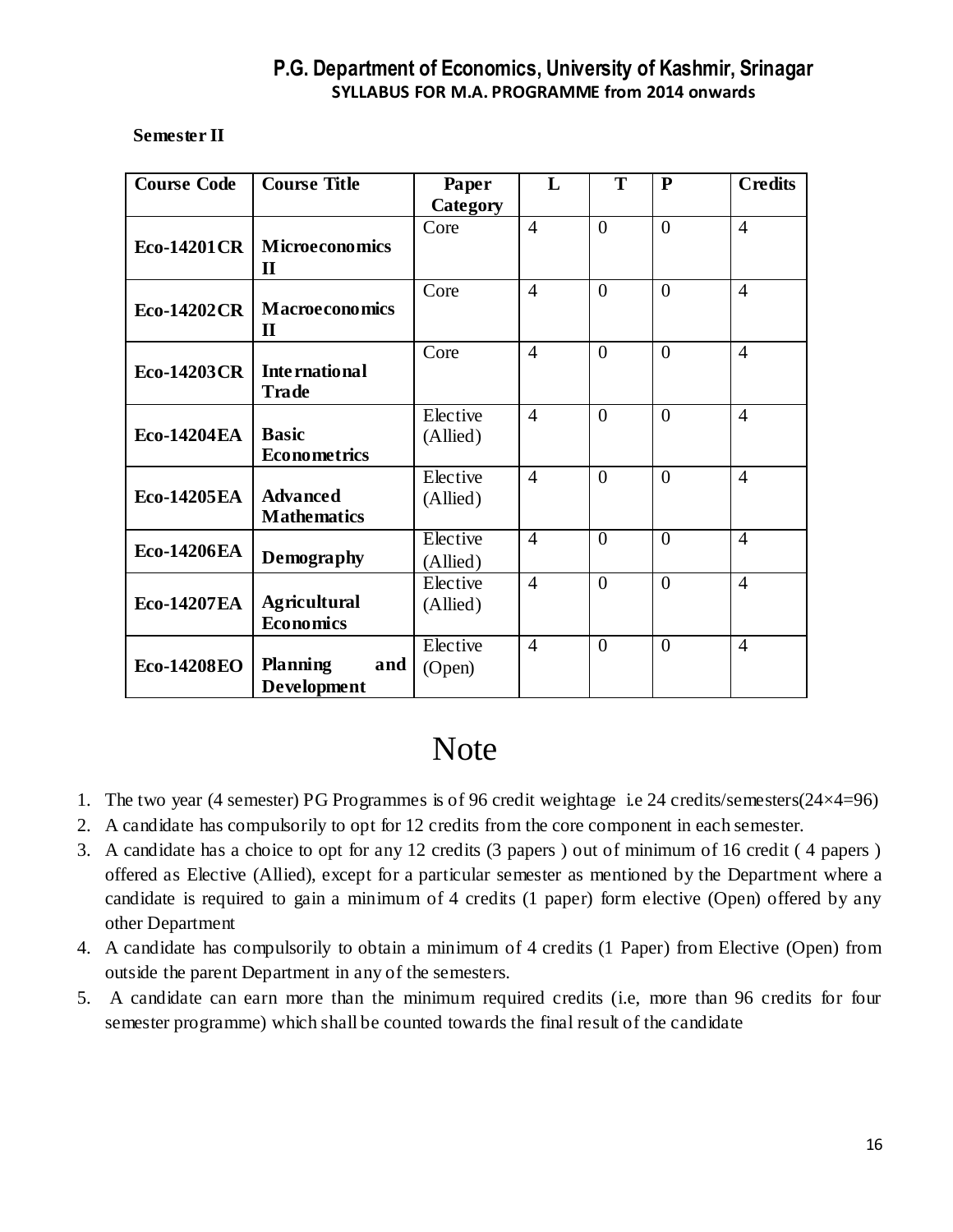## **SEMESTER- II Microeconomics II Course code: Eco-14201CR**

#### **Unit 1 Oligopoly**

Theory of games, zero-sum and non-zero sum games; Nash equilibrium; Mixed strategies; Oligopoly-Cournot, Bertrand and Stacklberg models; Cartels - Joint profit maximization and market sharing cartels; Price leadership - low cost price and dominant price leadership;

#### **Unit 2 Managerial theories of firm**

Marginalism - attacks and defence; Average cost pricing- the mark up rule; Limit pricing-Bain's concept of entry and barriers to entry; Model of Sylos-Labini and Franco Modigliani; Baumol's static and dynamic models of sales revenue maximization; Marris's model of managerial enterprise; Williamson's simplified model of managerial discretion;

#### **Unit 3 Theory of Distribution**

Neo-classical approach—Marginal productivity theory; Product exhaustion theorem; Elasticity of technical substitution and factor shares; Technical progress and income distribution; Theory of distribution in imperfect product and factor markets; Pricing of fixed factors of production.

#### **Unit 4 Welfare, General Equilibrium and Social welfare**

General equilibrium analysis—interdependent markets; Efficiency in exchange; Walrasian equilibrium, Walrasian law; Existence, Stability and uniqueness of equilibrium; Social welfare criteria—Pareto, Kaldor, Hicks and Bergson; Aggregation of preferences; social welfare functions; welfare maximization; Arrow's impossibility theorem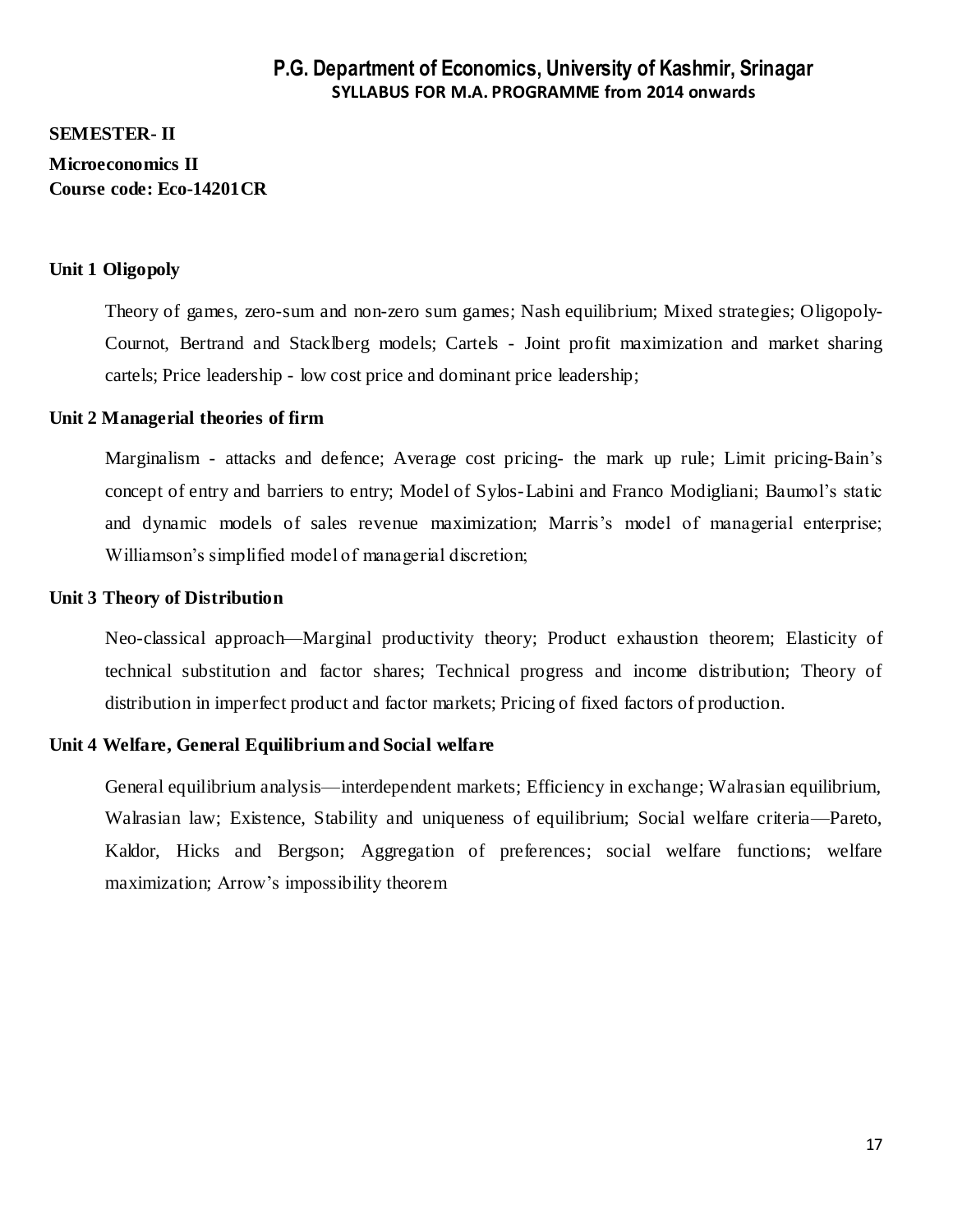- 1. Hal R Varian (2010) 8<sup>th</sup>ed: Intermediate Microeconomics A Modern Approach, EWP and WW Norton and Co, Inc, New York
- 2. R.S. Pindyck, D. Rubinfeld and P.L.Mehta (2012)  $7<sup>th</sup>$  ed; Microeconomics, Pearson Education, South Asia.
- 3. A. Koutsoyiannis (1979) 2nd Ed; Modern Microeconomics, Macmillan Press, London
- 4. Walter Nicholson (1992) 5th ed; Microeconomic Theory: Basic Principals and Extensions, The Driden Press , USA.
- 5. P. Layard and A.W. Walters (1978); Microeconomic Theory, McGraw Hill, New York.
- 6. W.J. Baumol (1982); Economic Theory and Operational Analysis, Prentice Hall of India
- 7. D Salvatore, (2010) 8th ed; Microeconomics; Theory and Applications, Oxford University Press, New Delhi.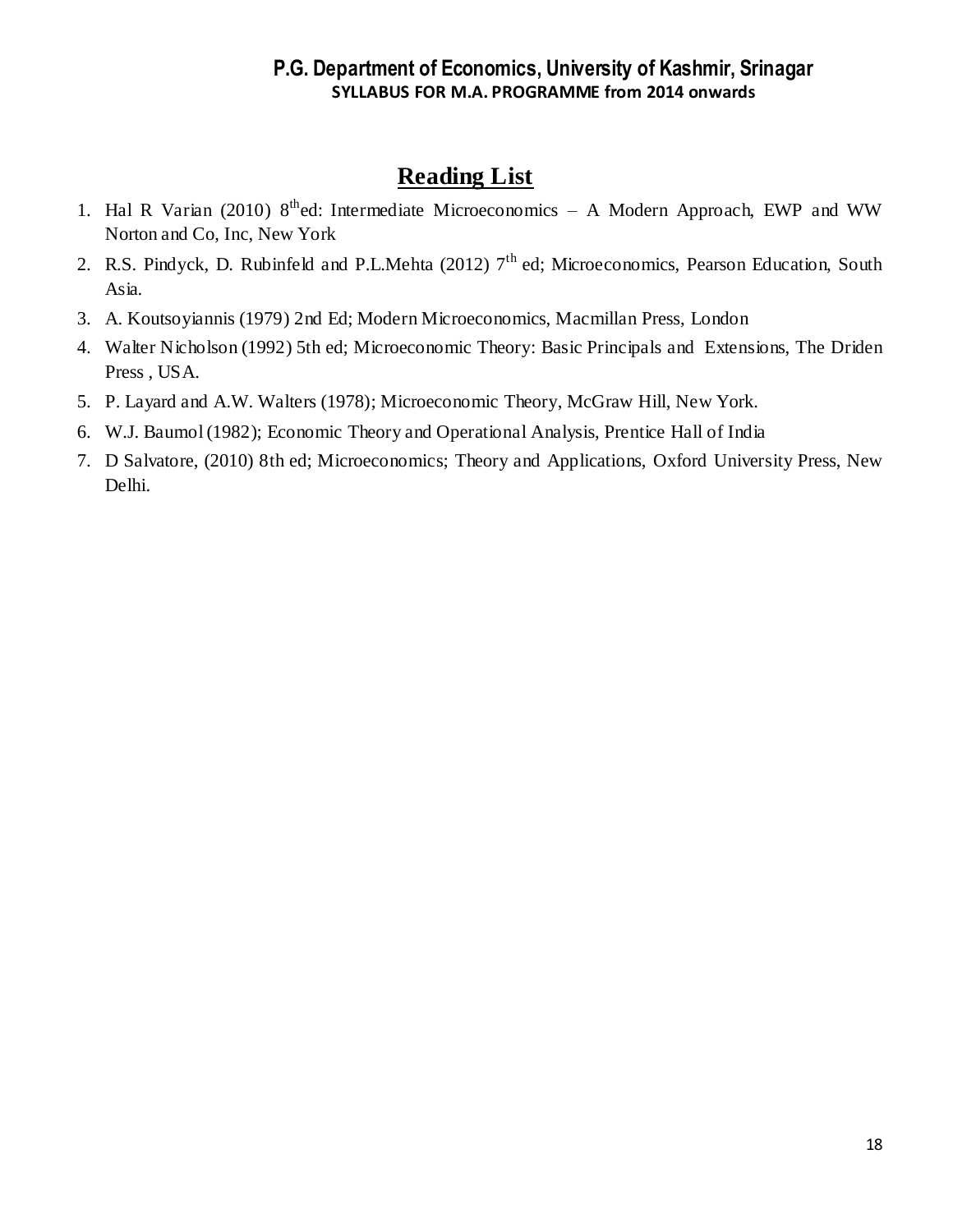## **SEMESTER II Macroeconomic II Course No: Eco-14202CR**

#### **Unit 1 Neoclassical and Keynesian Models of Income Determination**

Keynesian IS-LM model; Neoclassical IS-LM model; Factors causing shift in IS & LM functions; Comparative static analysis in Keynesian and Neoclassical models; Monetary and fiscal policies in Keynesian and Neoclassical models;

#### **Unit 2 Unemployment and Labour Market**

Neoclassical labour market equilibrium; frictional and structural unemployment; Keynesian labour market—involuntary and full employment; Friedman's theory of natural rate of unemployment and output; Short- run and long-run Philips curve—Monetarist and Keynesian views

#### **Unit 3 Three Sector Macro Models**

Aggregate demand and aggregate supply; Complete three sector Neoclassical model; Complete three sector Keynesian model; Mundell-Fleming model; Relative effectiveness of Monetary and Fiscal policies under imperfect and perfect capital mobility

#### **Unit 4 Recent Developments in Macroeconomic Theory**

Monetarism – Central propositions; Reformulation of Quantity theory of money; New Classical Economics – theory of Rational Expectations; New Keynesian Economics—Central propositions; Sticky price and Efficiency wage models; Real Business Cycle theory

- 1. G. Ackley (1969); Macroeconomics Theory, Macmillan, New York.
- 2. W.H. Branson(1972); Macroeconomics Theory and Policy, Harper & Row, New York.
- 3. E. Dornbusch and S. Fischer (1981); Macroeconomics, McGraw Hill International , Auckland.
- 4. S.B Gupta; Monetary Economics.
- 5. N.G. Mankiw and D. Romer (eds.); New Keynesian Economics, (2 Vols.) MIT Press, Cambridge.
- 6. D.L Romer; Advanced Macroeconomics, McGraw Hill Company Ltd. New York.
- 7. Rosalind Levacic and Alexander Rebmann; Macroeconomics An Introduction to Keynesian Neoclassical Controversies.
- 8. M.N Srivastava; Perspective in Monetary Theory.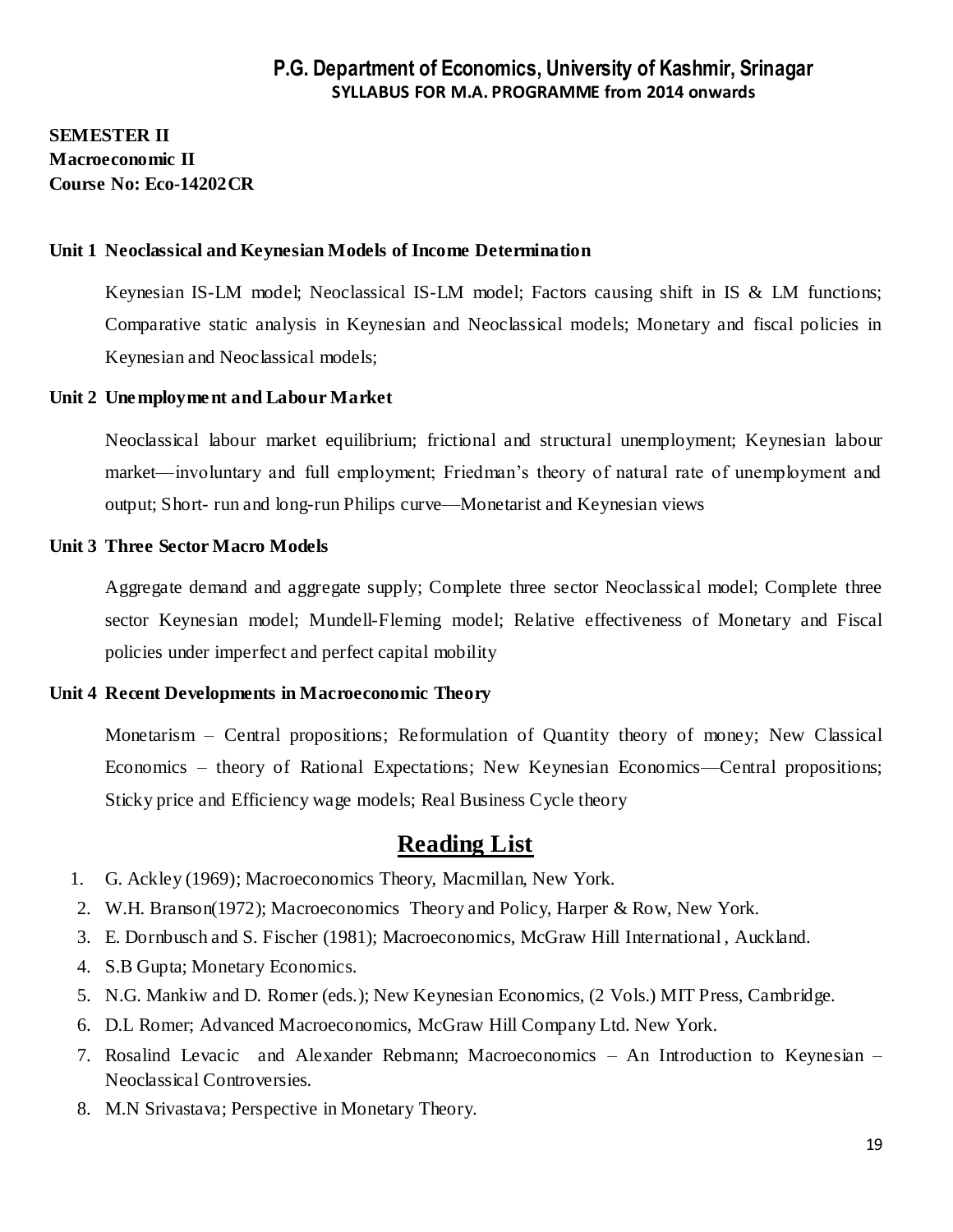#### **SEMESTER- II**

#### **International Trade**

**Course code:** Eco-14203CR

#### **Unit 1 Theories of International Trade**

Theory of absolute advantage; Theory of comparative advantage; Heckscher-Ohlin theory; Factor price equalization theorem; Empirical verifications of Heckscher-Ohlin theory— Leontief paradox; Factor intensity reversal;

#### **Unit 2 Alternative Theories of International Trade**

International trade under imperfect competitions— monopolistic competition and trade; Concept and measurement of intra industry trade; Theory of Strategic trade Policy, Economies of scale and international trade; Technological gap model; Product cycle model;

#### **Unit 3 Theories of Protection and Economic Integration**

Tariff—partial and general equilibrium effects analysis; Optimum tariff; Nominal and Effective rate of Protection; Stolper-Samuelson theorem; Types of regional economic integration; Theory of customs union— trade creation and trade diversion;

#### **Unit 4 Growth Effects and Problems of Developing Countries**

Effects of growth on trade; Rybczynski Theorem; Immiserizing growth; Trade problems of developing country; Inward and outward trade Strategies, Hypothesis of secular deterioration of terms of trade; Theory of dumping; International cartels.

- 1. B. Soderston and G Reed (1994), 3<sup>rd</sup> edition; International Economics, McMillan Press Ltd., London.
- 2. P. R. Krugman and M. Obstfeild (2000), 5<sup>th</sup> Edition; International Economics- Theory and Policy, Addison Wesley, New Delhi.
- 3. D. Salvatore (2004), 8th Edition, International Economics, Wiley India, New Delhi.
- 4. C. V. Marrewijk (2007); International Economics: Theory, Application and Policy, Oxford University Press, New York.
- 5. M. Chacholieds (1999); International Economics, Macmillan Publication.
- 6. C.P. Kindleberger; International Economics, R. D. Irwin Inc., Illinois.
- 7. P. B. Kenen; Economic and Monetary Union in Europe‖, Cambridge University Press, UK.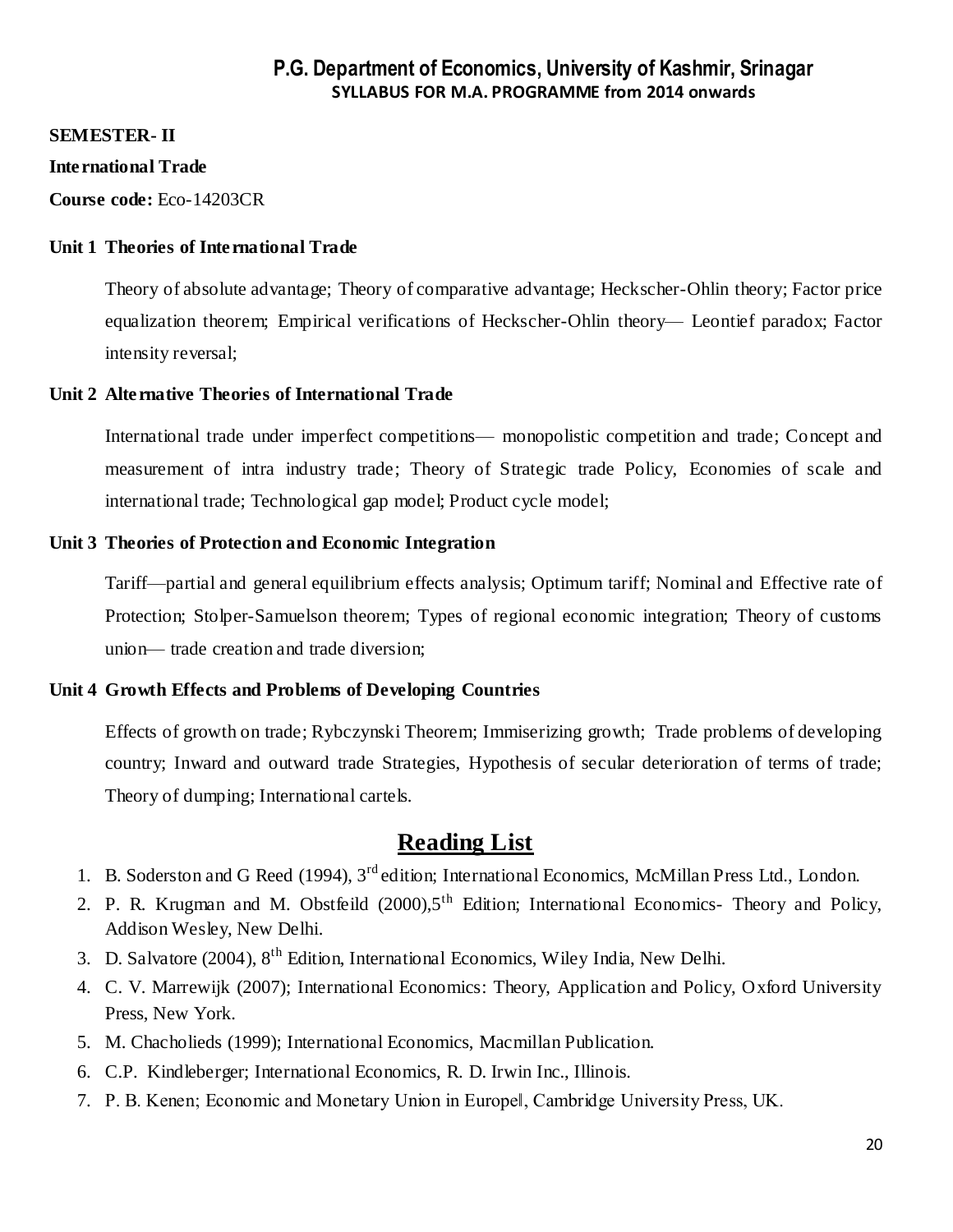**SEMESTER- II Basic Econometrics Course code: Eco-14204EA**

#### **Unit 1 Statistical Foundation of Econometrics**

Mathematical expectation, Law of large numbers, Central limit Theorem, Estimation theory - Unbiasedness, sufficiency, consistency and asymptotic efficiency , Maximum Likelihood estimation, Likelihood ratio tests - Wald tests and Langrangian multiplier tests.

#### **Unit 2 Basic Regression Analysis**

Nature, meaning and scope of Econometrics, Data Issues; time series, cross section and panel data, Simple and general linear regression model; Assumptions, Estimation (through OLS approach) and properties of estimators, Gauss-Markov theorem, Concepts and derivation of R2 and adjusted R2, Interval estimation and Hypotheses testing, Tests of significance and confidence interval approach.

#### **Unit 3 Problems in regression analysis**

Nature, test, consequences and remedial steps of problems of Heteroscedasticity, Multicollinearity and Auto-correlation, Problems of specification error, Errors of measurement.

#### **Unit 4 Qualitative Variables in Regression**

Dummy variable technique — Testing structural stability of regression models, interaction effects, seasonal analysis, piecewise linear regression, use of dummy variables. Regression with dummy dependent variables; The Linear Probability Model, Logit and Probit models.

- 1. D.N Gujarati, (1995) 4<sup>th</sup>ed; Basic Econometrics, Tata Mcgraw Hill, New Delhi.
- 2. A.S Goldberger, (1998); Introductive Econometrics, Harvard University Press, Cambridge, MIT.
- 3. R.C Hill, W.Griffiths and G.C Lim, 4thed; Principles of Econometrics, John Wiley and Sons.
- 4. J. Johnston 4<sup>th</sup>ed; Econometrics Methods, Tata Mcgraw Hill, New Delhi.
- 5. P. Kennedy, (1998) 4<sup>th</sup>ed; A Guide to Econometrics, MIT Press, New York.
- 6. G.S Maddala (ed.), (1993), Econometric Methods and Application (2 Volumes)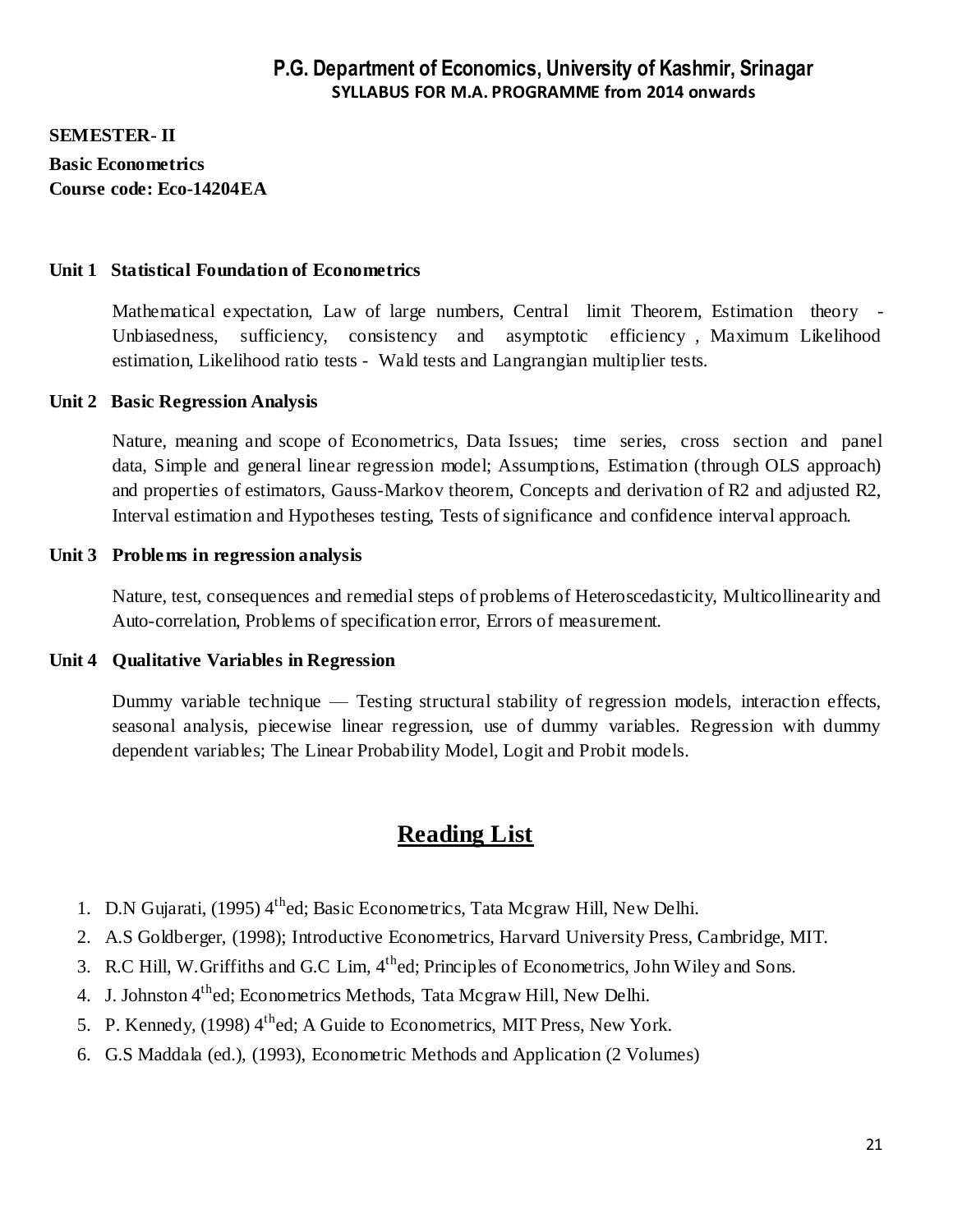**SEMESTER- II**

**Advanced Mathematics**

**Course code: Eco-14205EA**

#### **Unit 1 Differential and Difference Equations**

 Differential Equation—Definition and Concept, General Formula for First Order Linear Equation, Exact Differential Equation and Partial Differential Equation, Second order differential equations: Stability conditions, Applications; Difference Equation—Definition and Concept, First Order Difference Linear Equation, Lagged Income Determination Modal; Cobweb Theorem; Second order difference equations: Samuelson trade cycle model.

#### **Unit 2 Linear Programming and Input-output Analysis**

Linear programming — Primal and dual problem, Simplex method; transport and storage problems and other applications of linear programming in economics; Input-output analysis — Open and closed systems, Hawkins-Simon conditions; Leontief's dynamic system; Testing consistency of planning models.

#### **Unit 3 Game Theory**

Concept of game – two person zero-sum game, Pay-off matrix, pure and mixed strategies, Maximin and Minimax solutions, Saddle point solution; Prisoner's dilemma.

#### **Unit 4 Optimal Control Theory**

Static vs. dynamic optimization, the maximum principle, optimization problems involving discounting: the current valued Hamiltonian, Alternative terminal conditions, Infinite- time horizon problems: Neoclassical optimal growth model, constraints on the control variable, free terminal time problem.

- 1. R. G. D Allen, (2003); Mathematical Analysis for Economists, The Macmillan Press, New Delhi.
- 2. A.C Chiang, (1984); Fundamental Methods of Mathematical Economics, Tata McGraw Hill,
- 3. D. T. Edward, (2008); Introduction to Mathematical Economics, Tata McGraw Hill, Delhi.
- 4. M. J. Henderson, (2006); Microeconomics Theory, Tata McGraw- Hill, New Delhi.
- 5. T. Yamane, (1995); Mathematics for Economists, Prentice Hall of India, New Delhi.
- 6. J. W. Boumal, (2000); Economic Theory and Operation Analysis, Prentice Hall of India, Delhi
- **7.** S. C. Gupta and V. K. Kapoor; Fundamentals of Mathematical Statistics, Himalaya publishing House, New Delhi.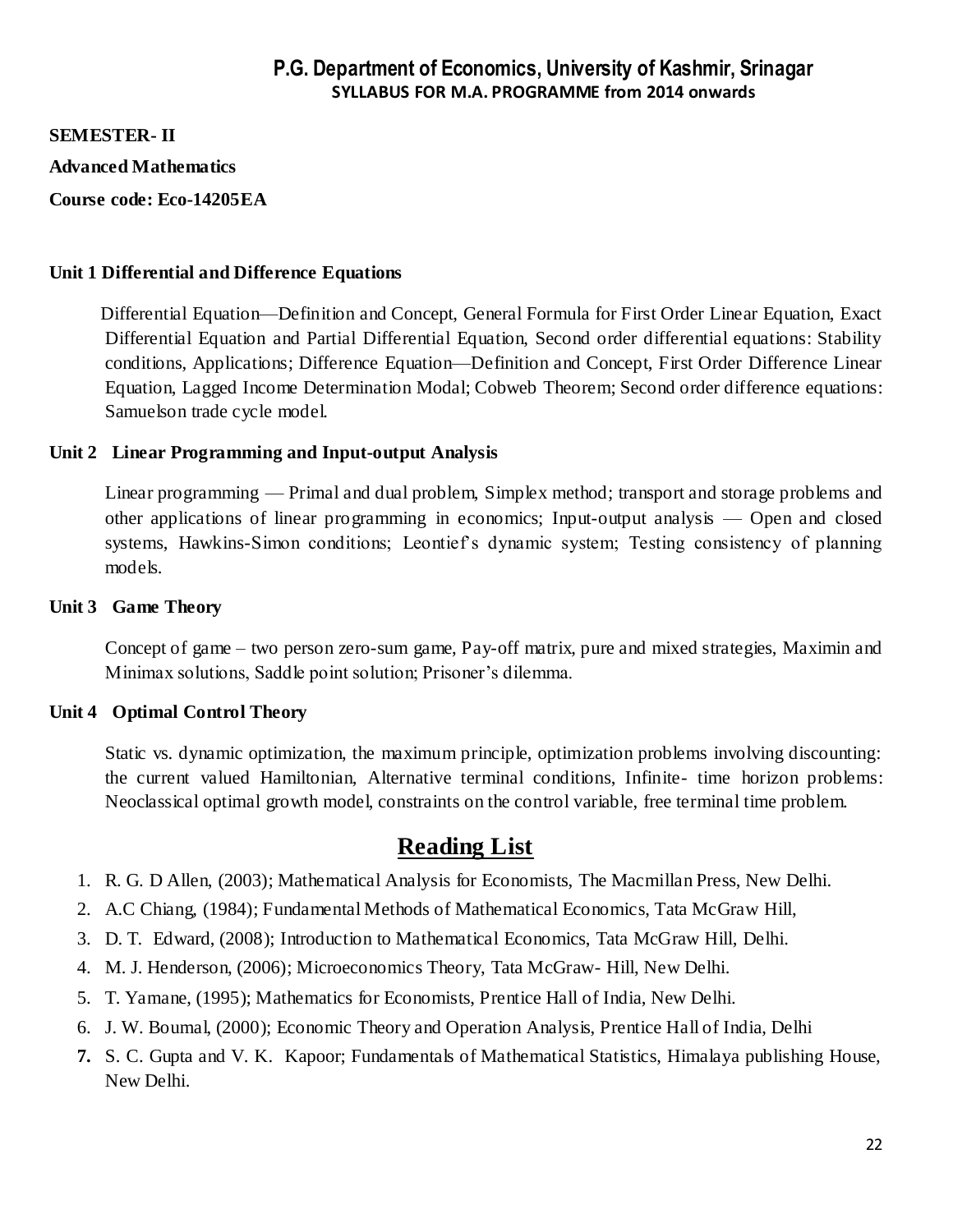#### **SEMESTER- II**

#### **Demography**

#### **Course code: Eco-14206EA**

#### **Unit 1 Meaning Scope and Sources of Data**

Meaning scope and subject matter of demography; Sources of demographic data—Census, vital registration, sample surveys; Theories of population growth—Malthusian; Demographic transition, Optimum Theory; Population projections; Stable and stationary populations.

#### **Unit 2 Population Growth and Structures**

Population growth since  $20<sup>th</sup>$  Century—levels and trends; Population and economic development; Population and environment; Age structure—measures, patterns, implications; Age pyramid; Population aging; Sex ratio—measures, patterns, determinants

#### **Unit 3 Components of Population Growth**

Fertility—basic measures—TFR, GRR, NRR; Levels, trends and determinants; Mortality—basis measures—IMR, MMR—levels, trends and determinants; Life Tables—construction and Uses; Migration—measures, types, causes and consequences.

#### **Unit 4 Population of India**

Growth and distribution of population in India; Fertility in India, levels and trends; Mortality in India, levels and trends; IMR and MMR in India; Characteristics of population in India—age structure and sex structure; PNDT Act; Population policies in India; National rural health mission, Population scenario in J & K state.

- 1. H. Shyryock and J.S, Siegel; The Methods and Materials of Demography.
- 2. K.B.Pathak and F.Ram; Techniques of Demographic Analysis, Himalyan Publishing House.
- 3. A Bhende and T. Kanitkar, Revised ed; Principles of Population Studies, Himalayan Publishing House.
- 4. B.J Donald; Principles of Demography, John Wiley, New York.
- 5. B.D. Mishra; An Introduction to the Study of Population, South Asian Publishing, New Delhi.
- 6. National Family Health Survey Reports, Government of India.
- 7. Census of India Publications.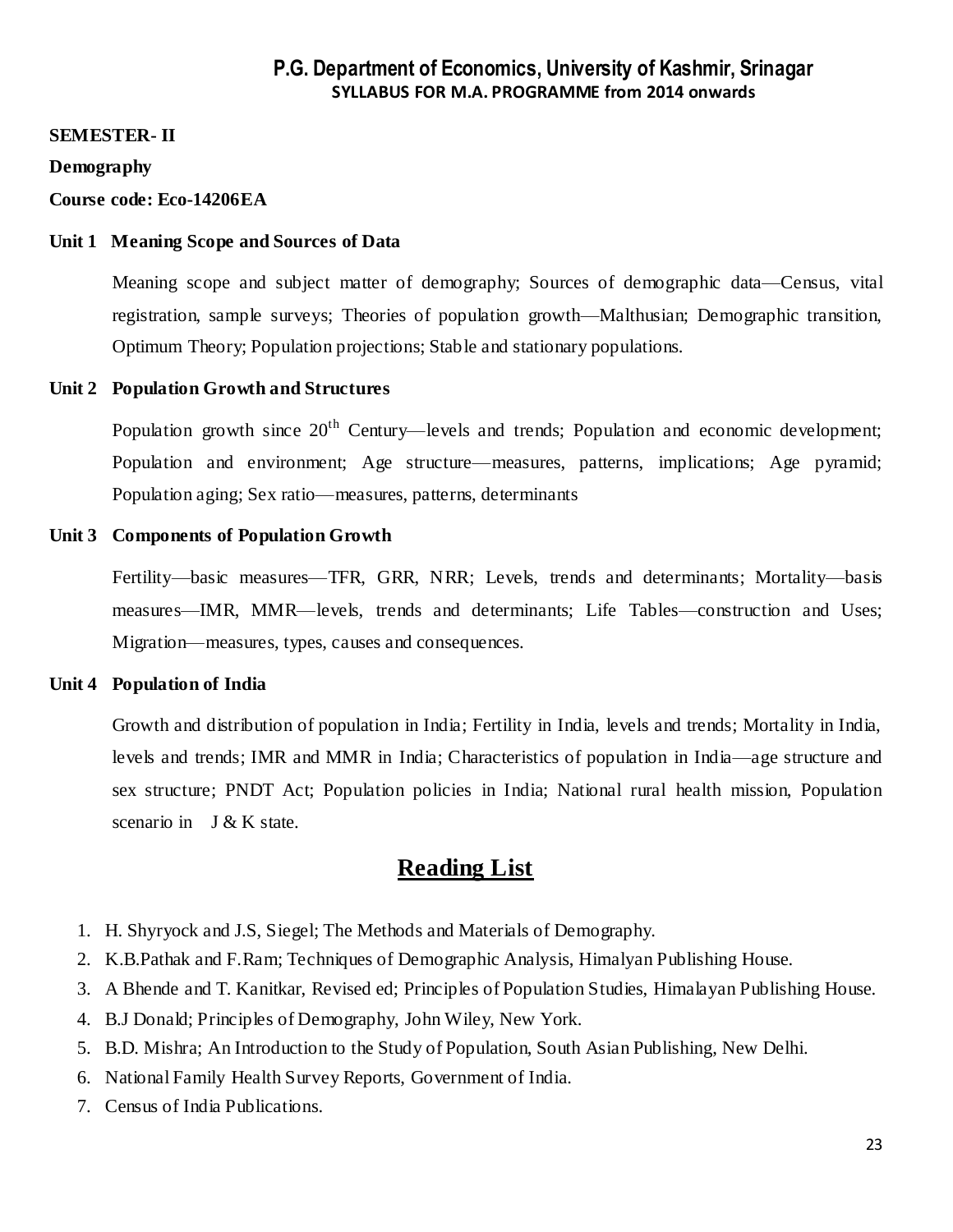#### **SEMESTER- II**

#### **Agricultural Economics**

#### **Course code: Eco-14207EA**

#### **Unit 1 Agricultural Development**

Nature and scope of agricultural economics; Factors affecting agricultural development technological, institutional and general; Interdependence between agriculture and industry; terms of trade between agriculture and industry, Approaches to agricultural development— Lewis, Ranis-Fei, Mellor, Schultz and Boser up

#### **Unit 2 Agricultural Production and Productivity**

Agricultural production – Resource and efficiency in traditional agriculture; Production function analysis in agriculture; Factor combination and resource substitution, Decomposition Model, Cost and supply curves; Size of farm and laws of returns – Theoretical and empirical findings; Farm budgeting and cost concepts; Supply response of individual crops and aggregate supply; Technical change and agricultural productivity.

#### **Unit 3 Demand and Supply of Farm Products**

Characteristics of demand for farm products; Concept and measurement of own price; Cross Price and income elasticity's of demand and their interrelationship; Quantity and quality components of demand; Characteristics of supply of farm products; Issues relating to specification of supply response function (Distributed lags, acreage vs. production response etc.); Rigidities in farm supply response.

#### **Unit 4 Agriculture Marketing**

Agriculture Marketing –Definition, Scope, Concept and Objectives, Differences in Agricultural and Consumer Marketing, Constraints in Agricultural marketing, Agribusiness –Emerging Branches- Non Conventional forms of Agribusiness – Export potential for farm products -Supporting Services, SCM In agri-business i.e. Cold Chains, Organized procurement & warehousing.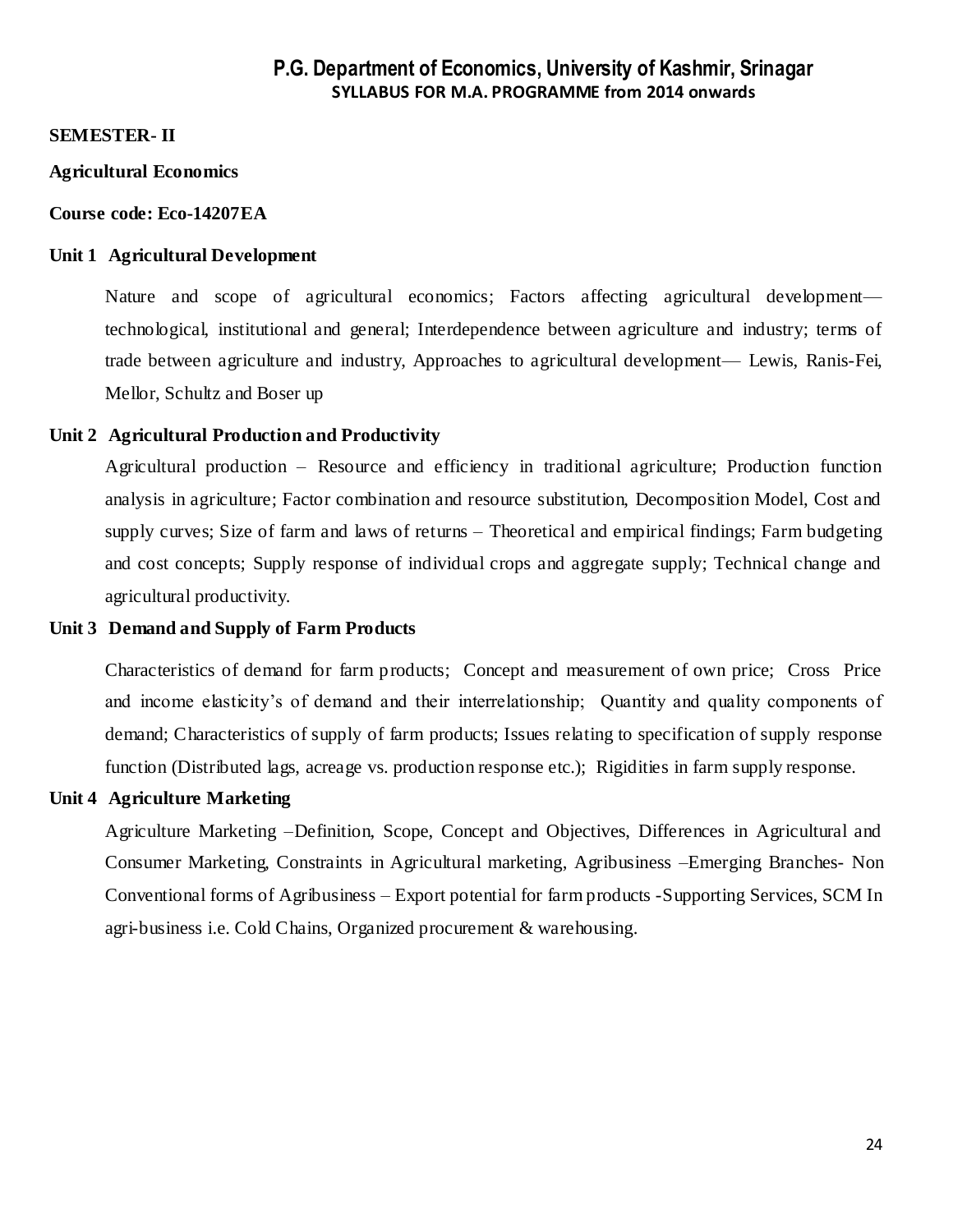- 1. M.L Dantwala (ed.) (1991) 2<sup>nd</sup> Revised ed; Indian Agricultural Development since Independence, Oxford & IBH Publishing Co. (General Reference).
- 2. J.W Mellor (l969); The Economics of Agricultural Development, Cornell University Press (Units 2,3).
- 3. K. Subbarao (1989), Agricultural Marketing and Credit, ICSSR (Unit 3).
- 4. E.O Heady (1961); Economics of Agricultural Production and ResourceUse, Prentice Hall, New York (Unit 4).
- 5. J.B Penson, Oral Capps and C.P Rosson (1996); Introduction to Agricultural Eco nomics, Prentice Hall, (Units 4).
- 6. A. Vaidhanathan (1995); The Indian Economy: Crisis, Response and Prospects, Orient Longman, New Delhi.
- 7. S.S Acharya and N.L Agarwal; Agricultural Marketing in India, Oxford Publishing Ltd, Calcutta.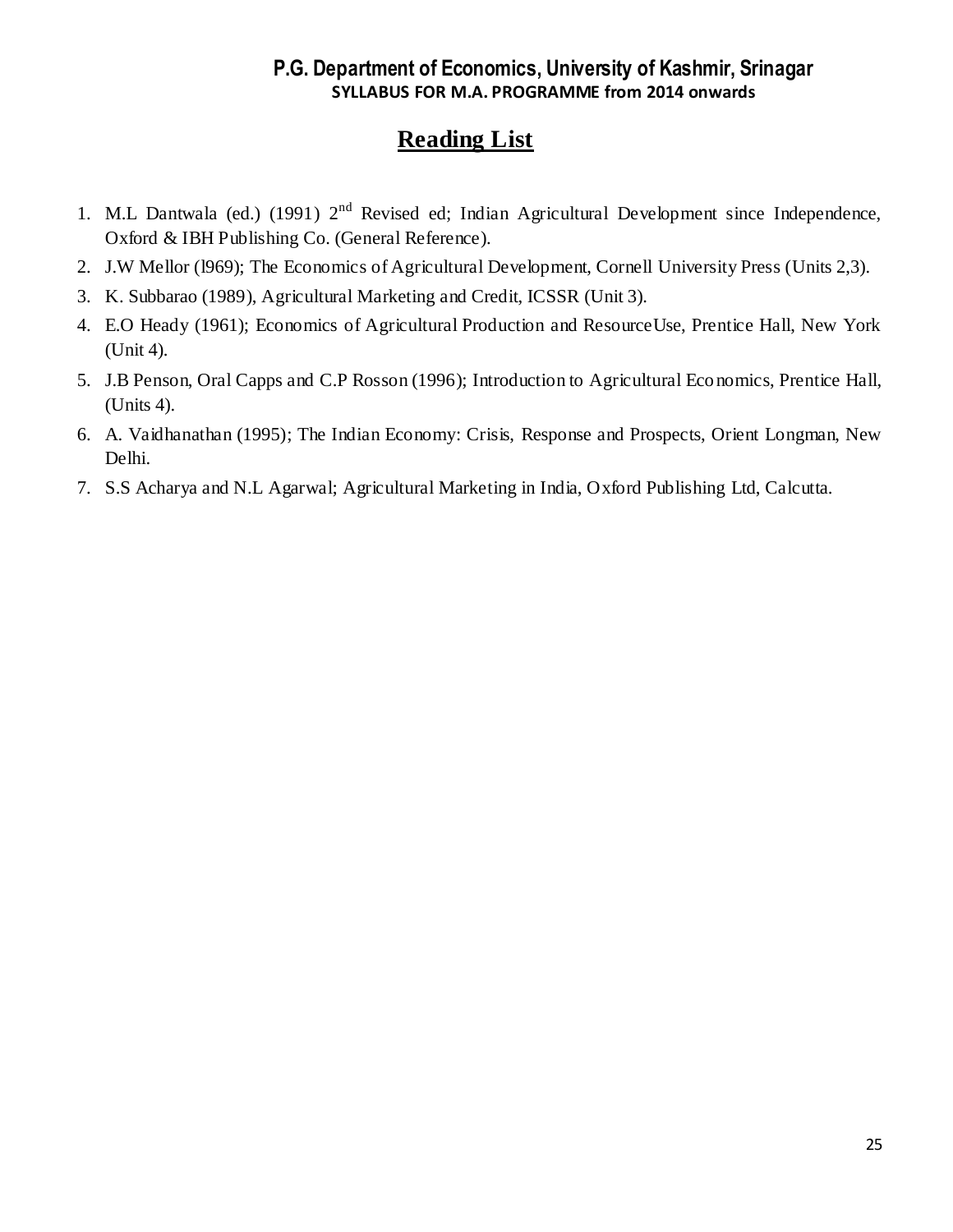#### **SEMESTER- II**

#### **Planning and Development Course code: Eco-14208EO**

#### **Unit 1 Economic Development: Concept and Measurement**

Concept of development; Distinction between economic growth and economic Development; Sustainable development; Characteristics of an under-developed economy; Measurement of development - GNP, PCI, PQLI, and HDl.

#### **Unit 2 Theories of Economic Development**

Classical theory of economic development; Marxian theory; Schumpeter's theory; Nurkse theory of disguised unemployment; Rostow's stages of economic growih; Big-push theory

#### **Unit 3 Structure of Indian Economy**

Basic features; Natural resources – land water and forests; broad demographic features – population size and growth rates, sex composition, rural – urban migration, occupational distribution, population policy

#### **Unit 4 Planning in India**

Objectives; strategy; broad achievements and failures; current five year p lan- objectives, allocation and targets, New economic reforms – liberalization, privatisation and globalization; Rationale behind economic reforms.

- 1. A.P. Thirlwal (2003), Growth and Development, Macmillan Press Ltd., U.K.
- 2. Todaro & Smith (2005), Economic Development, Longman, London.
- 3. M.L. Jhingan (2006), The Economics of Development and Planning, Vrinda Publications, New Delhi.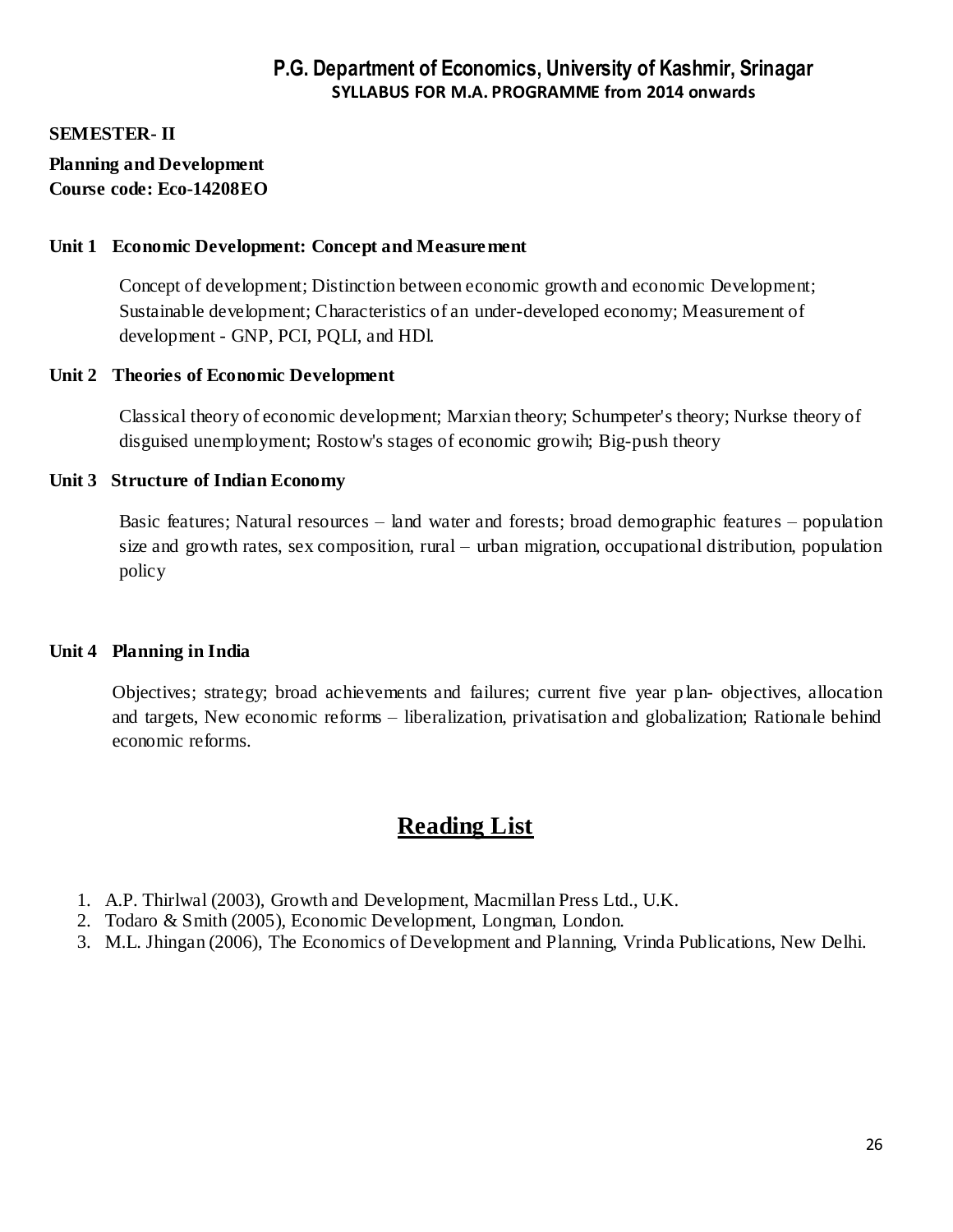| Course              | <b>Course Title</b>            | Paper    | L                       | T                | P                | <b>Credits</b>          |
|---------------------|--------------------------------|----------|-------------------------|------------------|------------------|-------------------------|
| Code                |                                | Category |                         |                  |                  |                         |
| <b>Eco-14301 CR</b> | <b>Economics of Growth</b>     | Core     | $\overline{\mathbf{4}}$ | $\boldsymbol{0}$ | $\bf{0}$         | $\overline{\mathbf{4}}$ |
| Eco-14302CR         | Environmental                  | Core     | 4                       | $\mathbf{0}$     | $\bf{0}$         | 4                       |
|                     | <b>Economics</b>               |          |                         |                  |                  |                         |
| <b>Eco-14303CR</b>  | <b>Indian Economy</b>          | Core     | 4                       | 0                | $\bf{0}$         | $\overline{\mathbf{4}}$ |
| <b>Eco-14304EA</b>  | <b>Advanced Econometrics</b>   | Elective | 4                       | $\mathbf{0}$     | $\bf{0}$         | $\boldsymbol{4}$        |
|                     |                                | (Allied) |                         |                  |                  |                         |
| <b>Eco-14305EA</b>  | <b>Mathematical</b>            | Elective | $\overline{\mathbf{4}}$ | $\boldsymbol{0}$ | $\boldsymbol{0}$ | $\overline{\mathbf{4}}$ |
|                     | <b>Economics</b>               | (Allied) |                         |                  |                  |                         |
| <b>Eco-14306EA</b>  | <b>J&amp;K Economy</b>         | Elective | $\overline{\mathbf{4}}$ | $\boldsymbol{0}$ | $\mathbf{0}$     | $\overline{\mathbf{4}}$ |
|                     |                                | (Allied) |                         |                  |                  |                         |
|                     | <b>Economics of Health and</b> | Elective | 4                       | $\boldsymbol{0}$ | $\boldsymbol{0}$ | $\overline{\mathbf{4}}$ |
| <b>Eco-14307EA</b>  | <b>Education</b>               | (Allied) |                         |                  |                  |                         |
|                     |                                |          |                         |                  |                  |                         |
| <b>Eco-14308EO</b>  | <b>Introductory Indian</b>     | Elective | $\overline{\mathbf{4}}$ | $\boldsymbol{0}$ | $\boldsymbol{0}$ | $\overline{\mathbf{4}}$ |
|                     | <b>Economy</b>                 | (Open)   |                         |                  |                  |                         |

#### **Semester III**

# **Note**

- 1. The two year (4 semester) PG Programmes is of 96 credit weightage i.e 24 credits/semesters(24×4=96)
- 2. A candidate has compulsorily to opt for 12 credits from the core component in each semester.
- 3. A candidate has a choice to opt for any 12 credits (3 papers ) out of minimum of 16 credit ( 4 papers ) offered as Elective (Allied), except for a particular semester as mentioned by the Department where a candidate is required to gain a minimum of 4 credits (1 paper) form elective (Open) offered by any other Department
- 4. A candidate has compulsorily to obtain a minimum of 4 credits (1 Paper) from Elective (Open) from outside the parent Department in any of the semesters.
- 5. A candidate can earn more than the minimum required credits (i.e, more than 96 credits for four semester programme) which shall be counted towards the final result of the candidate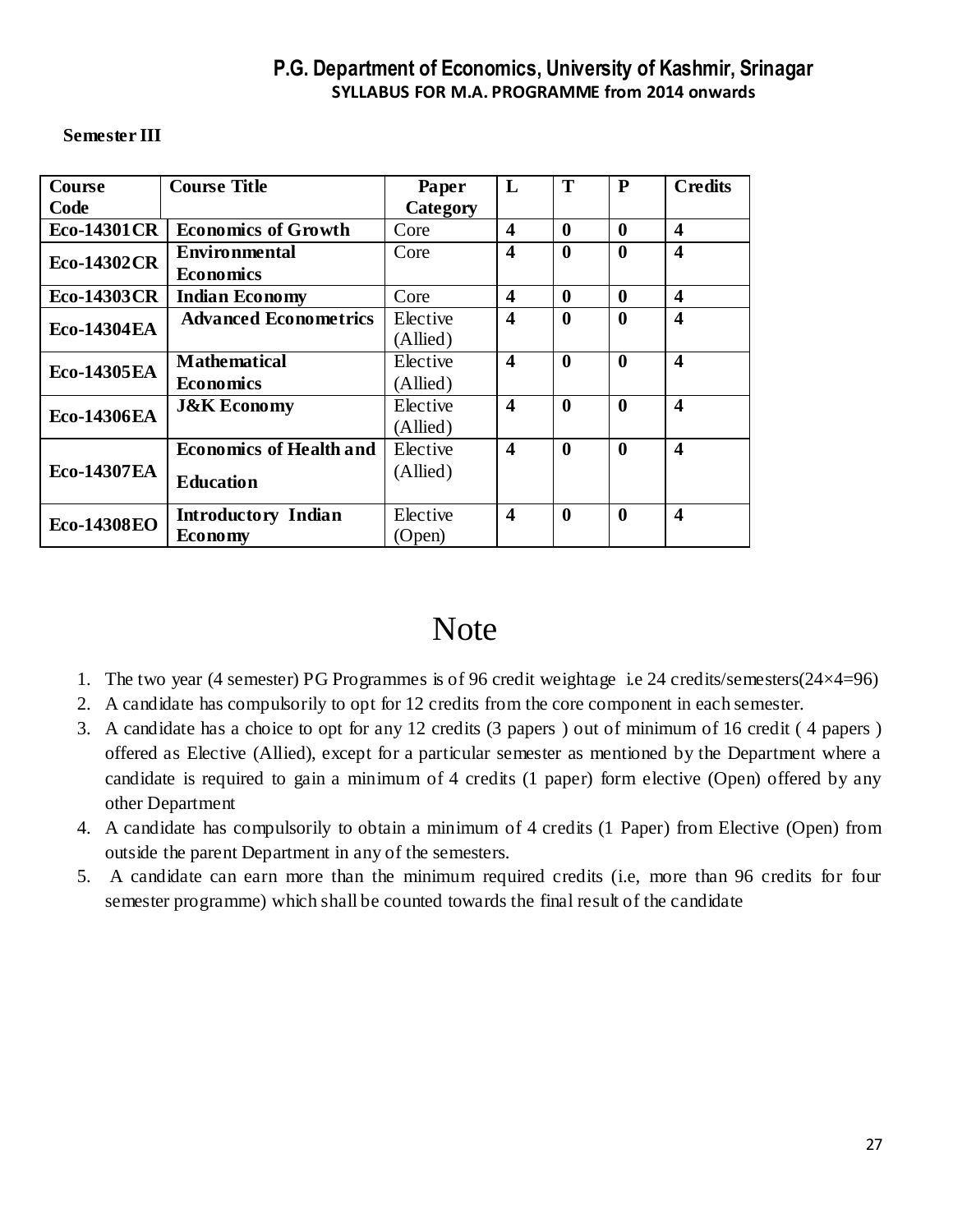# **SEMSTER - III**

## **Economics of Growth COURSE NO: Eco-14301CR**

#### **Unit 1 Economic Growth**

Growth and Development Comparison; Factors affecting Growth— Capital, Labour, and Technology; Technical Progress— Hicks, Harrod, and Learning by Doing; Embodied and Disembodied Technical Progress; Production Function Approach to the Determinants of Growth; Total Factor Productivity and Growth Accounting.

#### **Unit 2 Basic Growth Models**

Harrod and Domar Models; Neo-Classical Growth Models—Solow, Meade; Cambridge Models of Economic Growth— Mrs. Joan Robinson's Model; Cambridge Criticism of Neo-Classical Analysis of Growth.

#### **Unit 3 Endogenous Growth Theory**

Contribution of education to growth—Denison's approach, Production function approach; Technology creation through R&D; Determinants of R&D spending; Modeling relationship between technology creation and growth; Endogenous Growth Models— AK Model, Romer Model, Two Sector Model of Ujawa

#### **Unit 4 Growth Theory: International Aspects**

Trade as an engine of growth; Gains from trade— Static and Dynamic; Models of Regional Growth and Differences—Prebisch and Seers; Dependency Theory of Development and Unequal Exchange; Balance of Payments Constrained Growth, Dual Gap Analysis.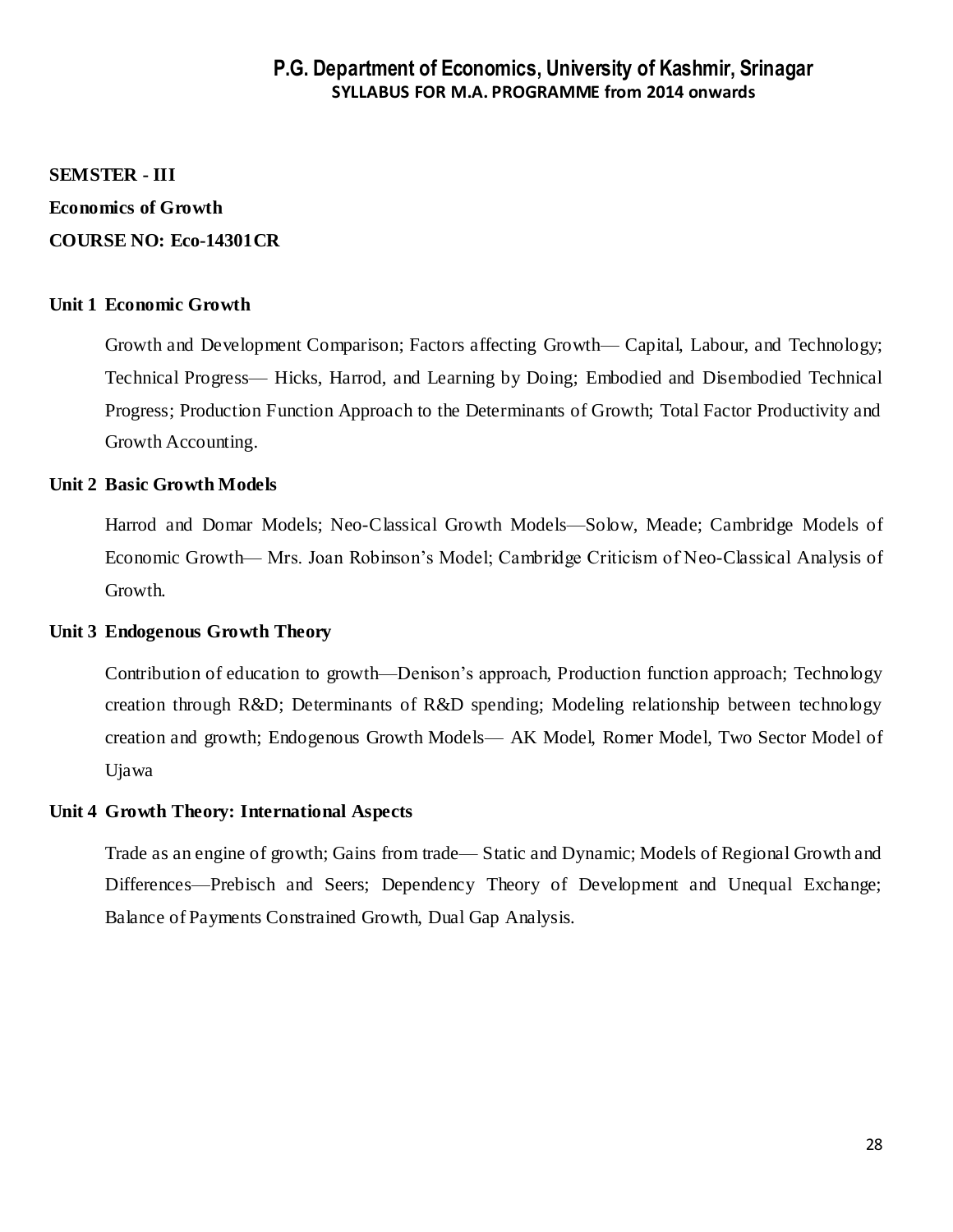- 1. M.P. Todaro and S.C. Smith, (2003), 8<sup>th</sup>ed; Economic Development, Pearson Education, Delhi.
- 2. A P Thirwal (1999/2006),  $6^{\text{th/8th}}$ ed; Growth and Development, Palgrave Macmillan, U.K.
- 3. M. Gills, Perkins, Romer, Snodgrass; Economics of Development, W.W.Norton and Company, New York.
- 4. D.N. Weil, (2009), 2<sup>nd</sup>ed; Economic Growth, Pearson Education, India.
- 5. R.J. Barro and Sala-i-Martin, (2007), 2nded; Economic Growth, Prentice Hall of India, New Delhi.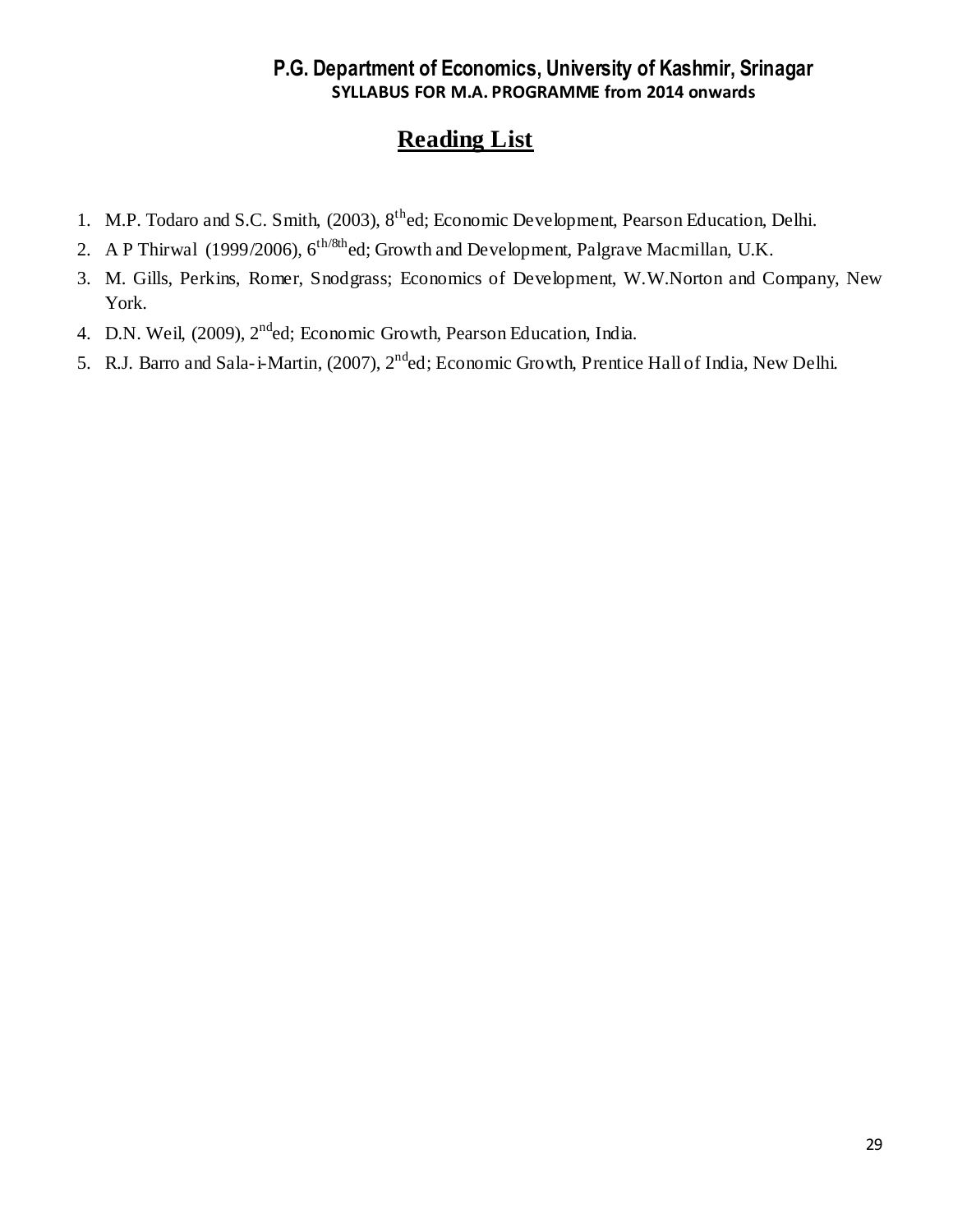#### **SEMESTER - III**

#### **Environmental Economics**

#### **Course Code: Eco-14302CR**

#### **Unit 1 Fundamentals of Environmental Economics**

Environmental Economics— meaning, scope and rationale; Environment and the economy—interlinkages and trade-off; Market failure and environmental degradation—public goods, externalities and Common Property Resource (CPRs); Sustainability— concept and indicators, Environmental accounting;

#### **Unit 2 Measurement of Environmental Values**

Meaning and types of environmental value; Valuation of benefits—Methodological issue; Hedonic pricing approach, Travel cost approach, Averting behaviour approach, Contingent valuation technique;

#### **Unit 3 Economics of Environmental Regulation**

Rationale for regulation; Coasian approach; Pigovian taxes: single and multi polluters case; Command and control methods; Economic incentives—Effluent and emission taxes, Tradable pollution permits; Liability Laws,

#### **Unit 4 International Environmental Issues**

International environmental externalities;Trans boundary pollution; Global environmental challenges, International response to climate change—Montreal protocol, Basel convention on hazardous waste, Earth Summit, Rio Declaration on environment and development, Kyoto protocol.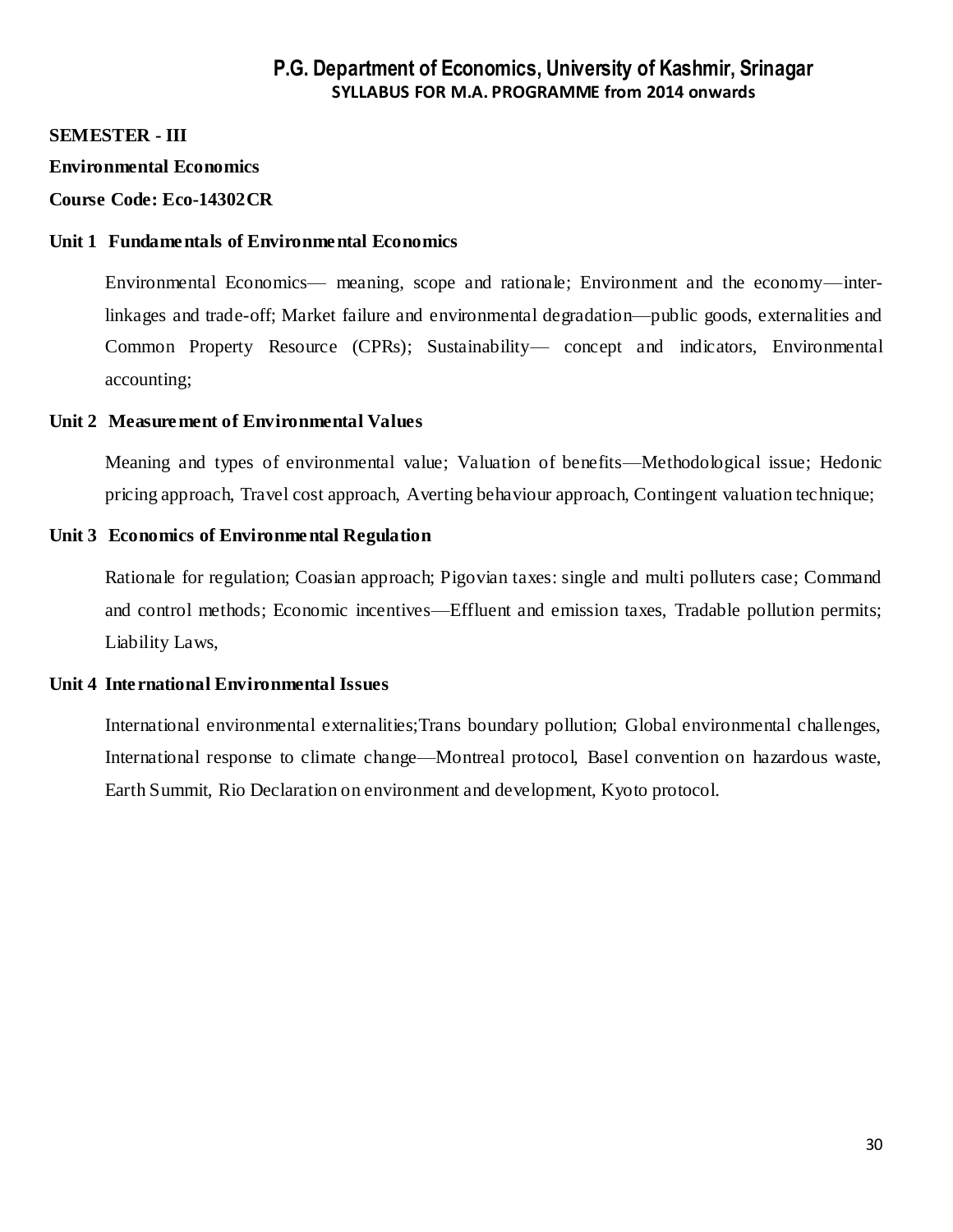- 1. A.M. Hussain, (1999); Principals of Environmental Economics, Rutledge, London.
- 2. N. Hanley et el, (1999); Environmental Economics in theory and Practice, Macmillan India Ltd, New Delhi
- 3. C.D. Kolstad, (1999), Environmental Economics, Oxford University Press, New Delhi.
- 4. R. Acharya, (2013); Trade and Environment, Oxford University Press, New Delhi
- 5. R.N. Batacharya, (2001); Environmental Economics—An Indian Perspective, Oxford University Press, New Delhi.
- 6. Singh K. and Shishodia A. (2011) Environmental Economics: Theory and Application, SAGE Publication India Pvt Ltd., New delhi
- 7. Charles S. Pearson (2000); Economics and Global Environment, Cambridge University Press.
- 8. Barry C. Field and Martha K. Field, 3<sup>rd</sup>ed; Environmental Economics, MacGraw Hills Irwin.
- 9. U. Sankar (ed), (2001); Environmental Economics, Oxford University Press, New Delhi.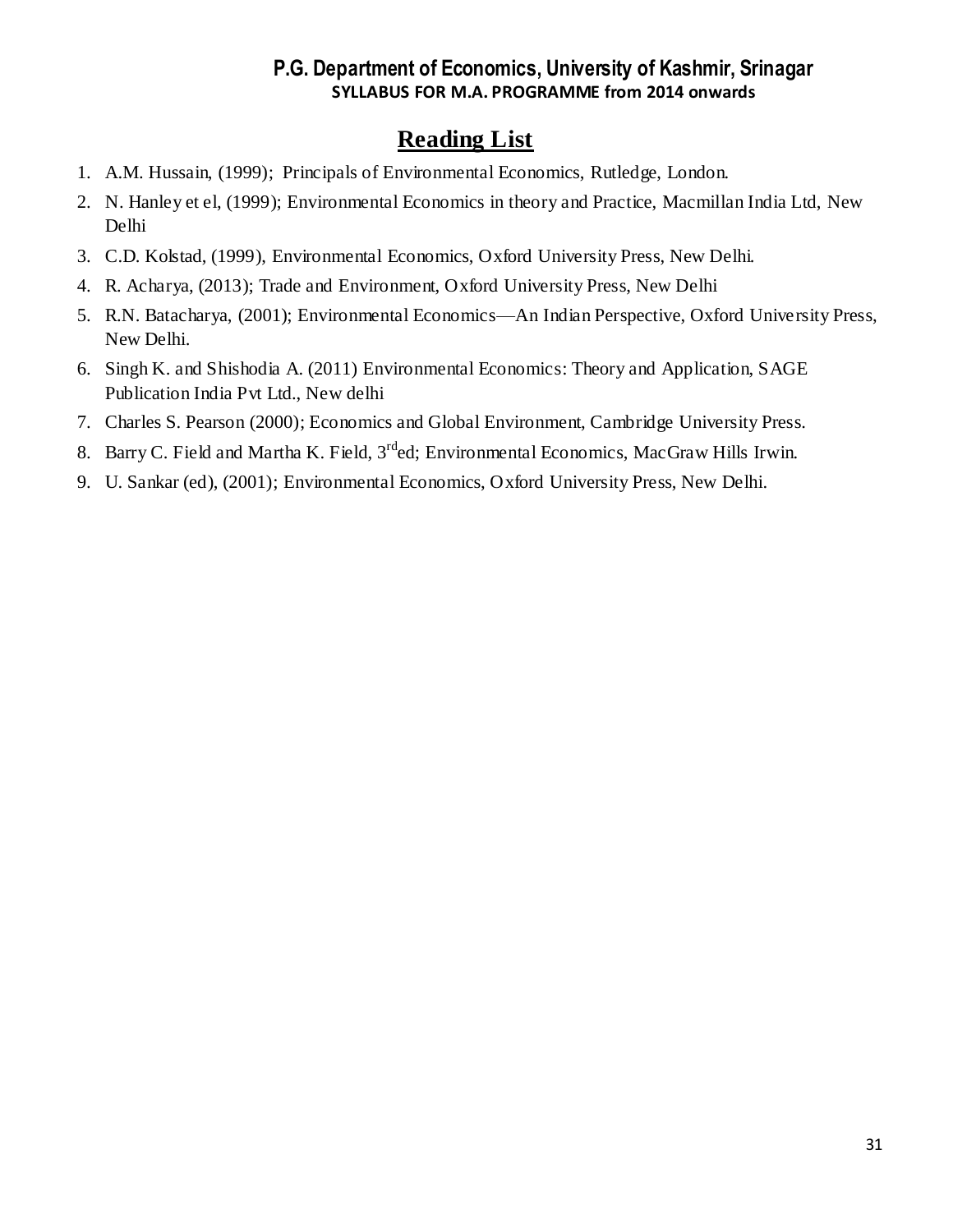#### **SEMSTER - III**

**Indian Economy** 

**Course Code: Eco-14303CR**

#### **Unit 1 Current state of Indian Economy**

Characteristic features of Indian Economy, Demography – development linkages, structural transformation in Indian economy, economic reforms and their impact – An overview, Macro economic performance, National Income – Sectoral and regional growth,

#### **Unit 2 Indian Agriculture**

Agricultural land reforms and land tenure system; Green revolution and its impact; Agricultural taxation – a debate, Sustainability of agriculture and food security in India, Agricultural prices and PDS, Agriculture finance, Post-reform Agricultural Performance and its Crisis.

#### **Unit 3 Indian Industry & Services Sector**

Strategy of industrial development, Industrial policy reform, privatization and disinvestment, Regional distribution of industry, Role of FDI and MNC's in industrial development, Services sector: international comparison, contribution to GDP, FDI in the Services Sector, services sector trade and employment, Policy issues in services sector - FDI, Disinvestment, Tariff & Tax, Credit and Finance, Domestic Regulations, Market Access Issues

#### **Unit 4 Economic Planning in India**

Decentralized planning—various committees and their recommendations on Planning, constitutional amendments and their impact on Indian Economy, An analysis of current five year plan—broad objectives, targets and sectoral analysis; A critique of the previous FYP. A critique of Indian economic planning.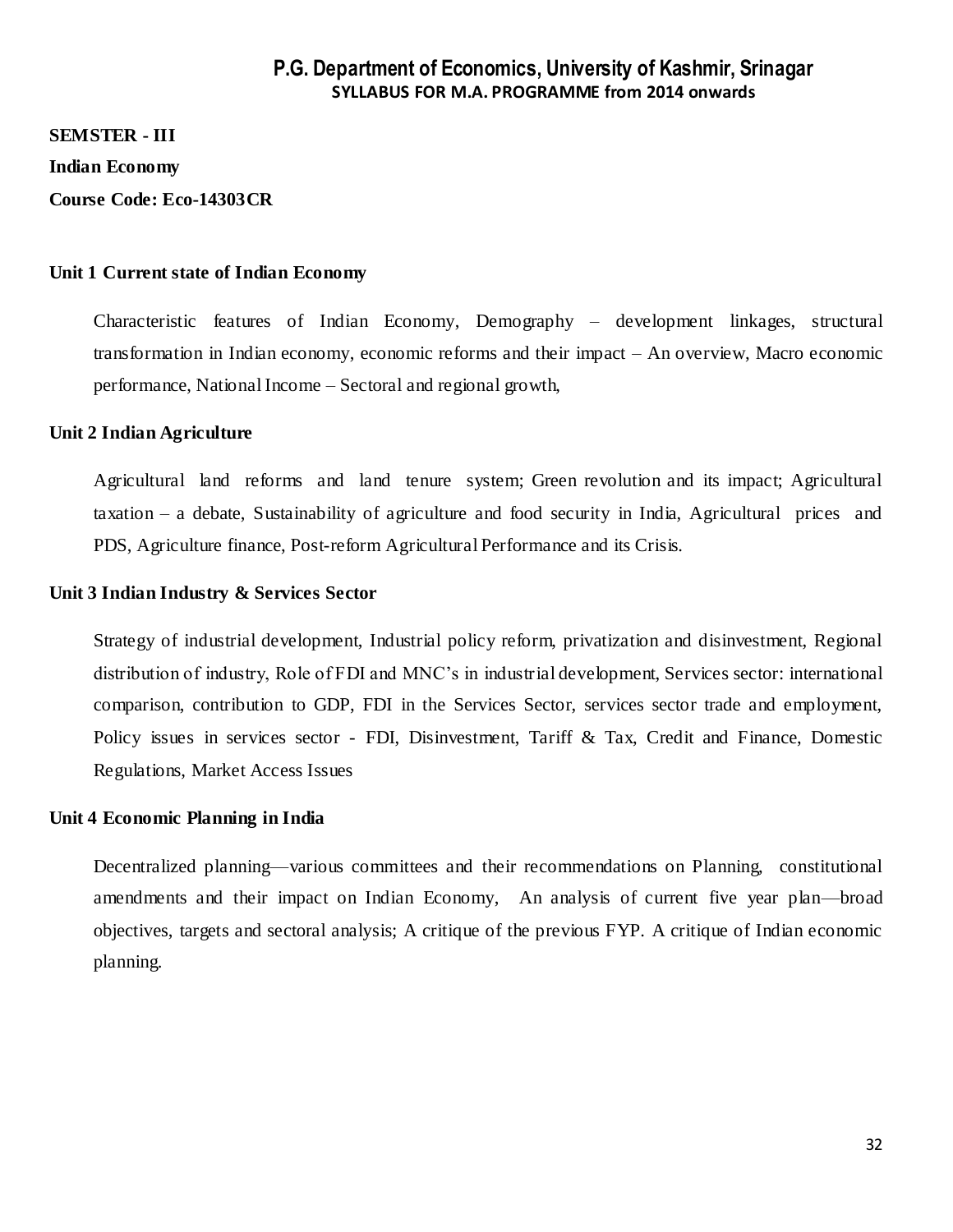## **Reading List**

- 1. K. Basu and A. Maertens. The Concise Oxford Companion to Economics in India. Oxford University Press.
- 2. Uma Kapila (ed). India's Economic Development Since 1947 (3rd Ed. or latest version). Academic.
- 3. S. Mahendra Dev. 2007. Inclusive Growth in India. Oxford University Press.
- 4. Agarwal, A.N. 2003, Indian Economy: Problems of Development and Planning (29th Edition) WishwaPrakashani
- 5. Ruddardutt& K.P.M. Sundaram, 2012. Indian Economy. S.Chand& Co. New Delhi.
- 6. Misra S. K. and Puri V. K. 2012. Indian Economy. Himalayan Publishing House

### **References**

- 1. M.S. Ahluwalia. 2002. "Economic Reforms in India since 1991: Has Gradualism Worked?" The Journal of Economic Perspectives, Vol. 16, No. 3.
- 2. I.J. Ahluwalia& I.M.D. Little (ed.). 1999. India's Economic Reforms and Development, Essays in honour of Manmohan Singh, Oxford University Press, New Delhi.
- 3. V. Joshi and I.M.D. Little. India' Economic Reforms 1991-2001. Oxford University Press.
- 4. M Rakshit. 2007. "Services-led growth: The Indian Experience" in Money and Finance, February.
- 5. C.P. Chandrasekhar, J. Ghosh and A Roy Choudhury. 2006. "The Demographic Dividend and Young India's Economic Future," in Economic and Political Weekly, 9 December.
- 6. G S Bhalla. 2004. Globalisation and Indian Agriculture: State of the Indian Farmer. Academic Publishers: New Delhi.
- 7. Government of India (annual) Economic Survey of India (Current years), also see Economic Survey 2009-10, Chapter 2.
- 8. AradharnaAgarwal. 2006. Special Economic Zones: Revisiting the Policy Debates. Economic and Political Weekly. November 4.

### **Suggested Readings**

- 1. Ahluwalia I. J. and I. M. D. Little (eds.). 1998. India's Economic Reforms and Development: Essays for Manmohan Singh. New Delhi: OUP.
- 2. Ahluwalia, M. S., S.S. Tarapore and Y. V. Reddy. (Eds.). 2004. Macroeconomics and Monetary Policy. New Delhi: OUP.
- 3. Banerjee, N and S. Marjit. (eds.) 2005. Development, Displacement and Disparity: India in the Last Quarter of the Twentieth Century. Hyderabad: Orient Longman.
- 4. Balakrishnan, P. 2010. Economic Growth in India. New Delhi: OUP.
- 5. Basu, K. (ed.) 2005. India's Emerging Economy. New Delhi: OUP.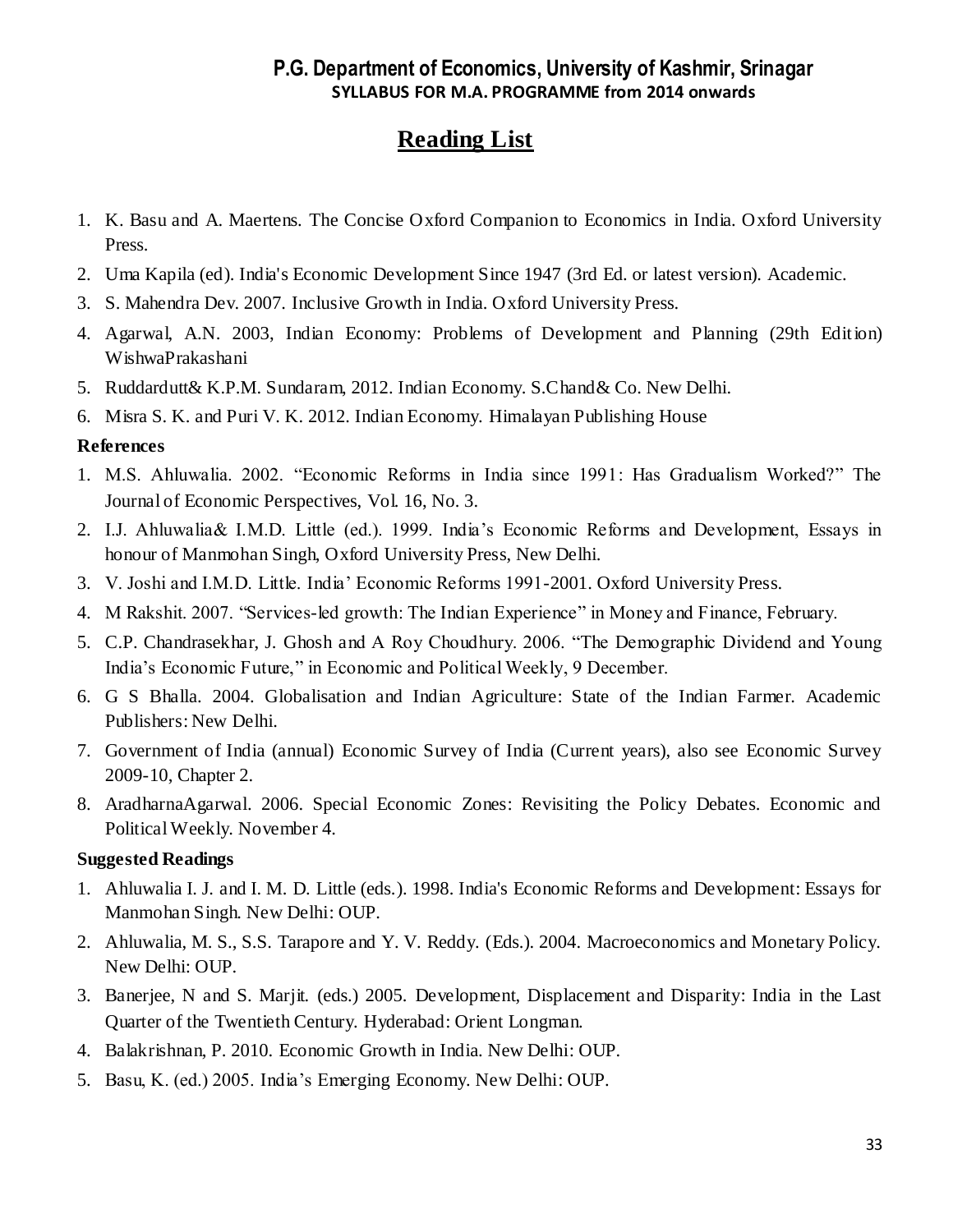- 6. Callen, T. P. Reynolds and C. Towe. 2001. India at the Crossroads: Sustaining Growth and Reducing Poverty. Washington D.C.: International Monetary Fund.
- 7. Chakravarty, R. 2006. The Financial Sector in India. New Delhi: OUP
- 8. Chatterjee, B. and A. K. Karmakar (eds.). 2011. Capital Account Convertibility in India. New Delhi: Deep & Deep Publications.
- 9. Government of India, MoF, Economic Survey, Various issues
- 10. Gulati, A. and T. Kelley. 2001. Trade Liberalization and Indian Agriculture. New Delhi: OUP.
- 11. Hanson, J. A. and S. Kathuria (eds.) 2002. India: A Financial Sector for the Twenty-fist Century. New Delhi: OUP.
- 12. India Development Report various years. New Delhi: OUP.
- 13. Joshi, V. and I. M. D. Little 1994. India: Macroeconomics and Political Economy, 1964-1991. New Delhi : OUP
- 14. Joshi, V. and I. M. D. Little. 1996. India's Economic Reforms (1991- 2001). New Delhi: OUP.
- 15. Karmakar, A. K. 2010. BoP Theory and Policy The Indian Experience, Deep & Deep Publications, New Delhi
- 16. Krueger, A.O. (ed). 2002. Economic Policy Reforms and the Indian Economy. New Delhi: OUP.
- 17. Mohan, R. (ed). 2002. Facets of the India Economy. New Delhi: OUP
- 18. National Human Development Report various issues. New Delhi : OUP
- 19. Pushpangadan, K. and N. Shanta. 2009. The Dynamics of Competition: Understanding India's Manufacturing Sector. New Delhi: OUP.
- 20. Panagariya, A. 2008. India: The Emerging Giant. USA: OUP.
- 21. Rakshit, M. 2008 a. Macroeconomics of Post-Reforms India. New Delhi: OUP.
- 22. Rakshit, M. 2008 b. Money and Finance in the Indian Economy. New Delhi: OUP.
- 23. Radhakrishna, R. and S. Ray (Eds.). 2005. Handbook of Poverty: Perspectives, Policies and Programmes. New Delhi : OUP
- 24. Reddy, Y.V. 2004. Lectures on Economic and Financial Sector Reforms in India. New Delhi: OUP.
- 25. Sikdar, S. 2002. Contemporary Issues in Globalization: An Introduction to Theory and Policy in India. New Delhi: OUP.
- 26. Tendulkar, S. and T. A. Bhavani. 2007. Understanding Reforms. New Delhi: OUP.
- 27. Vaidyanathan, A. and K. L. Krishna. 2007. Institutions and Markets in India's Development. New Delhi: OUP.
- 28. Economic and Political Weekly and Other Selected Journals- Selected Issues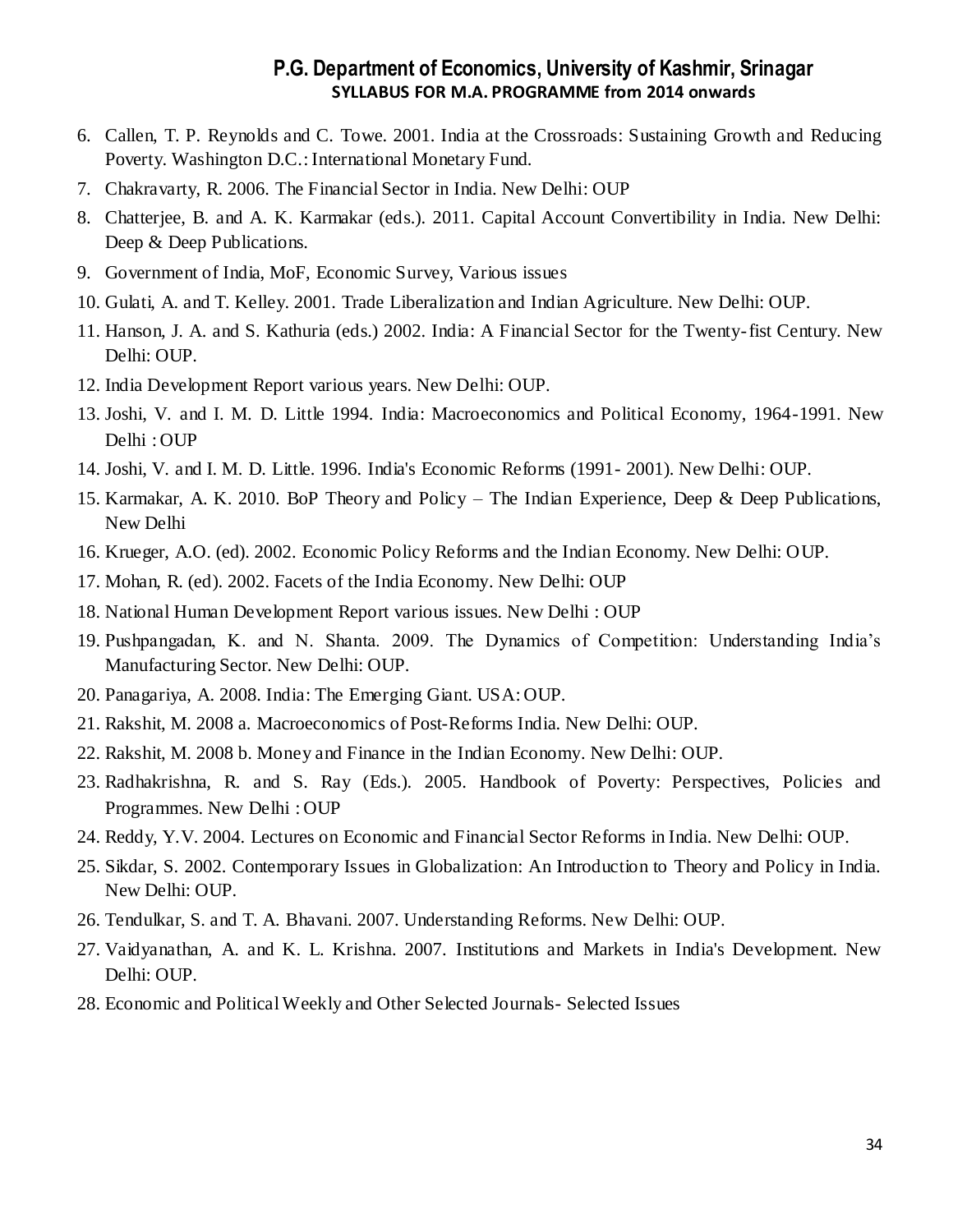#### **SEMESTER- III**

**Advanced Econometrics Course code: Eco-14304EA**

### **Unit 1 Dynamic Econometric Models and Panel Data Models**

Autoregressive and distributed lag models- Koyak model, Partial adjustment model, adaptive expectations, Almon approach to distributed-lag models, Panel data- Introduction; Balanced and unbalanced panel; Pooled Model, Fixed effects model and Random effect model.

### **Unit 2 Simultaneous Equations Models**

Simultaneous equation models; Introduction and examples; The simultaneous equation bias and inconsistency of OLS estimators; The identification problem; Rules of identification- order and rank conditions; Methods of estimating simultaneous equation system, Indirect least squares (ILS); 2SLS.

#### **Unit 3 Time Series Analysis**

 Stochastic Difference equations, Stationarity, unit roots, co-integration-spurious regression, Dickey-Fuller test, Engle-Granger test, Random walk model, Error correction mechanism, Casuality test, Granger and Sim's tests. Forecasting with ARIMA modeling; Box-Jenkings methodology; Vector autocoregression; Problems with VAR modelling – Applications

### **Unit 4 Applications**

Introduction of Econometric Softwares (MS- Excel and STATA): Creating a work file, Entering Data into a work file, Graphing, Generating new Variables, Getting Data, Importing Data, Exporting Data.

Applications: Estimation and hypothesis testing of regression models, Growth rate estimation, Empirical estimation of demand, production and cost functions.

Empirical Research Report Writing.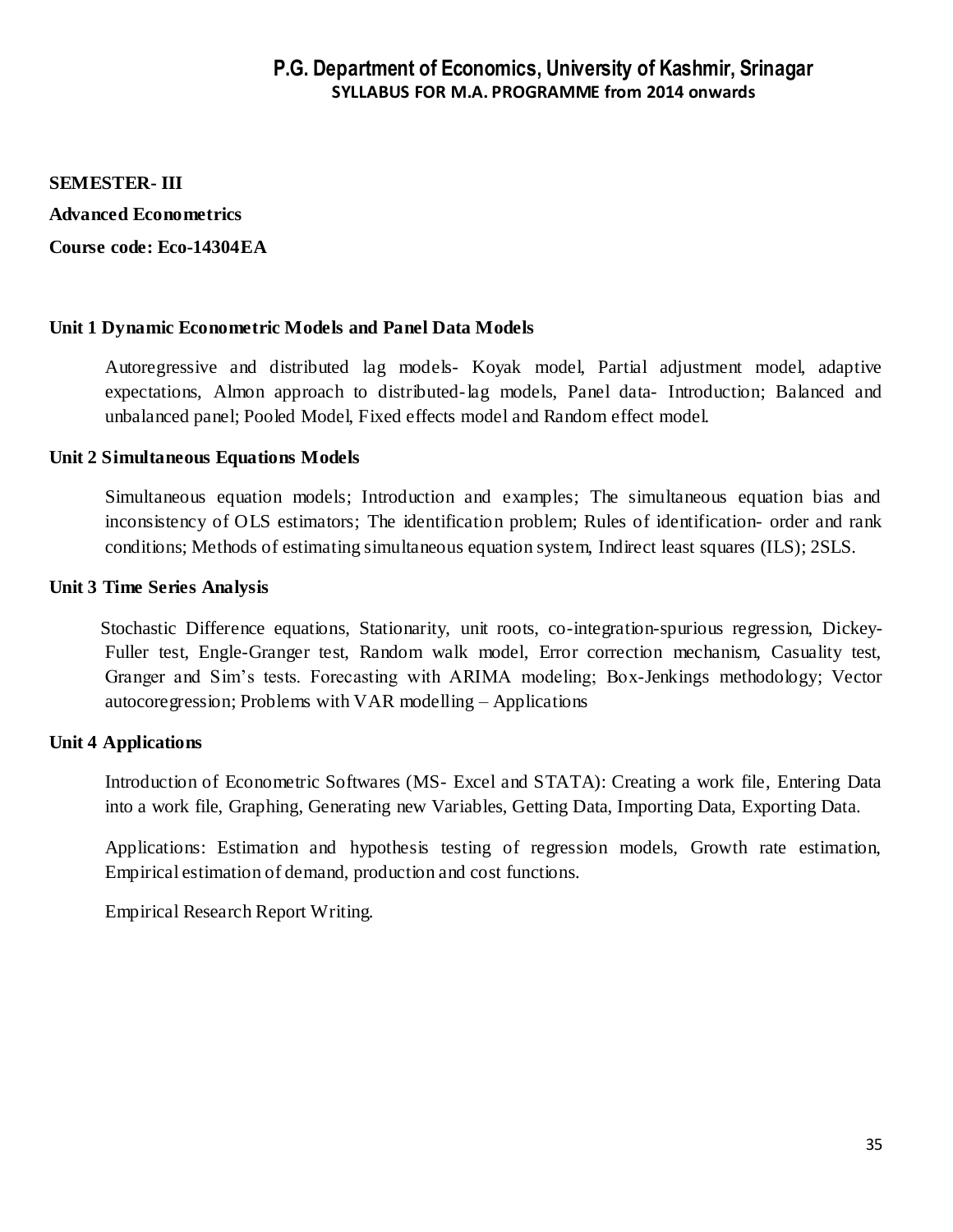- 1. W. Enders,  $(2003)$   $2<sup>nd</sup>$ ed; Applied Econometric Time Series.
- 2. F.B Christopher; An Introduction to modern Econometrics using STATA, STATA Press.
- 3. A.S. Goldberger, (1998), Introductive Econometrics, Harvard University Press, Cambridge, Mass.
- 4. D.N. Gujarati, (1995), Basic Econometrics (4<sup>th</sup> Edition), Mcgraw Hill, New Delhi.
- 5. P. Kennedy, (1998) 4<sup>th</sup> ed; A Guide to Econometrics, MIT Press, New York.
- 6. K.L Krishna (Ed.); Econometric Applications in India.
- 7. G.S Maddala (Ed.), (1993), Econometric Methods and Application (2 Volumes)
- 8. W.H Greene,  $5<sup>th</sup>$ ed; Econometric Analysis, Prentice Hall.
- 9. A.C Cameron and P.K Trivedi; Microeconometrics using STATA, STATA Press.
- 10. STATA Manual, STATA Press.
- 11. A.S Deaton; The Analysis of Household Surveys: a Micro-Econometric Approach to Development Policy.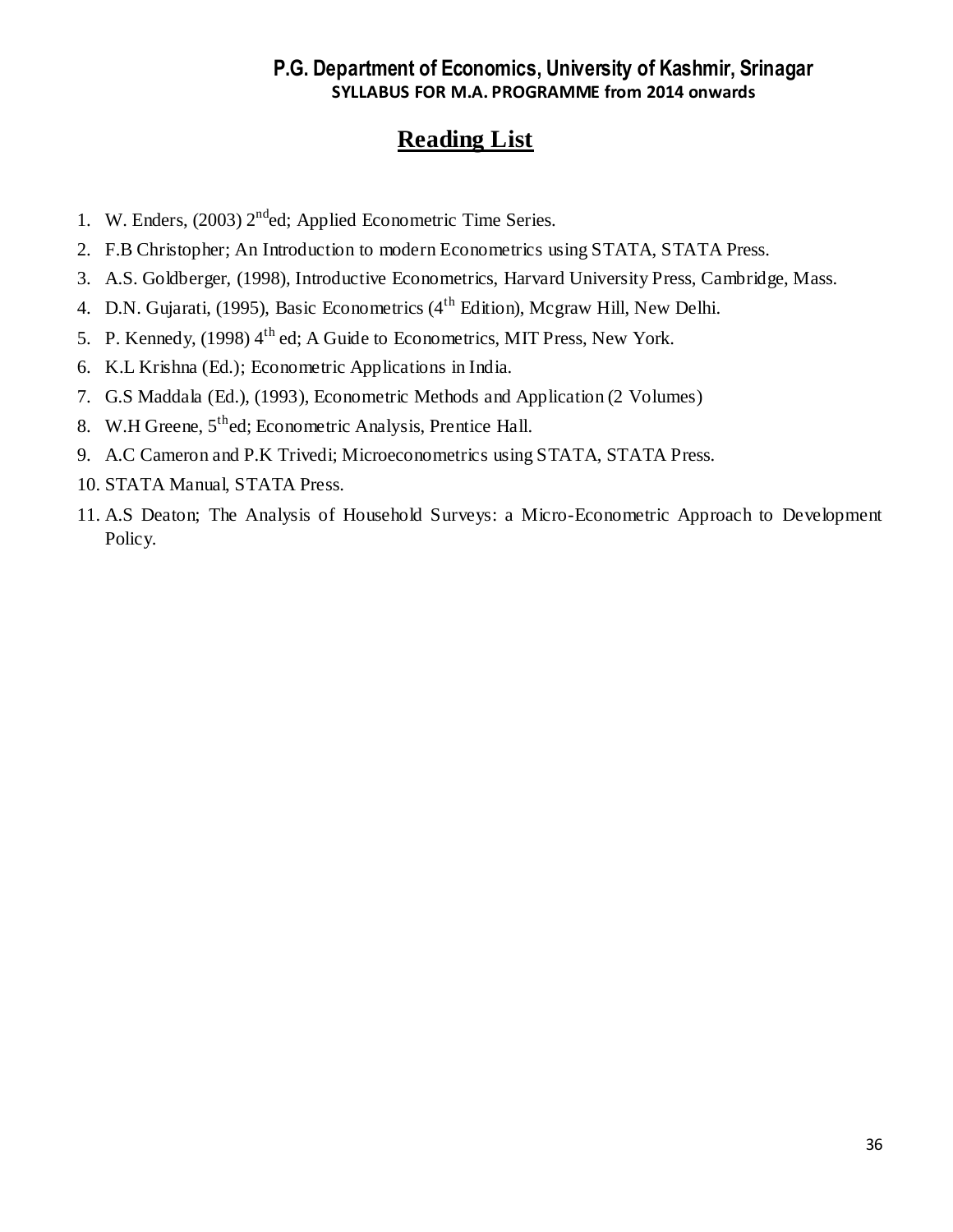#### **SEMESTER- III**

**Mathematical Economics** 

**Course code: Eco-14305EA**

#### **Unit 1 Theory of Consumer Behavior**

Utility function; utility maximization; Slutsky equation, compensated demand functions, income, substitution and price effects; Elasticity; Separable and additive utility functions; homogeneous and homothetic utility functions; constant elasticity of substitution (CES), indirect utility functions; duality theorem; consumer's surplus; Theory of revealed preference and index numbers; Linear expenditure systems; Consumer behaviour under risk and uncertainty

#### **Unit 2 Theory of Production**

Production function — homogeneous and non-homogeneous; Properties of Cobb-Douglas production function; CES, VES and trans-log production function; Cost functions; Producer's equilibrium—Laws of return and returns to scale; Constrained optimization of a producer; Input demand functions; Adding up theorem; Technical progress; Production possibility curve; Empirical uses of production function analysis.

#### **Unit 3 Price Determination in Various Markets**

Price determination in perfect competition, monopoly, price discrimination under monopolistic competition, duopoly, oligopoly, product differentiation and monopsony; Pricing of factors of production; Bilateral monopoly and bargaining.

#### **Unit 4 Macroeconomic Models**

Consumption, Saving and Investment functions, the Marginal Efficiency of Investment,Keynesian Model; the Multiplier; Income Determination, IS-LM analysis in a Closed and Open economy,Trade cycle model of Samuelson and Hicks, Rational expectations.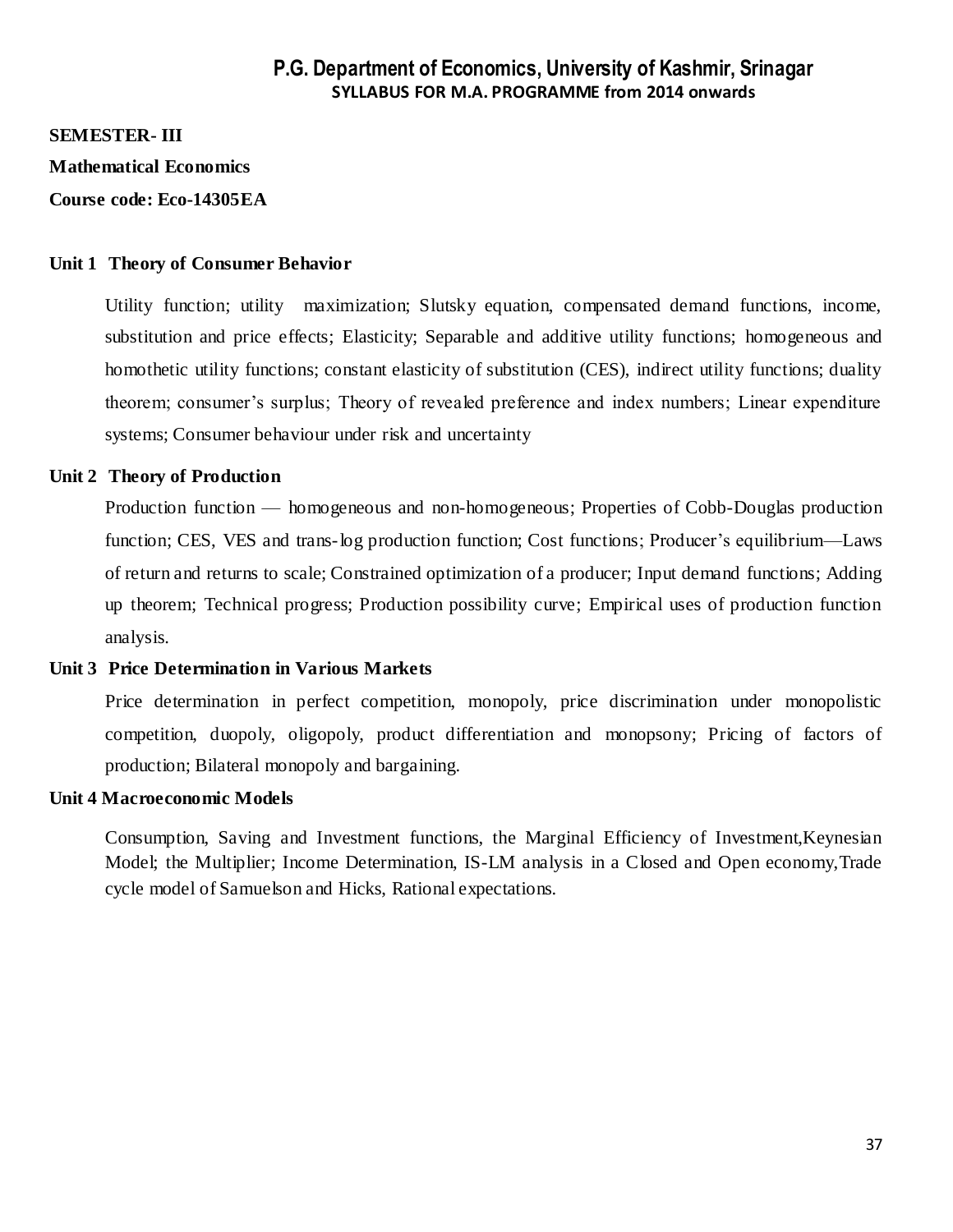- 1. R. G. D Allen, (2003); Mathematical Analysis for Economists, The Macmillan Press, New Delhi.
- 2. A.C Chiang, (1984); Fundamental Methods of Mathematical Economics, Tata McGraw Hill,
- 3. D. T. Edward, (2008); Introduction to Mathematical Economics, Tata McGraw Hill, Delhi.
- 4. M. J. Henderson, (2006); Microeconomics Theory, Tata McGraw- Hill, New Delhi.
- 5. T. Yamane, (1995); Mathematics for Economists, Prentice Hall of India, New Delhi.
- 6. J. W. Boumal, (2000); Economic Theory and Operation Analysis, Prentice Hall of India, Delhi
- **7.** S. C. Gupta and V. K. Kapoor; Fundamentals of Mathematical Statistics, Himalaya publishing House, New Delhi.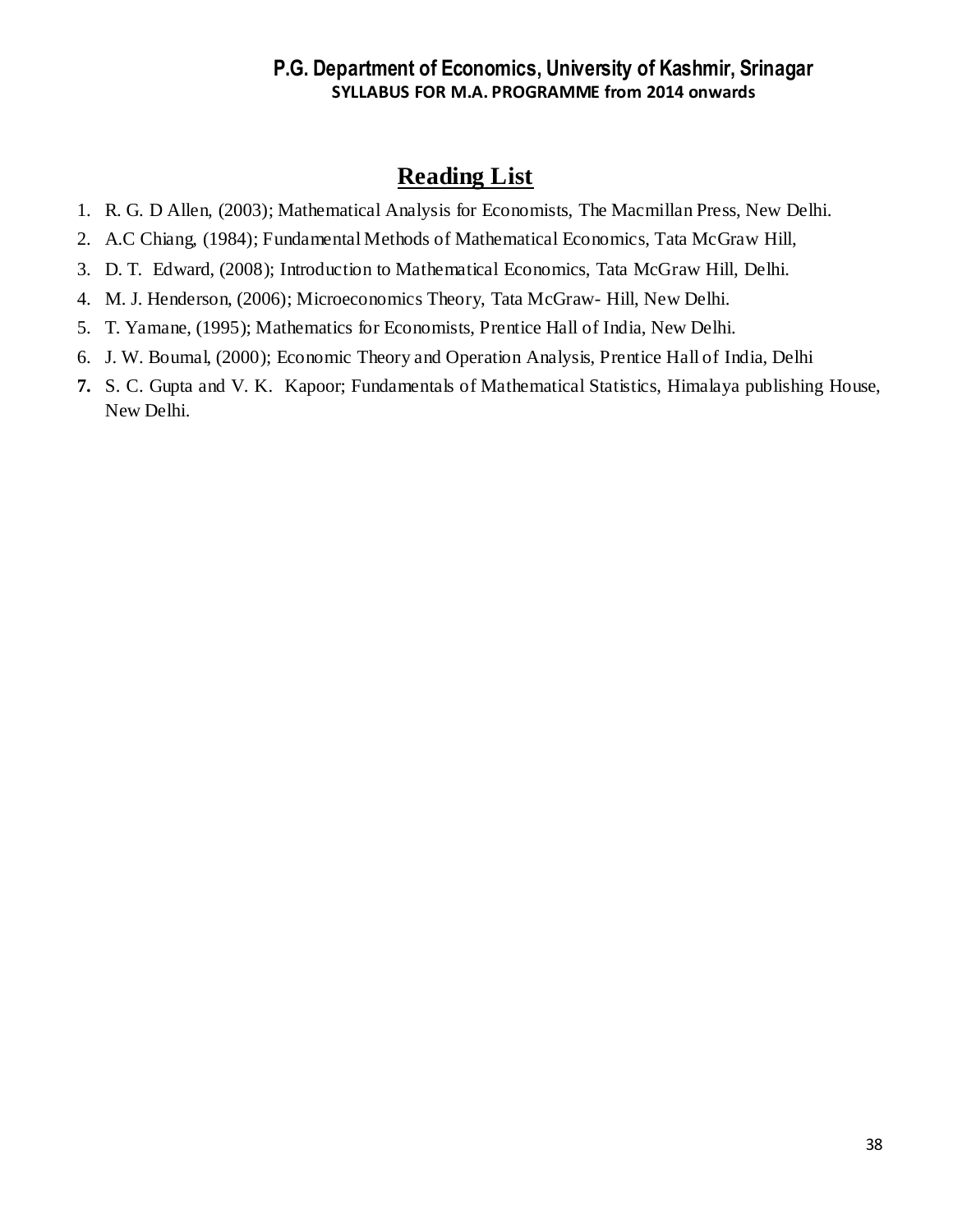#### **SEMESTER- III**

#### **J& K Economy**

#### **Course Code: Eco-14306EA**

#### **UNIT: 1 Introduction**

Main Features of Jammu & Kashmir Economy; Political Economy of development in Jammu & Kashmir Economy - 1944 New Kashmir Manifesto; Land Reforms (1950 and 1976). Decentralized Economy

#### **UNIT: 2 Jammu & Kashmir –Macro Economic Scenario**

 Behavior of SGDP and Per Capita SGDP since 1950. Sectoral Composition of SGDP: Inter Temporal Changes and their Implications. Poverty and unemployment in the State- Magnitude and Dimensions; Educated Employment: A study of Education - Employment linkages

#### **Unit: III Agriculture Industry and trade**

Agriculture and Horticulture Sectors in J&K: Development and Potential; Forests in J&K – Problems, Prospects and Developmental Initiatives. Industrial Sector in the State – Scope, Issues and Policies. Appraisal of PSU's in Jammu and Kashmir. Role of Private sector in the Industrial Sector Tourism: Tourism in Jammu, Kashmir and Ladakh regions: In-flow, Revenue, and Developmental Initiatives; LOC trade

#### **UNIT: IV Infrastructure**

Physical Infrastructure: Road Network, Expansion of Railways in Jammu and Kashmir, Development of Airports in the State. Power Sector - Generation and Reforms, Indus water treaty; Social Infrastructure: Health and Educational Infrastructure in J&K - An Overview. Higher Education and Knowledge Economy: Issues and Concerns.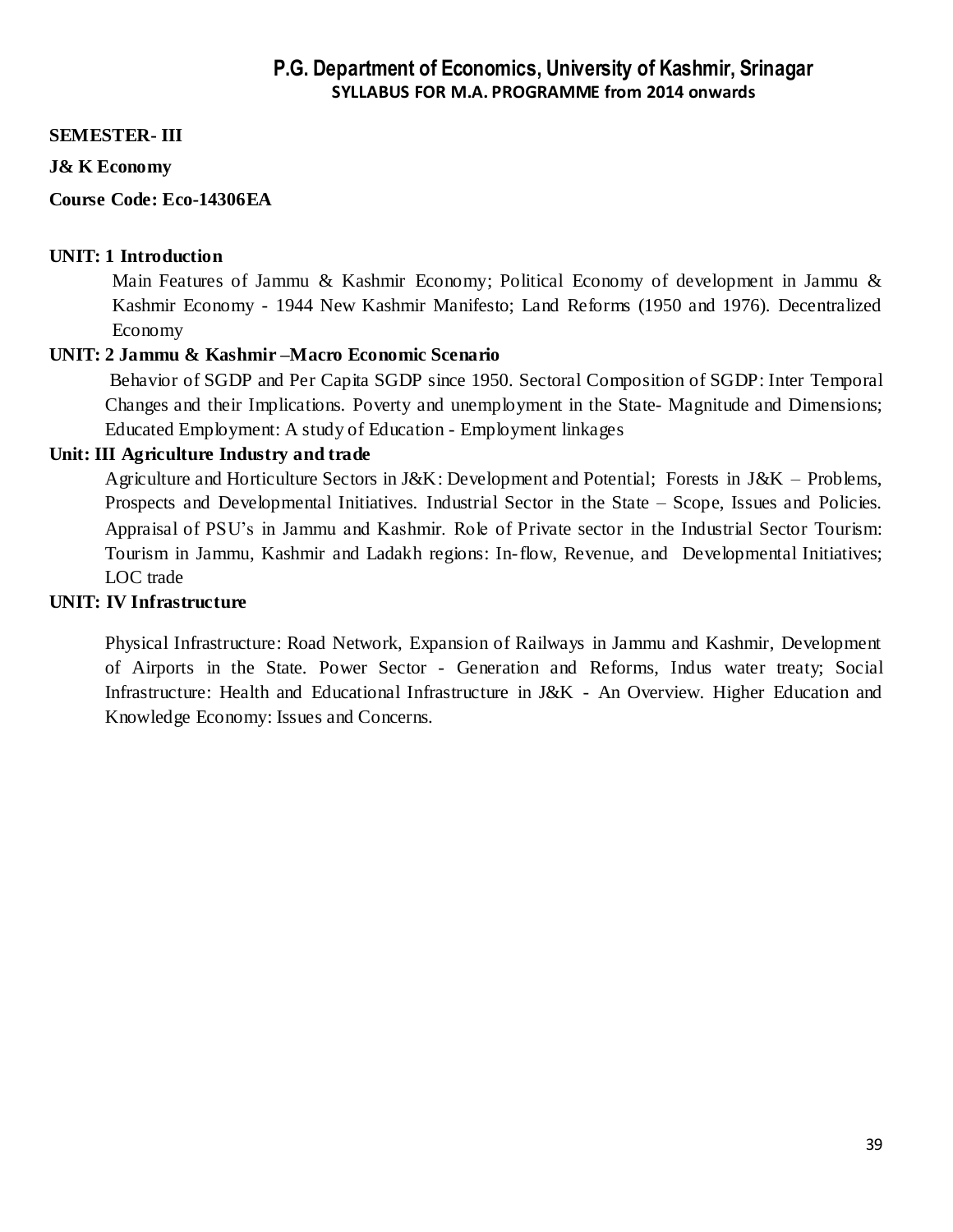- 1. J. Singh, (2004); the Economy of Jammu and Kashmir, Radha Krishnan Anand& Co, Jammu.
- 2. DES, Digest of Economics and Statistics, Latest issue, Government of J&K, Srinagar.
- 3. DES, Indicators of Regional Development 2007-08, Government of J&K, Srinagar.
- 4. DES, Economic Survey 2008-09, Government of J&K, Srinagar.
- 5. G.M Bhat, (2013); Some Aspects of J & K Economy, Jay Kay, Srinagar.
- 6. G.M Bhat (Ed), (2007); J & K Economy, P. G. Department of Economics, Srinagar.
- 7. Godbholey Committee Report on Economic Reforms for J&K.1998, Government of J&K, Srinagar
- 8. M.S Bhat& M L Misri, (1994); Poverty planning and Economic Change in J&K, Vikas publishing House.
- 9. S.R Bakshi, (2002), History of Economic Development in Kashmir, Gulshan Publishers, J&K.
- 10. Development Report of J&K State, 2003
- 11. K.A Bhat, (2005); Strategizing Industrial Development in J&K, New Century Publication. N. Delhi
- 12. Ministry of Finance; J&K Budgets. Government of J&K, Srinagar
- 13. Singh, J. 2004. *The Economy of Jammu and Kashmir.*Radha Krishnan Anand& Co. Jammu
- 14. DES, Digest of Economics and Statistics, latest issue, Government of J&K, Srinagar.
- 15. DES, Indicators of Regional Development 2007-08, Government of J&K, Srinagar.
- 16. Godbholey Committee Report on Economic Reforms for J&K.1998, Government of J&K, Srinagar
- 17. Bhat M.S & M L Misri (1994), *Poverty planning and Economic Change in J&K.*Vikas publishing House
- 18. Bakshi. S. R, (2002), *History of Economic Development in Kashmir,*Gulshan Publishers J&K
- 19. Khan J. I. *Jammu and Kashmir Economy* (2012). The Directorate of Distance Education, University of Kashmir. ISSN NO: 978-938209-7-655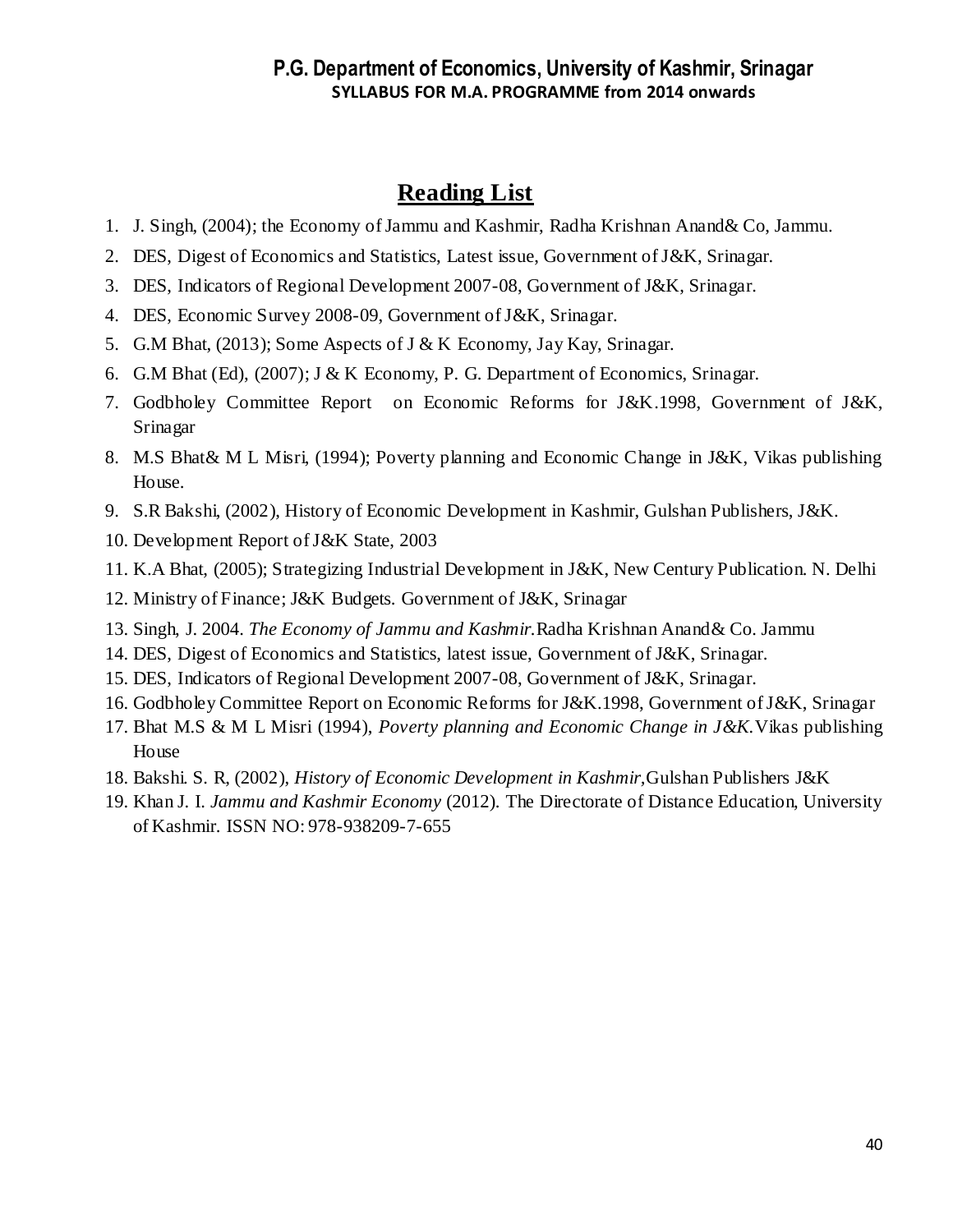#### **SEMESTER- III**

#### **Economics of Health and Education**

**Course code: Eco-14307EA**

#### **Unit 1 Education –Costs and Benefits**

 Human Capital verses physical Capital; Education as an Instrument for Economic Growth.Demand for education-Private Demand and social Demand; Cost of education-Private and social cost, Waste and Stagnation; Benefits of education-direct and indirect, Private and social benefits.

#### **Unit 2 Educational Planning and Financing**

Educational Planning and Economic Growth; Educational Planning techniques-Costs-Benefit Analysis, Production Function Models, growth accounting equations of Schultz and Denison , Manpower requirement approach ; educational financing --- resource mobilization and utilization, pricing and subsidies ; effects of education , ability and family background on earnings , poverty and income distribution.

#### **Unit 3 Health Economics**

 Health dimensions of development; determinants of health—poverty, malnutrition and environmental issues ; economic dimensions of health care--- demand and supply of health care; financing of health care and resource constraints ; health care production theory; institutional issues in he alth care delivery.

#### **Unit 4 Education and Health in India**

 Primary education—achievements and concerns ; case for compulsory education; financing of universal primary education; Higher education in India—changing perspective , education and earnings, household expenditure , growth of higher education ; public health scenario in India--- burden of diseases , infant and child mortality rates, maternal health, infectious and parasitic diseases ; Life style diseases , morbidity and physical disability, health care expenditure .

- 1. Berman. P (Edit) 1995, Health sector reforms in developing countries : making health development sustainable Boston; Harvard Series on Population and International Health.
- 2. Blaug, M. (1972), Introduction to economics of Education, Penguins, London.
- 3. Klarman, H. E.(1965), The economics of Health, Colombia University Press, New York.
- 4. Schultz, T.W (1971), Investment in human capital, Free Press New York.
- 5. Tilak , J.B.G (1994), Education for development in Asia, Sage Publications, New Delhi.
- 6. Baru , R. V(1998), Private Healthcare in India; Social characteristics and trends, Sage Publications, New Delhi.
- 7. World Bank (1993), The world development Report; Investing in Health, Oxford University Press.
- 8. Kirit, S. Parekh, (Ed.) (1999-2000 2007- 2008) India Development Report, Oxford University Press, New Delhi.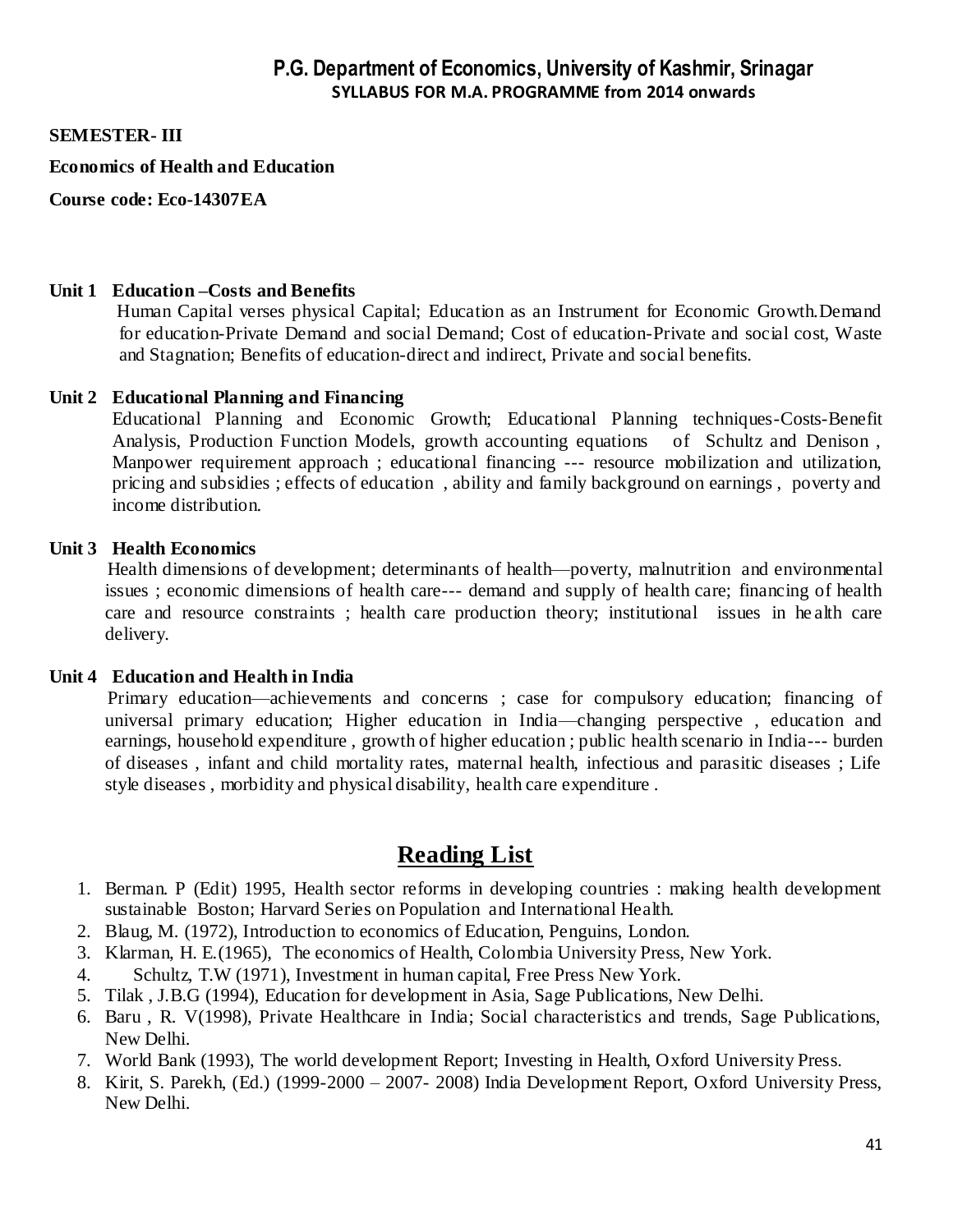#### **SEMESTER - III**

**Introductory Indian Economy**

**Course Code: Eco-14308EO**

#### **Unit1 Macroeconomic policies**

National Income: trends and composition, fiscal policy, trade and investment policy, financial and monetary policies, Inflation in India (WPI, CPI, CPI-IW, CPI-AL); Trends in inflation.Union Budget.

#### **Unit 2 Agriculture and Poverty**

Agrarian structure , agricultural market and institutions; agricultural growth and productivity; capital formation in agriculture; Agricultural policy—costs and prices; Agricultural prices and PDS; Trends and policies in poverty; inequality; malnutrition and unemployment

#### **Unit 3 Industry and Services**

Industrial production—trends, composition and growth during pre-liberalization and postliberalization period; Regional distribution of industries; New industrial policy—strategy, privatization and disinvestment. Role of FDI and MNC's in industrial development.

#### **Unit 4 Trade**

The concept of external sector and BOP; Indian foreign trade—composition, volume, direction and trade balance; New trade policy—an analysis; debt flows and external debt; New exchange rate regime partial and full convertibility, capital account convertibility.

- 1. Misra & Puri (2008), Indian Economy, Himalaya Publishing House, New Delhi.
- 2. Datt & Sundharam (2006), Indian Economy, S. Chand & Company, New Delhi.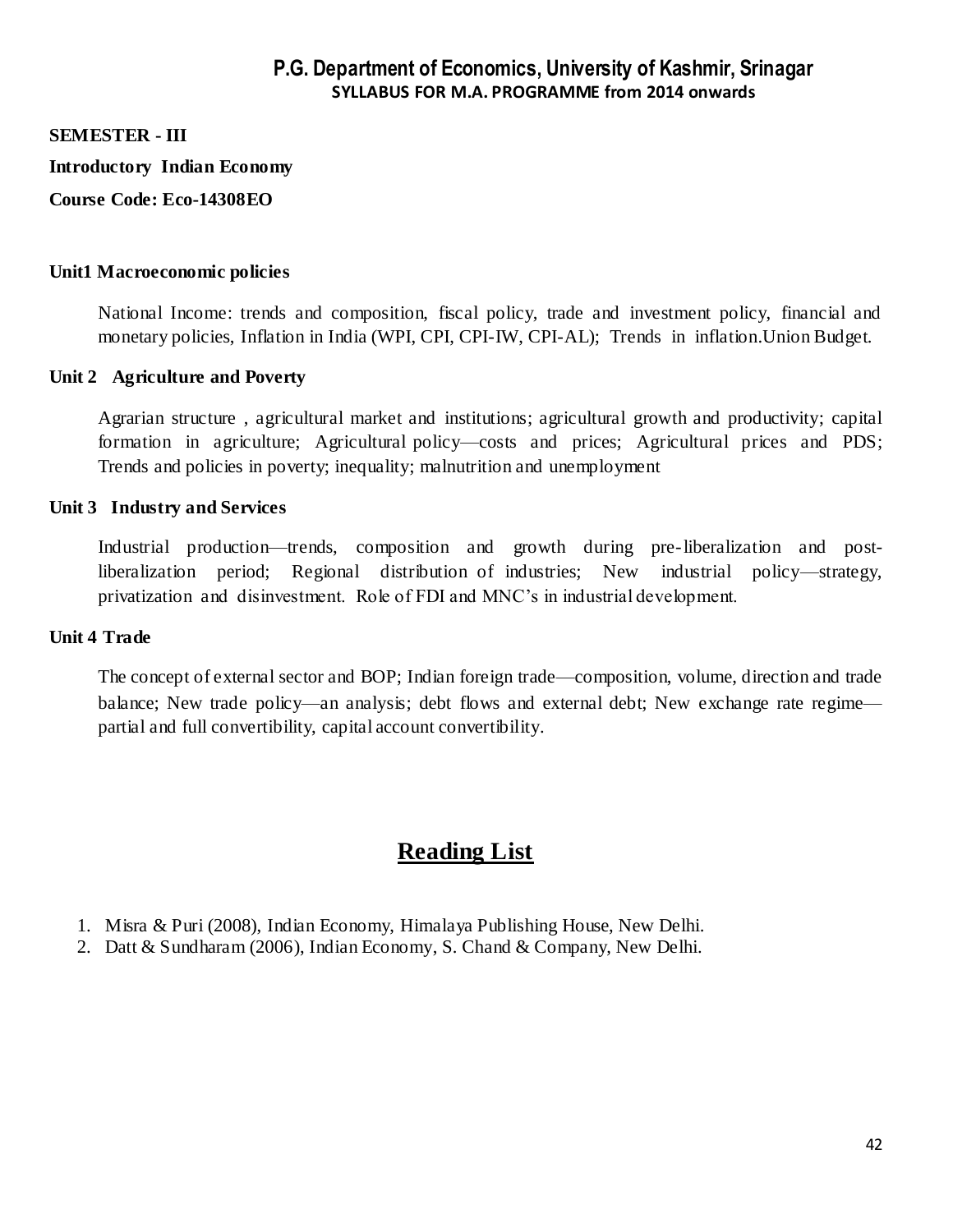#### **SEMESTER IV**

| <b>Course Code</b> | <b>Course Title</b>             | Paper                | L                       | T                | P                | <b>Credit</b>           |
|--------------------|---------------------------------|----------------------|-------------------------|------------------|------------------|-------------------------|
|                    |                                 | Category             |                         |                  |                  | S                       |
| <b>Eco-14401CR</b> | <b>Economics of</b>             | Core                 | $\overline{\mathbf{4}}$ | $\boldsymbol{0}$ | $\boldsymbol{0}$ | $\overline{\mathbf{4}}$ |
|                    | <b>Development</b>              |                      |                         |                  |                  |                         |
| <b>Eco-14402CR</b> | <b>Public Economics</b>         | Core                 | $\overline{\mathbf{4}}$ | $\boldsymbol{0}$ | $\mathbf{0}$     | $\boldsymbol{4}$        |
| <b>Eco-14403CR</b> | <b>Political Economy</b>        | Core                 | $\overline{\mathbf{4}}$ | $\bf{0}$         | 0                | 4                       |
| <b>Eco-14404EA</b> | <b>Issues in Indian Economy</b> | Elective<br>(Allied) | $\overline{\mathbf{4}}$ | $\boldsymbol{0}$ | $\boldsymbol{0}$ | $\boldsymbol{4}$        |
| <b>Eco-14405EA</b> | <b>International Finance</b>    | Elective<br>(Allied) | $\overline{\mathbf{4}}$ | $\boldsymbol{0}$ | $\boldsymbol{0}$ | $\boldsymbol{4}$        |
| <b>Eco-14406EA</b> | <b>Economics of Tourism</b>     | Elective<br>(Allied) | 4                       | $\boldsymbol{0}$ | $\bf{0}$         | 4                       |
| <b>Eco-14407EA</b> | <b>Project Work</b>             | Elective<br>(Allied) | $\boldsymbol{0}$        | 8                | 8                | $\boldsymbol{4}$        |
| <b>Eco-14408EO</b> | <b>Gender and Development</b>   | Elective (open)      | $\overline{\mathbf{4}}$ | $\boldsymbol{0}$ | $\boldsymbol{0}$ | $\overline{\mathbf{4}}$ |

# Note

- 1. The two year (4 semester) PG Programmes is of 96 credit weightage i.e 24 credits/semesters(24×4=96)
- 2. A candidate has compulsorily to opt for 12 credits from the core component in each semester.
- 3. A candidate has a choice to opt for any 12 credits (3 papers ) out of minimum of 16 credit ( 4 papers ) offered as Elective (Allied), except for a particular semester as mentioned by the Department where a candidate is required to gain a minimum of 4 credits (1 paper) form elective (Open) offered by any other Department
- 4. A candidate has compulsorily to obtain a minimum of 4 credits (1 Paper) from Elective (Open) from outside the parent Department in any of the semesters.
- 5. A candidate can earn more than the minimum required credits (i.e, more than 96 credits for four semester programme) which shall be counted towards the final result of the candidate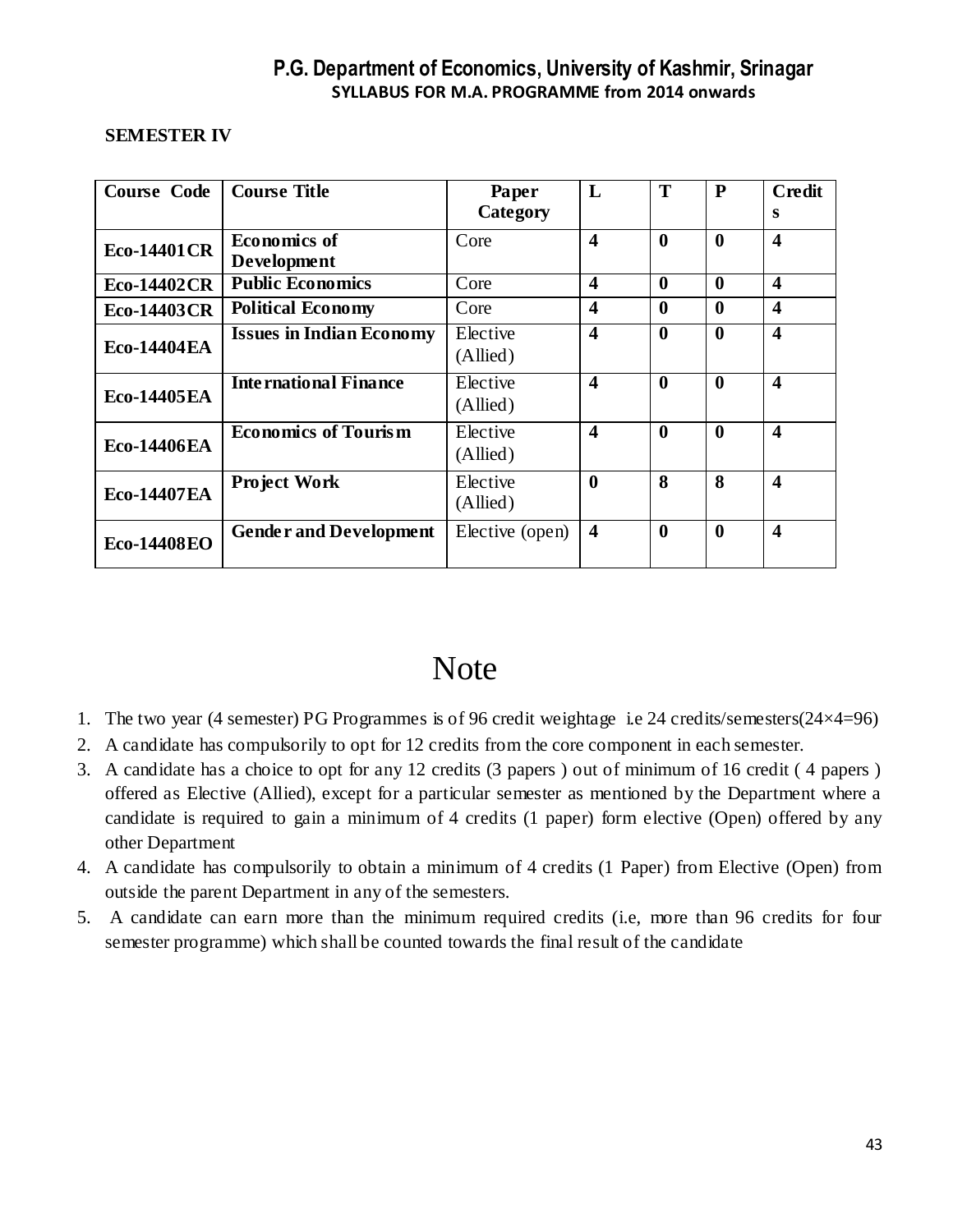#### **SEMESTER IV**

#### **Economics of Development**

#### **Course Code: Eco-14401CR**

#### **Unit 1 Poverty, Inequality, and Development**

Concept of Poverty; Measurement of income Inequality - Lorenz Curve; Properties of desirable Inequality Measure; Measures of Poverty: Poverty Gap; Sen's Index of Poverty; Foster-Greer Thorbecke Index; Human Poverty Index; Chennery-Ahluwalia Welfare Index; Construction of Poverty Weighted Index of Social Welfare; A K Sen's Concept of development— capabilities approach; Development Gap–Concept and Measurement,, Millennium Development goals

#### **Unit 2 Theories of Development**

The process of cumulative causation— Myrdal; The New Economic Geography – Krugman theory; Unlimited Supply of Labour— Lewis Model; Organizational dualism and economic development (HlaMyint) – stylized framework of a developed organized and underdeveloped unorganized economy; Kremer's O-Ring theory of economic development

#### **Unit 3 Sectoral Aspects of Development**

**I**mportance of Agriculture and Industry in Economic Development: the Model of Complementarities between Agriculture and Industry; Structure of labour Markets in Developing countries; Theory of Rural Urban Migration— Harris – Todaro Model; Choice of Techniques and Appropriate Technology; Choice of Techniques and Conflict in Objectives

#### **Unit 4 Social Aspects of Development**

Role of education and health in economic development; Investing in education and health – the human capital approach; Educational supply and demand – the relationship between employment opportunities and education demand; Social versus private benefits and costs of education; Analysis of demand and supply of health services and factors determining the demand and supply of health services;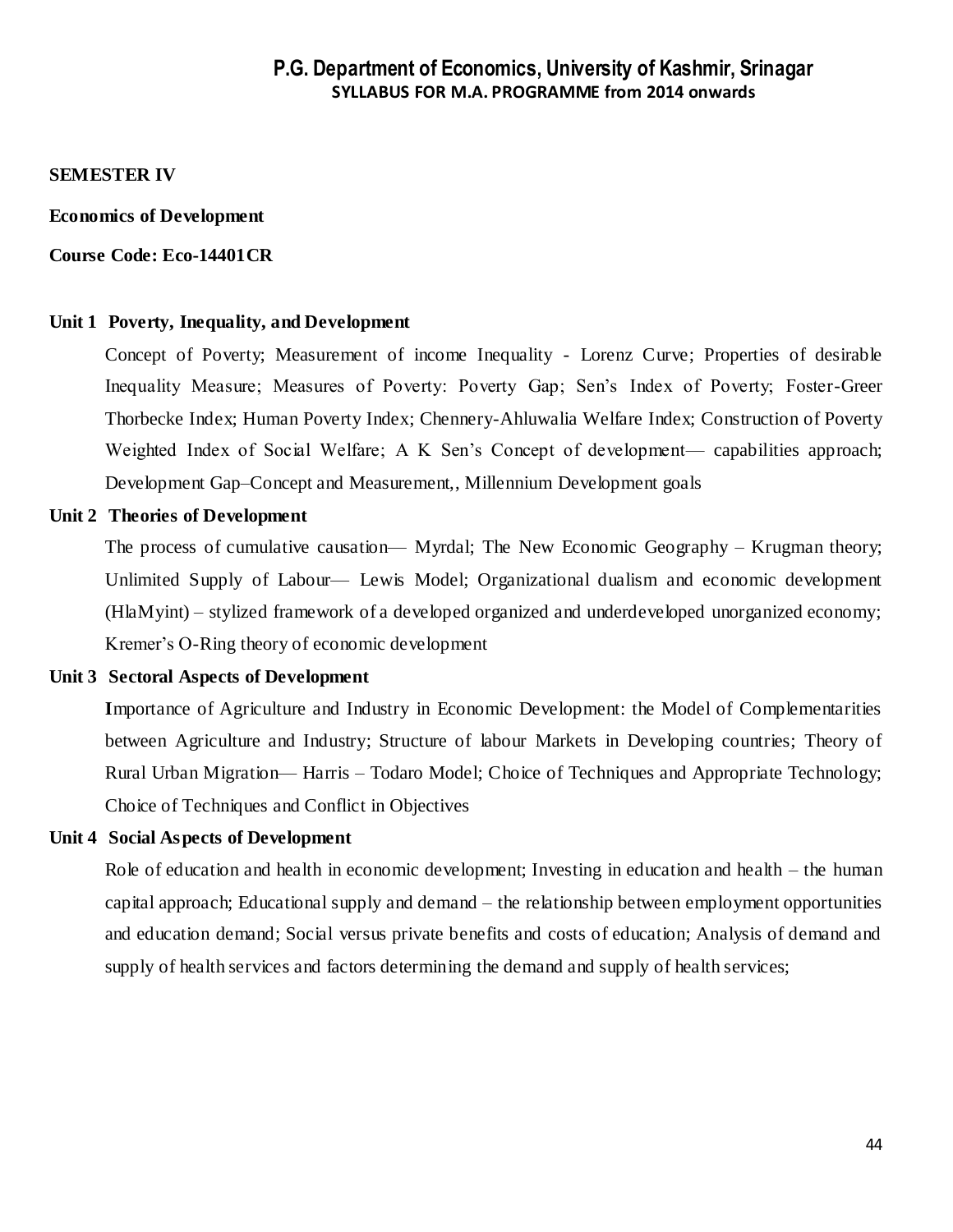- 1. M.P Todaro, S.C Smith, (2003) 8<sup>th</sup>ed; Economic Development, Pearson Education, New Delhi.
- 2. A P Thirwal, (1999/2006)  $6^{th/8th}$ eds; Growth and Development, Palgrave Macmillan, U.K.
- 3. G.M. Meir and J.E. Rauch, (1997) 6<sup>th</sup>ed; Leading Issues in Economic Development, Oxford University Press. New York.
- 4. M Gills, Perkins, Romer, Snodgrass, Economics of Development, W.W.Norton and Company. New York.
- 5. A.M Sharp, C.A Register, R.H Leftwich, (1988) 8<sup>th</sup>ed; Economics of Social Issues, Universal Book Stall, New Delhi.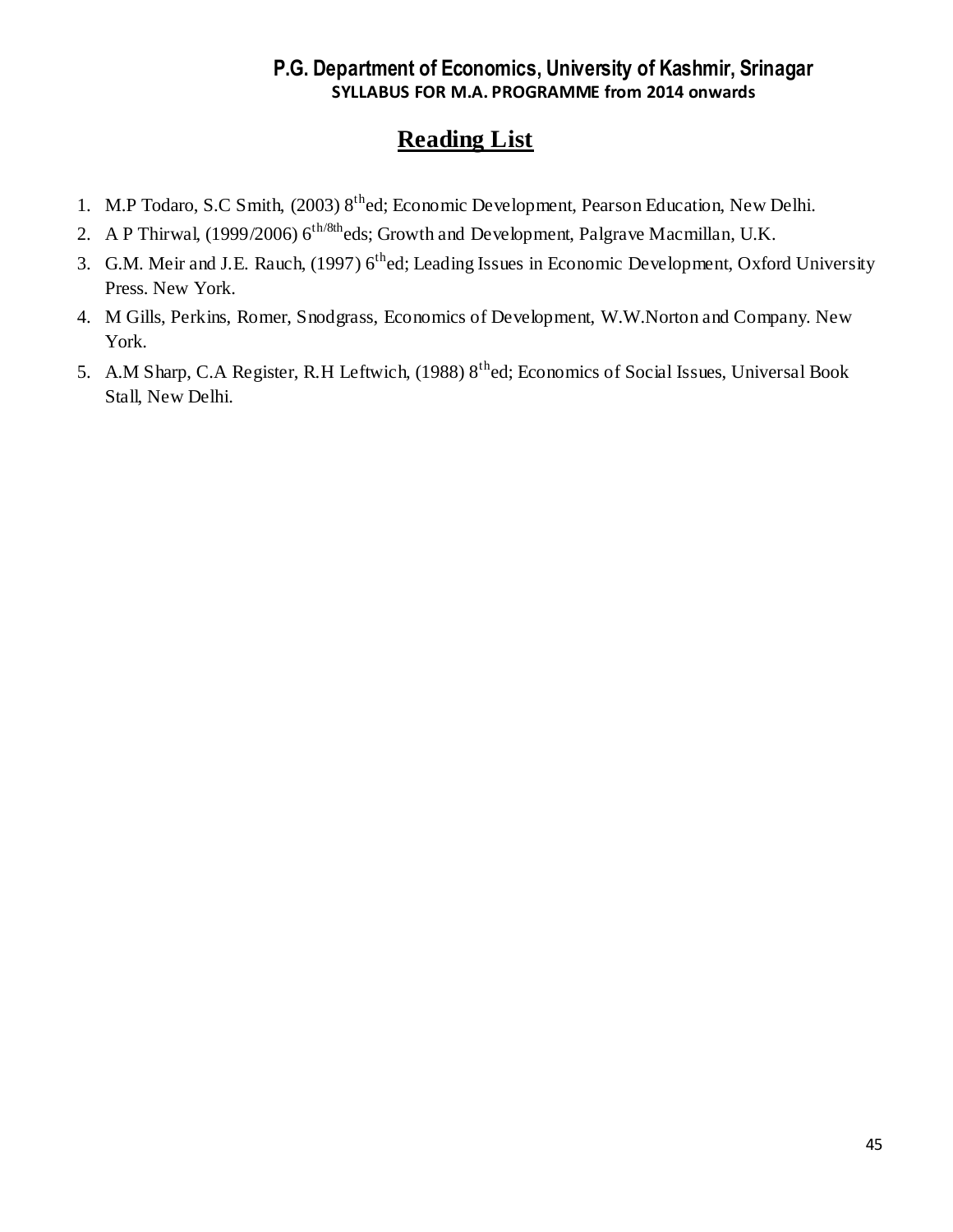#### **SEMESTER- IV**

#### **Public Economics**

#### **Course code: Eco-14402CR**

#### **Unit 1 Fundamentals of Public Economics**

Public Economics: Definition, scope and schools of thought, Tools of Budget Analysis; Role of government– allocation, distribution and stabilization; Externality theory, Internalising an externality, Coase theorem, Public Sector remedies for Externalities: Corrective taxation, subsidies and Regulation; Market Failure.

#### **Unit 2 Public Goods**

Optimal provision of Private and Public goods, Free Riders Problem, Criteria for Public Investment-Cost Benefit analysis. Problems of allocating resources-preference revelation and aggregation. Political Economy: Lindahl Pricing, Mechanisms for aggregating Individual preferences: Arrow's Impossibility Theorem, Politico-eco-bureaucracy, Rent- seeking, Optimal Fiscal federalism and the Tibeout model. Theory of Club goods.

#### **Unit 3 Public Expenditure and Taxation**

Public expenditure - Wagner's and Wiseman-Peacock hypothesis, Pure theory of public expenditure, Reforms in public expenditure- programme budgeting and zero-base budgeting. Taxation and types, measuring fairness of tax systems. Haig-Simons and Ability-to-pay considerations. Taxation and economic efficiency, Dead-weight loss, Theory of Optimal Taxation, Tax-benefit linkages and the financing of social insurance programs. Public Borrowing and Debt

#### **Unit 4 Fiscal Federalism in India**

Concept and evolution of Fiscal Federalism; Centre-State financial relations, Sources of Revenue; Trends in Resource Transfer from Centre to State, Principles of Multi Unit Finance, Reforms in Direct and Indirect Taxes, Budget Deficit and Its Implications.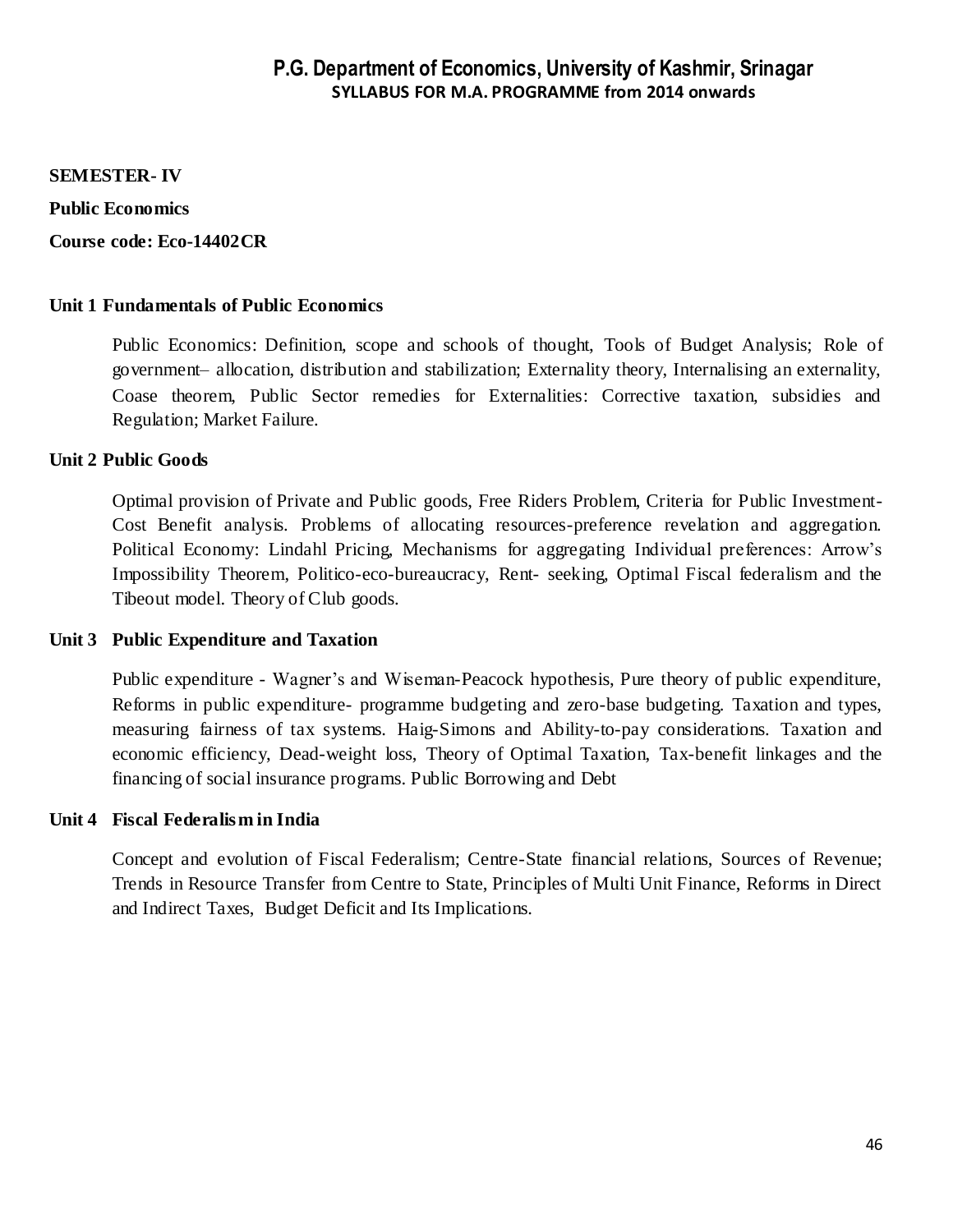- 1. J. Gruber, (2010),  $2^{nd}$ ed; Public Finance and Public Policy, MIT.
- 2. H. Rosen (2005), Public Finance..
- 3. J. E. Stiglitz, (1986); Economics of Public Sector, Norton, New York.
- 4. J. Cullis and P. Jones, (1998), 2<sup>nd</sup>ed; Public Finance and Public Choice, Oxford University Press.
- 5. R. A. Musgrave, (1959); The Theory of Public Finance. McGraw Hill, Tokyo.
- 6. Musgrave and Musgrave, (1976); Public Finance in Theory and Practice, Tata McGraw Hill, New Delhi.
- 7. A. B. Atkinson and J. E. Stiglitz, (1980); Lectures on Public Economics. Tata McGraw Hill, New York.
- 8. J Hindriks and G.D Myles, (2007); Intermediate Public Economics, Prentice Hall of India.
- 9. Mueller, Dennis C. 1979. Public Choice. Cambridge University Press.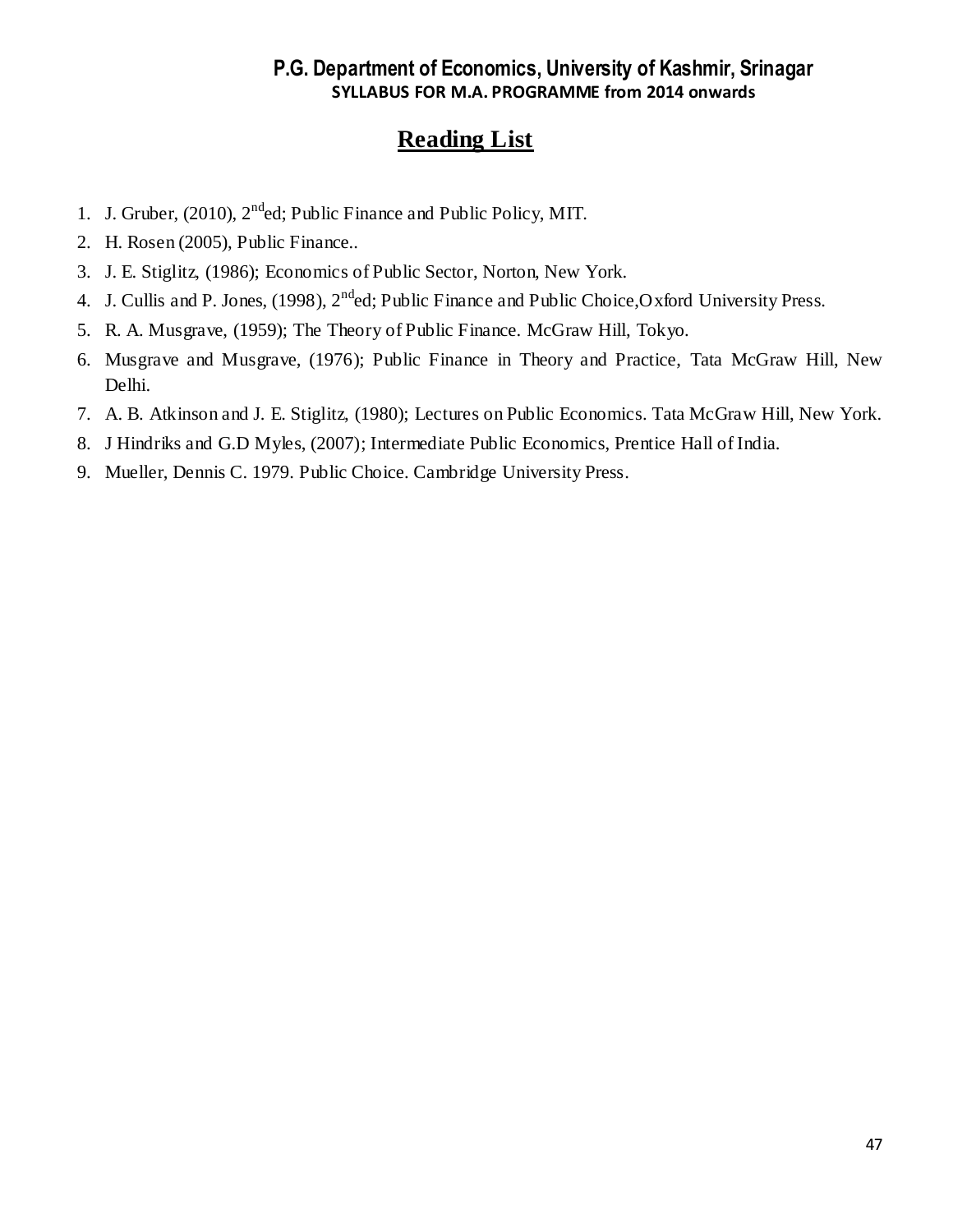#### **SEMESTER- IV**

#### **Political Economy**

#### **Course code: Eco-14403CR**

#### **Unit 1 Introduction and Classical Economic thought**

Economic thought— importance of studying Economic thought; Political Economy of Past and Present— an overview; Classical Thought—Adam Smith— general philosophy; Doctrine of Lassize Faire; Classes of Society and their Interests; David Ricardo— Theory of Value; Theory of Distribution; Malthus— theory of population, Theory of Gluts,

#### **Unit 2 Socialist Thought: Before and After Marx**

Rise of socialism; State Socialism— Contributions of Karl Rodbertus and Ferdinand Lassalle; International Revolutionary Socialism—Karl Marx and Engels; Marx's Theory of Surplus Value; Neo-Marxian Reformists; Syndicalism—Contribution of Syndicalists; The Influence of Socialists;

#### **Unit 3 Marginalism and Neo-Classical School of Thought**

Rise of Marginalism—S.W Jevons— Philosophy; Theory of Marginal Utility and Exchange; Karl Manger— Philosophy; Arguments on Methodology; Leon Walras—Ideological Defense of Capitalism; Alfred Marshall— Scope of Political Economy; Philosophy and Method; J M Keynes - General Characteristics of his System of Economic Thought.

#### **Unit 4 Indian Economic Thought and Islamic Economics**

Emergence of Modern Indian Economic Thought; Economic Ideas of— V. K. R. V. Rao; D. R. Gadgil; C. N. Vakil; DadabhaiNaroji; Ghandian Economic Thought and its Relevance in 21<sup>st</sup> Century; Islamic Economics: Interestlessness; Profit sharing; Islamic Banking .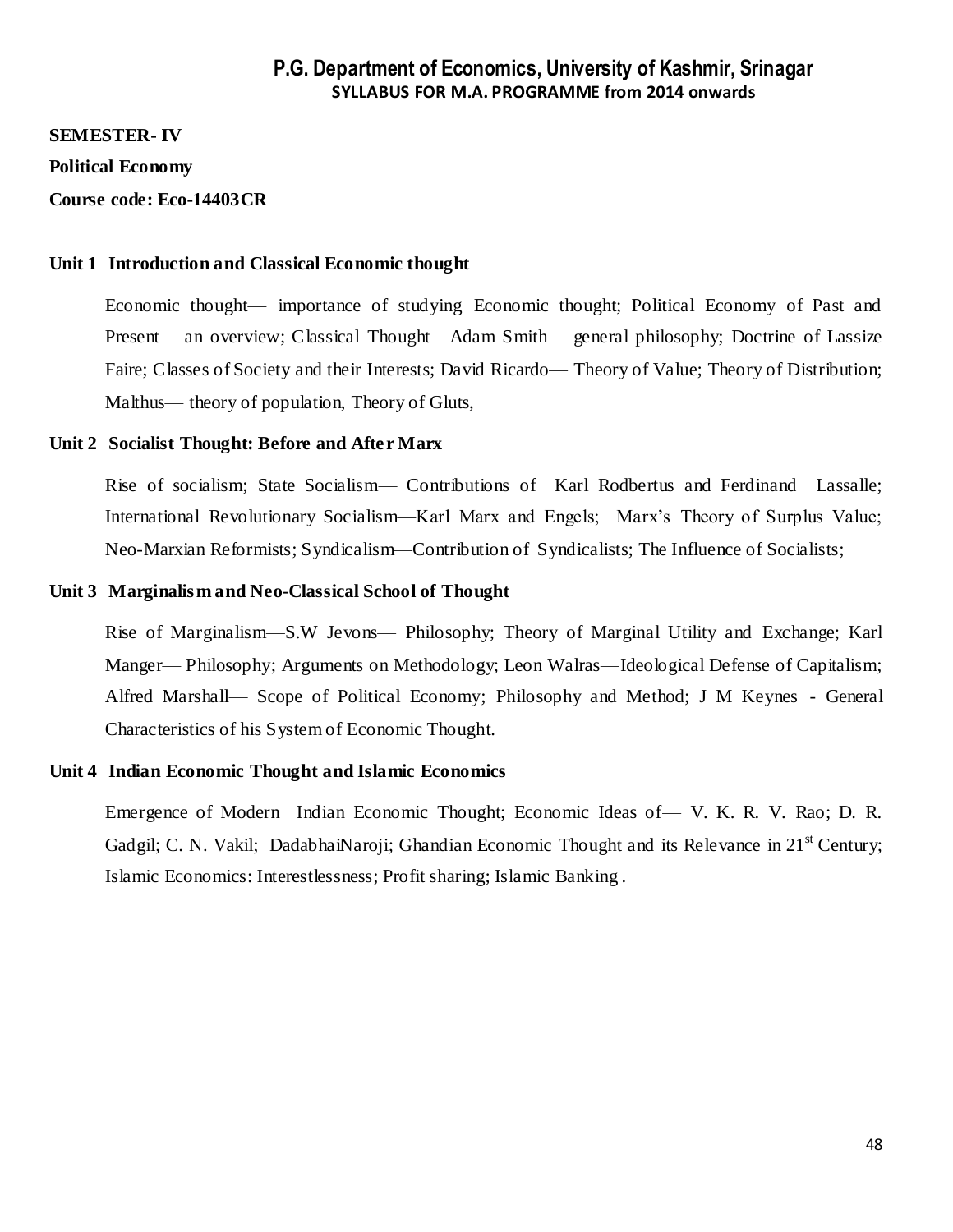- 1. Bhatia H. L. 1993. History of Economic Thought.Vikas Publishing House, New Delhi.
- 2. Eric, R. 1975. A History of Economic Though. Oxford University Press, New Delhi.
- 3. Guide and Rist, 1973. A History of Economic Doctrine. Oxford University Press, New Delhi
- 4. Haney L. 1979. History of Economic Thought. Surjeet Publications New Delhi.
- 5. Hunt, E. K. 2004. History of Economic Thought A critical Perspective.Shubhi Publications, Gurgoan, India.
- 6. Mark Bloug 1983. Economic Theory in Retrospect. Vikas Publishing House, New Delhi.
- 7. Sweezy, P. M. 1962. The Theory of Capitalist Development. Denis Dobson ltd London.
- 8. Sen A. K. 1991. Poverty and Famines: An Essay on Entitlements and Deprivations, Oxford University Press Oxford.
- 9. Sen A. K. 2009. Idea of Justice. Penguin Group of Books Ltd. London
- 10. Stanley.L. Brue. The Evolution of Economic Thought. The Dryden press, Harcourt, Brace college publishers.
- 11. Das, D. K. 2004. Great Indian Economists: Their Creative Vision for Socio Economic Development, Volumes: 1, 2,4, 5, 7, 10, Deep and Deep Publication, New Delhi
- 12. Dahiya, S. B. 1999. Current State of Economics, vol:1, pp: 43-54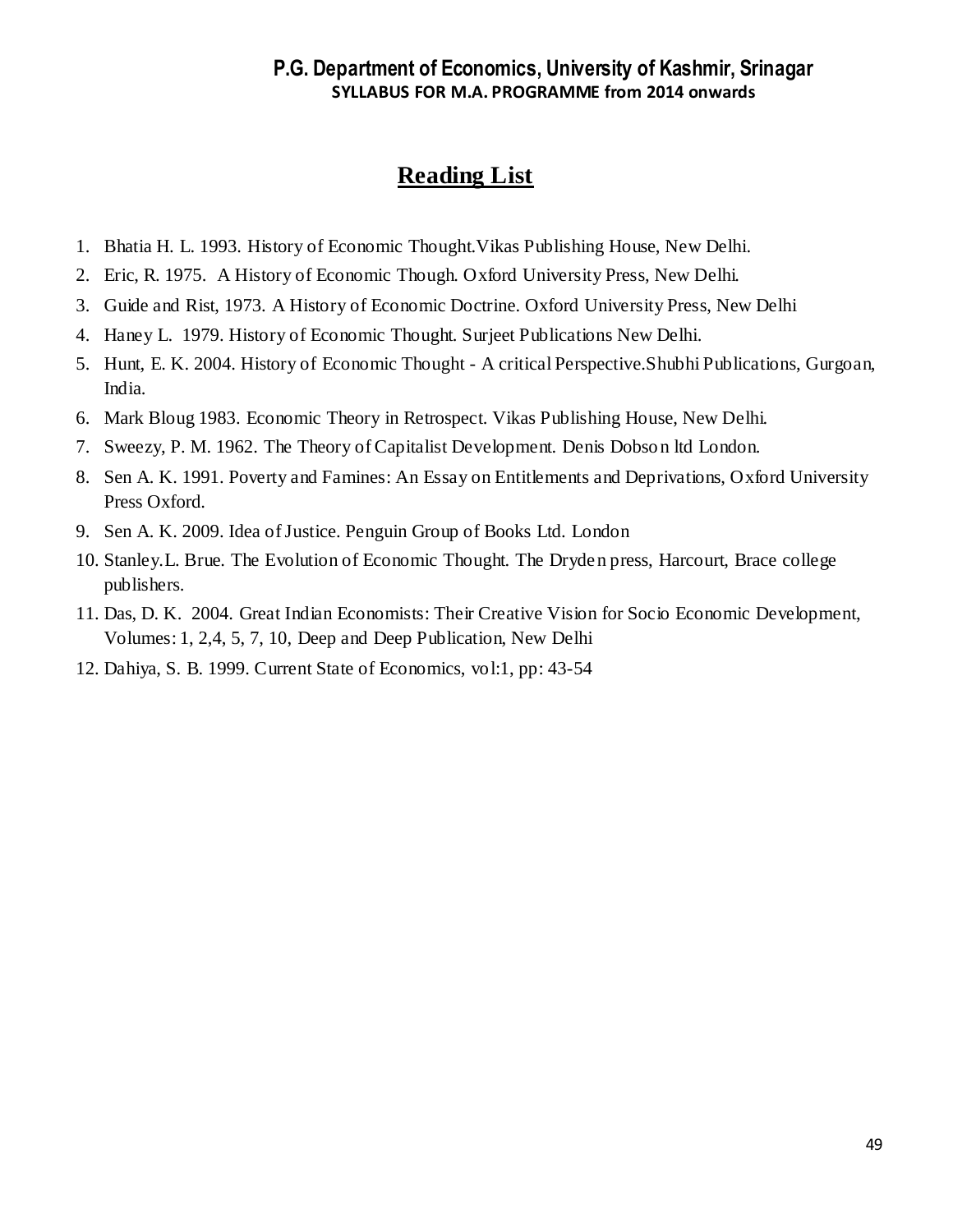#### **SEMESTER- IV**

**Issues in Indian Economy**

#### **Course code: Eco-14404EA**

#### **Unit 1 Economic reforms**

Background of Indian Economic Reforms – New Economic Policy, Appraisal of Indian Economic Reform, India's Growth Experience, Changing Role of State and Market, Fiscal Policy Reform – tax reform, debt management, subsidies

#### **Unit 2 Poverty and Social Security**

Poverty, inequality and exclusion – nature, characteristics and their impact, Employment and unemployment – types and their impact, livelihood, social security and MNREGA

#### **Unit 3 Socio Economic Issues**

Indian economy: Some Current and Future Issues - Inclusive development, Food security, Food Procurement and Public Distribution System, Migration and Urbanization, Land acquisition, SEZ and Industrialization, Demographic dividend

#### **Unit 4 India and the World**

Foreign trade liberalization, World trade organization and Indian Competition policy, New exchange rate regime—partial and full convertibility, capital account convertibility, India and SAARC—issues and recent developments; India and ASEAN—prospects for India; Indo-china economic cooperation.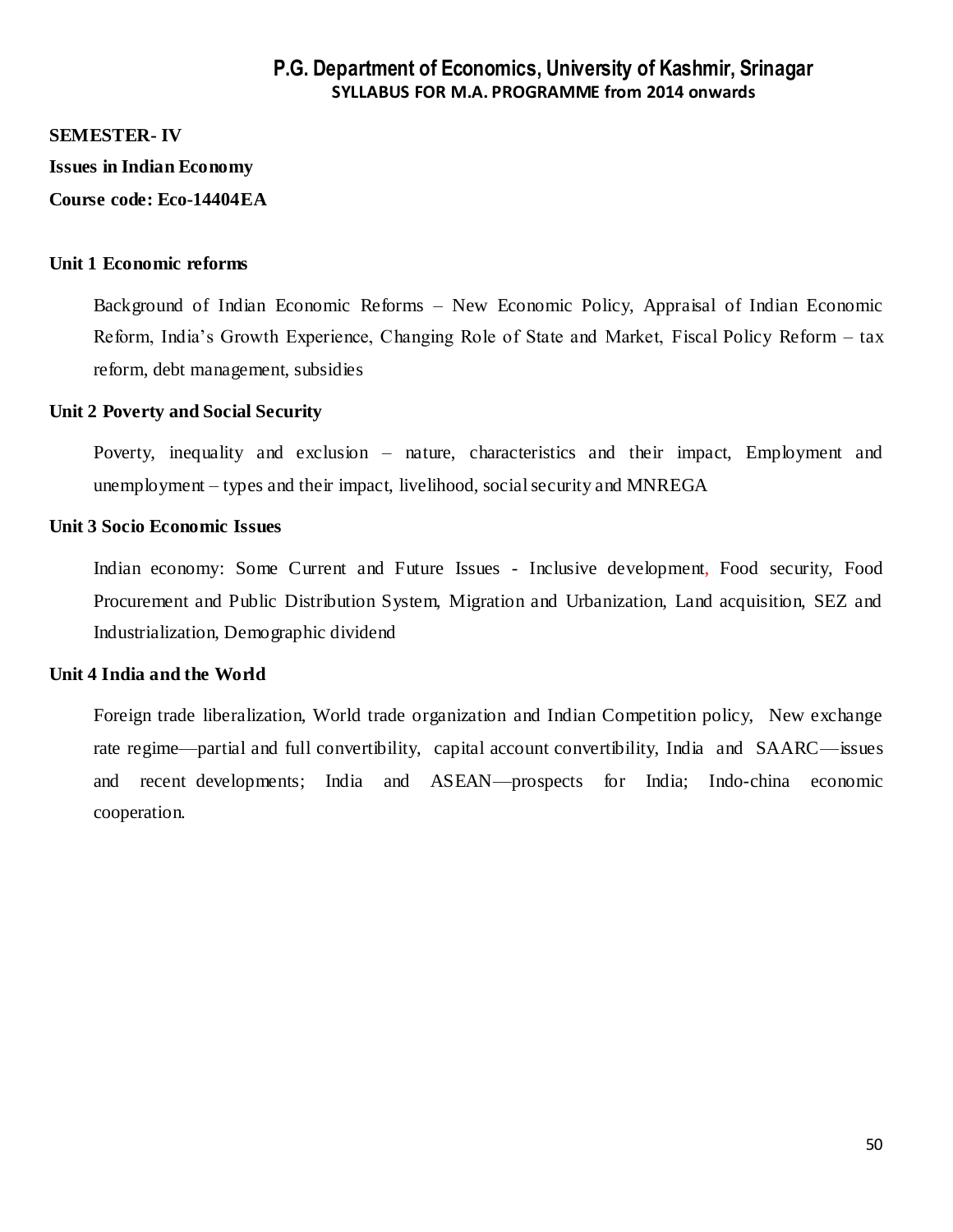## **Reading List**

- 1. K. Basu and A. Maertens. The Concise Oxford Companion to Economics in India. Oxford University Press.
- 2. Uma Kapila (ed). India's Economic Development Since 1947 (3rd Ed. or latest version). Academic.
- 3. S. Mahendra Dev. 2007. Inclusive Growth in India. Oxford University Press.
- 4. Agarwal, A.N. 2003, Indian Economy: Problems of Development and Planning (29th Edition) WishwaPrakashani
- 5. Ruddardutt& K.P.M. Sundaram, 2012. Indian Economy. S.Chand& Co. New Delhi.
- 6. Misra S. K. and Puri V. K. 2012. Indian Economy. Himalayan Publishing House

### **References**

- 1. M.S. Ahluwalia. 2002. "Economic Reforms in India since 1991: Has Gradualism Worked?" The Journal of Economic Perspectives, Vol. 16, No. 3.
- 2. I.J. Ahluwalia& I.M.D. Little (ed.). 1999. India's Economic Reforms and Development, Essays in honour of Manmohan Singh, Oxford University Press, New Delhi.
- 3. V. Joshi and I.M.D. Little. India' Economic Reforms 1991-2001. Oxford University Press.
- 4. M Rakshit. 2007. "Services-led growth: The Indian Experience" in Money and Finance, February.
- 5. C.P. Chandrasekhar, J. Ghosh and A Roy Choudhury. 2006. "The Demographic Dividend and Young India's Economic Future," in Economic and Political Weekly, 9 December.
- 6. G S Bhalla. 2004. Globalisation and Indian Agriculture: State of the Indian Farmer. Academic Publishers: New Delhi.
- 7. Government of India (annual) Economic Survey of India (Current years), also see Economic Survey 2009-10, Chapter 2.
- 8. AradharnaAgarwal. 2006. Special Economic Zones: Revisiting the Policy Debates. Economic and Political Weekly. November 4.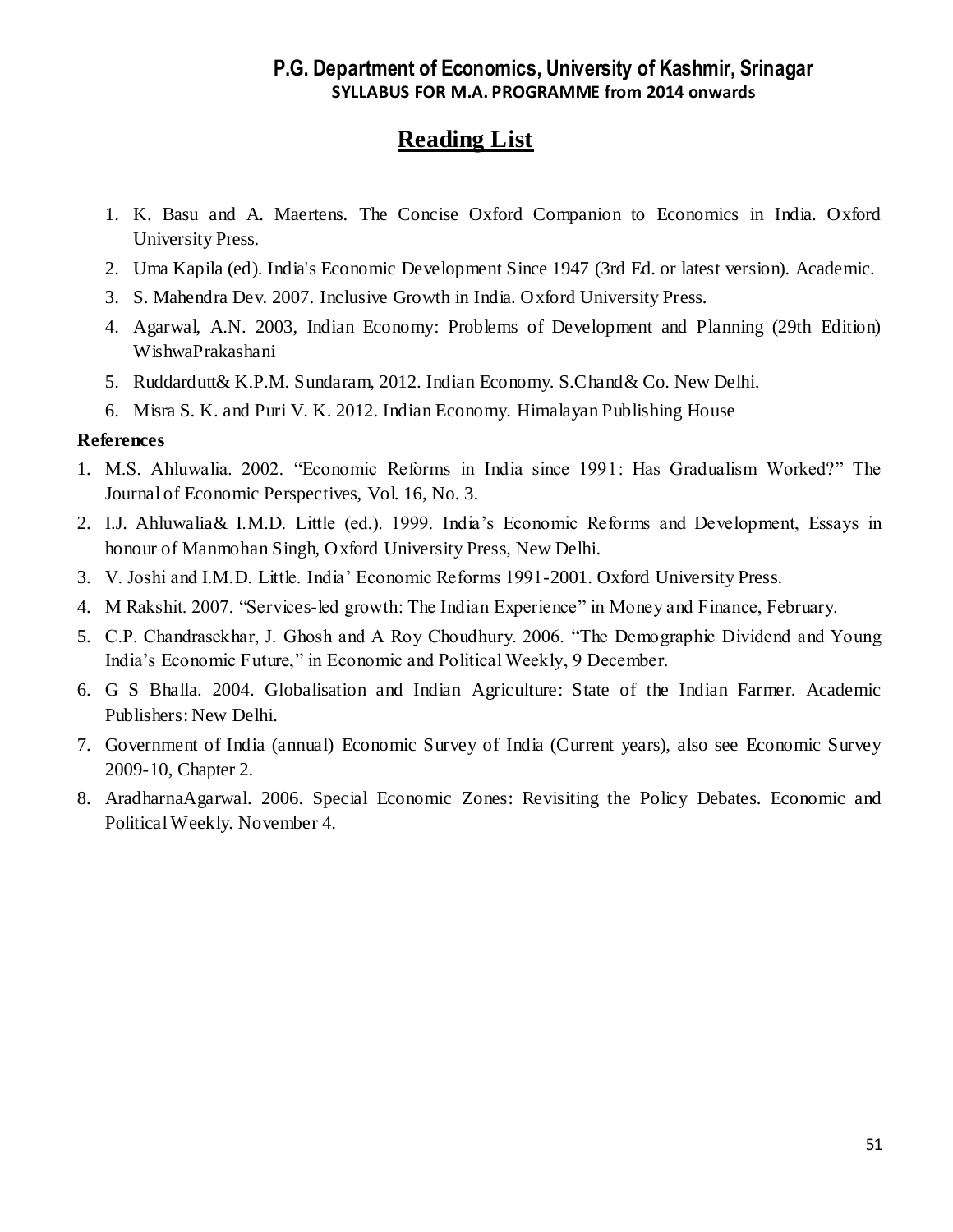#### **SEMESTER- IV**

#### **International Finance**

**Course Code: Eco-14405EA**

#### **Unit 1 Foreign Exchange Markets**

Structure and functions of foreign exchange markets; Exchange rate determination; Foreign exchange transactions; Interbank trading; Forward exchange market, Hedging, Speculation; arbitrage; Foreign currency options; Exchange rate determination—Purchasing power parity theory, Asset market approach.

#### **Unit 2 BoP Adjustments Mechanism**

Balance of Payments accounts, surpluses and deficits; The process of adjustment under flexible and fixed exchange rate system—Price and income adjustments; Monetary approach to balance of payments; Devaluation—elasticity and absorption approaches; Expenditure reducing and expenditure switching policies;

#### **Unit 3 International Monetary System**

Types of International monetary system; The characteristics of a good monetary system; Rise and fall of Bretton Woods system, Fixed versus floating exchange rates, Euro currency markets, Euro bond market

#### **Unit 4 International Financial Crisis**

International debt Crisis; Currency crisis— concepts and characteristics, First, second and third generation models of currency crises; East Asia: success and crisis; Global financial crisis of 2008.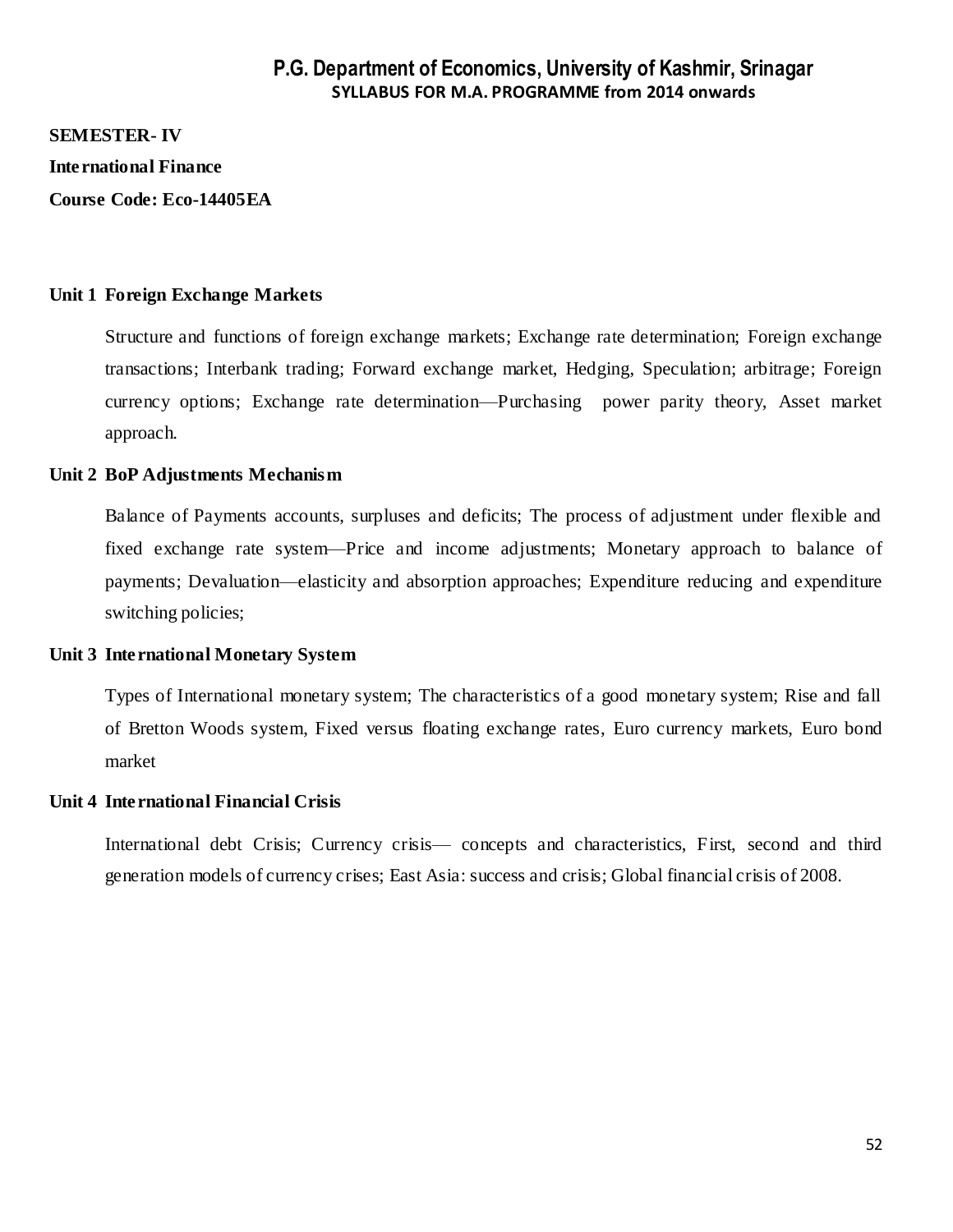- 1. B. Soderston and G Reed (1994), 3<sup>rd</sup> edition; International Economics, McMillan Press Ltd., London.
- 2. P. R. Krugman and M. Obstfeild (2000), 5th Edition; International Economics- Theory and Policy, Addison Wesley, New Delhi.
- 3. D. Salvatore (2004), 8th Edition, International Economics, Wiley India, New Delhi.
- 4. C. V. Marrewijk (2007); International Economics: Theory, Application and Policy, Oxford University Press, New York.
- 5. M. Chacholieds (1999); International Economics, Macmillan Publication.
- 6. C.P. Kindleberger; International Economics, R. D. Irwin Inc., Illinois.
- 7. P. B. Kenen; Economic and Monetary Union in Europe‖, Cambridge University Press, UK.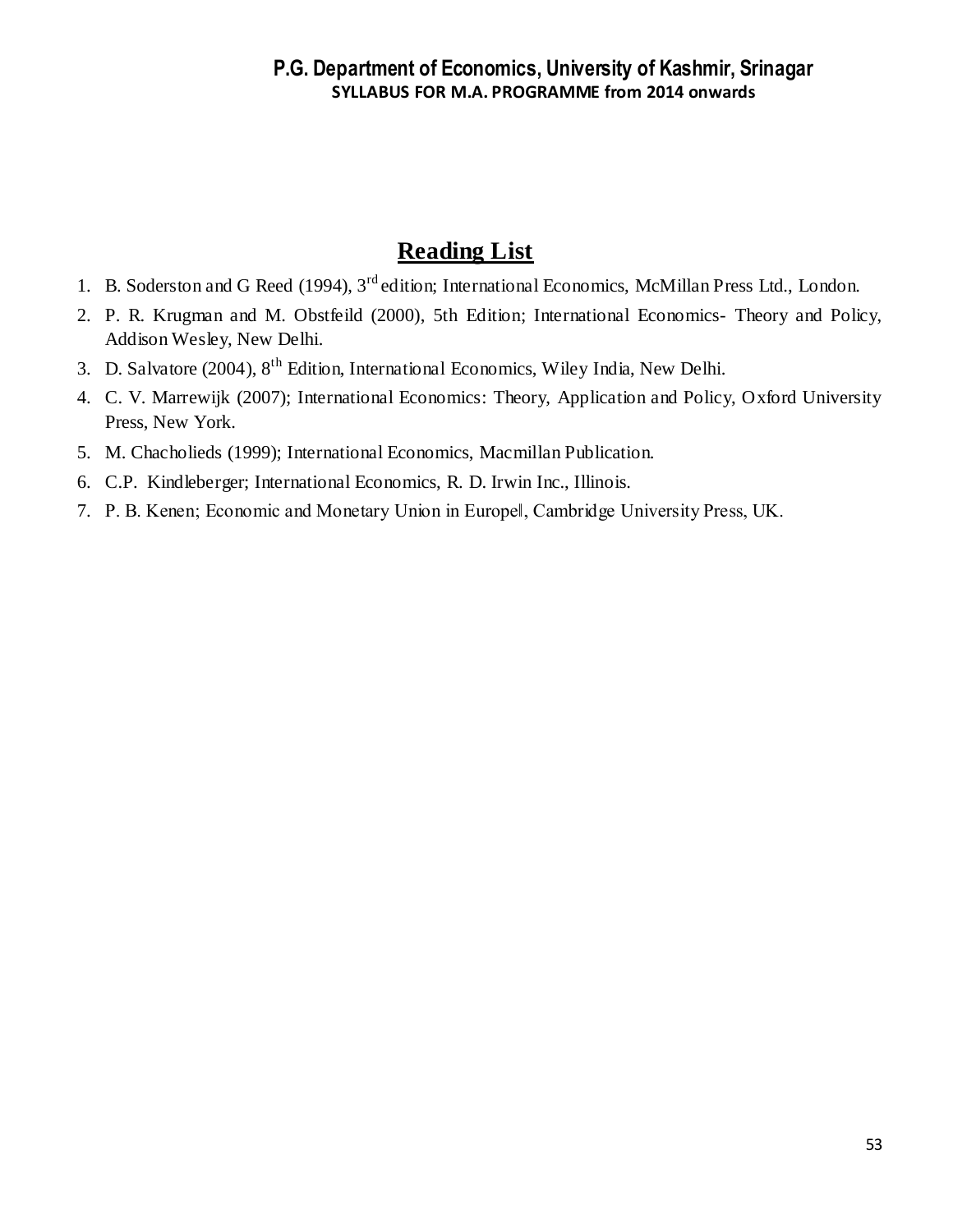#### **SEMESTER- IV**

**Economics of Tourism** 

**Course Code: Eco-14406EA**

#### **Unit 1 Introduction**

Nature, scope and application of economics in tourism and hospitality; theory of the firm and business objectives - economic, Behavioral and managerial theories. entrepreneurship characteristics in tourism and hospitality.

#### **UNIT 2 Demand and supply**

Demand for tourism: Concept and definitions of demand for tourism: consumer behavior and tourism demand: determinants of tourism demand, measurement of tourism demand: elasticity of demand - meaning, types. supply of tourism; patterns and characteristics, elasticity of supply, pricing of tourism product; concept Objectives and policies.

#### **Unit-3 Impact of Tourism**

Impact of tourism - economic aspects; the multiplier effect; displacement effect and tourism-tourist spending; costs and benefits of tourism to community; environmental aspects – contingency valuation method.

#### **Unit-IV Sustainable Tourism Development**:

Meaning, definition, significance, principles, benefits and issues in sustainable tourism development; standardization and certification for tourism sustainability – ISO 14000 – role of WTTC, UN-WTO, PATA, UNEP, IUCN in sustainable tourism development.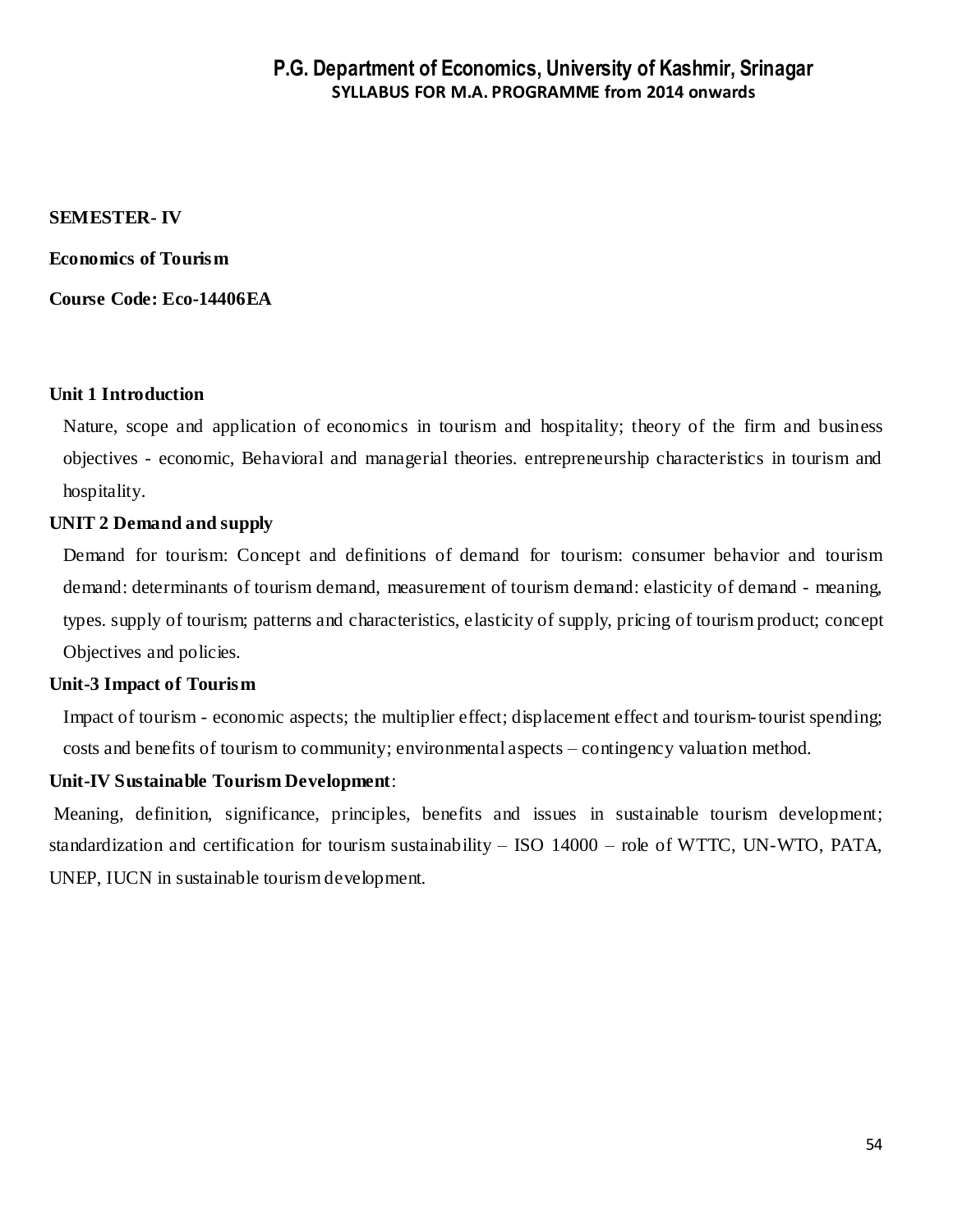- 1. Varshney, R.L. and Maheshwari K.L. (2005). Managerial Economics. 11/e, Sultan Chand and Sons, New Delhi.
- 2. Dwivedi D.N. (2006) Managerial Economics, S. Chand & Sons, New Delhi
- 3. Mlbourne. Cooper, Chris, Fletcher, John, Gilbert, David and Wanhil Stephen,(2001) Tourism Principles and practice, Pitman Publishing, London.
- 4. O P Khandari & Ashish Chandra, 2004, Tourism, Biodiversity & Sustainable Development Volume 6
- 5. 3. Satish C. Nigam, 2006, Eco Tourism & Sustainable Development.
- 6. O P Khandari & Ashish Chandra, 2004, Tourism, Biodiversity & Sustainable Development Assessing Tourism, Impacts in Asia & Pacific Volume 3
- 7. Gunn. Clare A. Tourism Planning (New York, Taylor & Francis)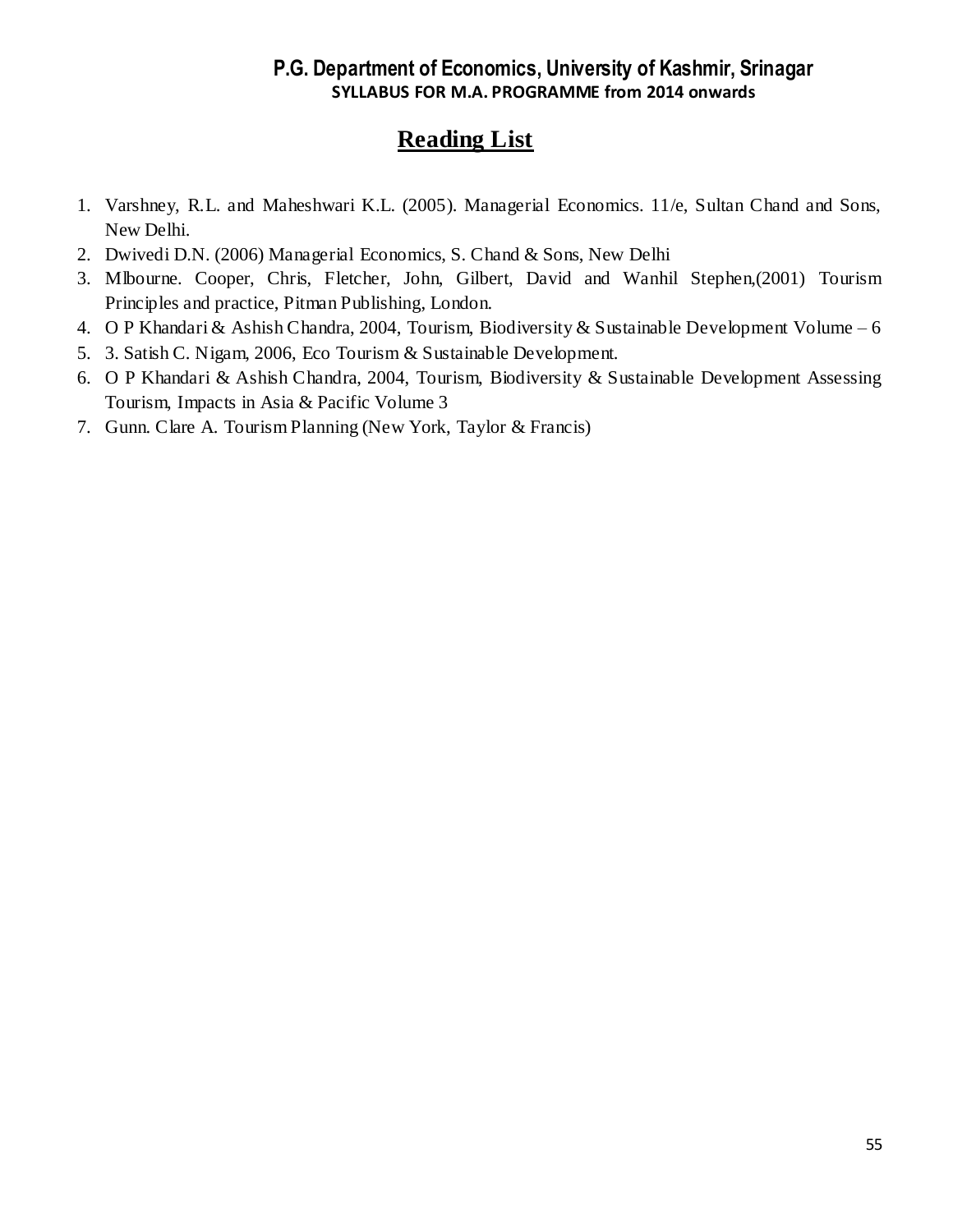**SEMESTER- IV Project Work Course code: Eco-14407EA**

Only those students who have opted for the first optional stream in the third semester are eligible for project work. The students would require submitting a project report at the end of fourth semester. In their own interest, the desired students should choose the research topic in consultation with faculty members during third semester itself. The project report will carry 100 marks comprising 70 marks for project report and 30 marks for viva voce examinations to be conducted by an external examiner appointed by the Controller of examination from the panel of examiners submitted by HOD in consultation with concerned supervisor.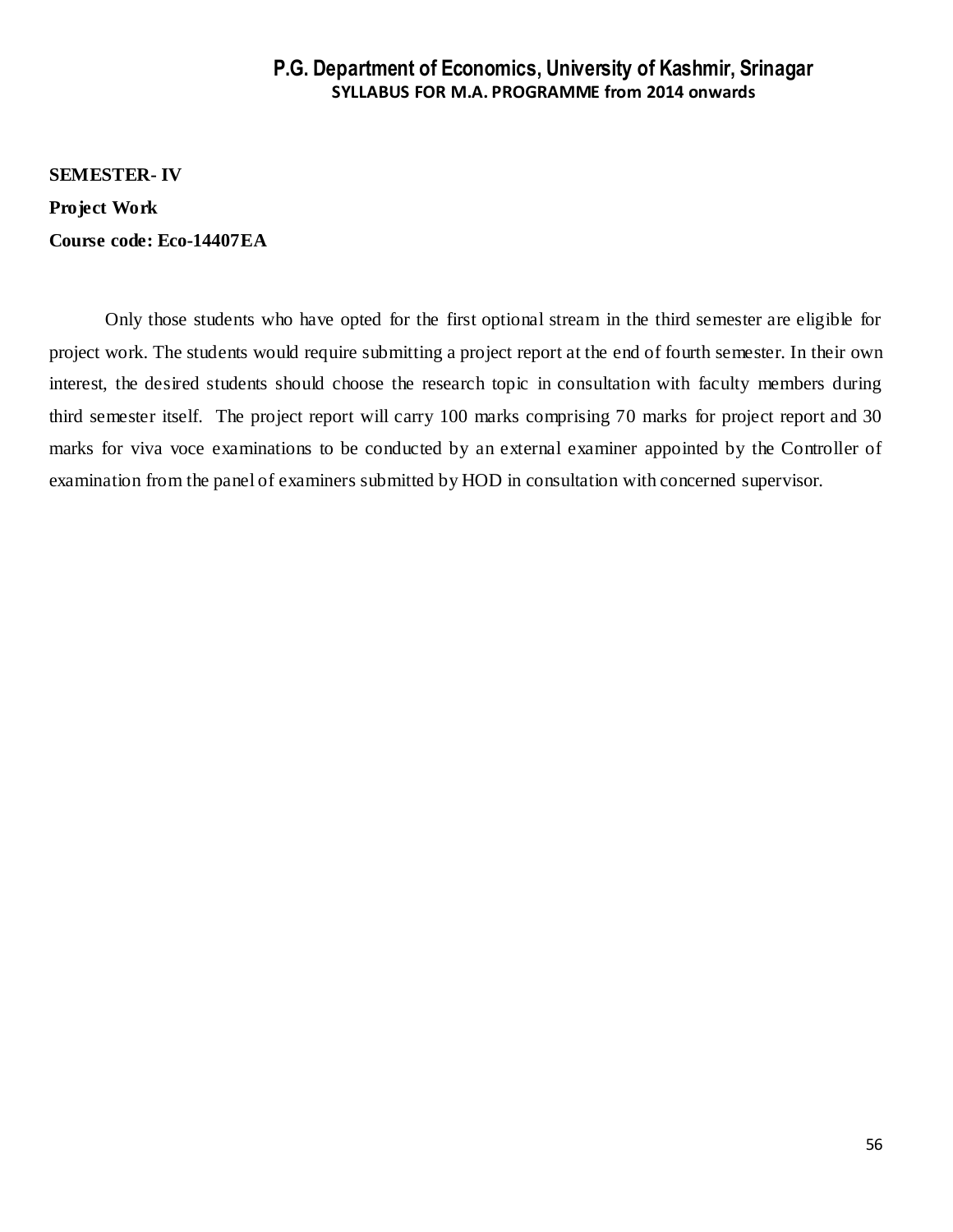**SEMESTER- IV** 

**Gender and Development**

**Course code: Eco-14408EO**

#### **Unit 1 Women and Labour Markets**

Concept of women's work. Valuation of productive and non productive work. visibe and invisible work paid and unpaid work economically productive and socially productive work. Gender sensitive national Income estimation. Women in labour market. Factors affecting female entry in labour market.Gender and wage differentials .

#### **Unit 2 Women, Work and Decision Making**

Female work- participation rate and their Economic status in developing countries. Impact of technological development and modernization on women's work participation in various sectors. Factors affecting decision making by women. Property rights, access to and control over economic resources, assets power of decision making at household and community level.

#### **Unit 3 Social Security of Women**

Social Security of Women: entitlements ensuring economic independence and risk coverage, access to credit and insurance markets. Role of voluntary organization and self –help groups in providing social security. Schemes of safety net for women. Need for female labour unions.

#### **Unit 4 Gender Development Policy in India**

Mainstreaming gender into development policies .Gender sensitive governance; Paradigm shifts from women's well being to women's empowerment. Democratic decentralization (Panchayats) and women's empowerment in India, National commission of women, committee on the Elimination of discrimination Against Women (CEDAW). National policy for the empowerment of women (2001). Introduction to gender budgeting .